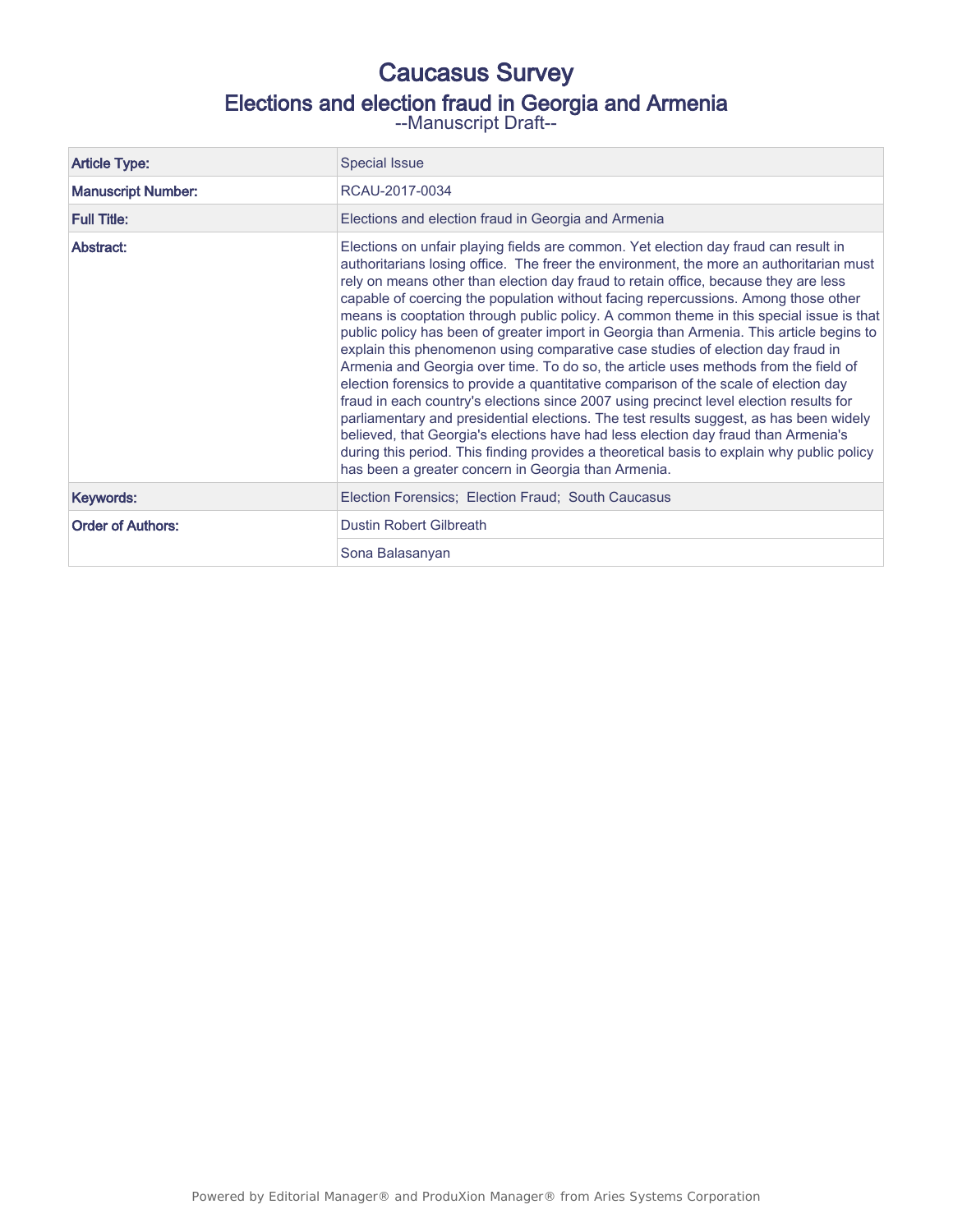# **Elections and election fraud in Georgia and Armenia**

Dustin Gilbreath

*CRRC-Georgia*

- Sona Balasanyan
- *CRRC-Armenia*

1, Ramaz Chkhikvadze Str. Entrance III-IV, First floor, 0179, Tbilisi, Georgia.

(+995) 322505290

[dustin@crrccenters.org](mailto:dustin@crrccenters.org)

This research was carried out for the project "Taking Partly Free Voters Seriously, Autocratic Response to Voter Preferences in Armenia and Georgia", supported by Academic Swiss Caucasus Net (ASCN). We would like to thank Koba Turmanidze, Armenuhi Vanoyan, Charlie Rose, Mikayel Zolyan, Matteo Fumagalli, Giorgi Babunashvili, Tsisana Khundadze, David Sichinava, Rati Shubladze, and two anonymous reviewers for their invaluable comments on this paper.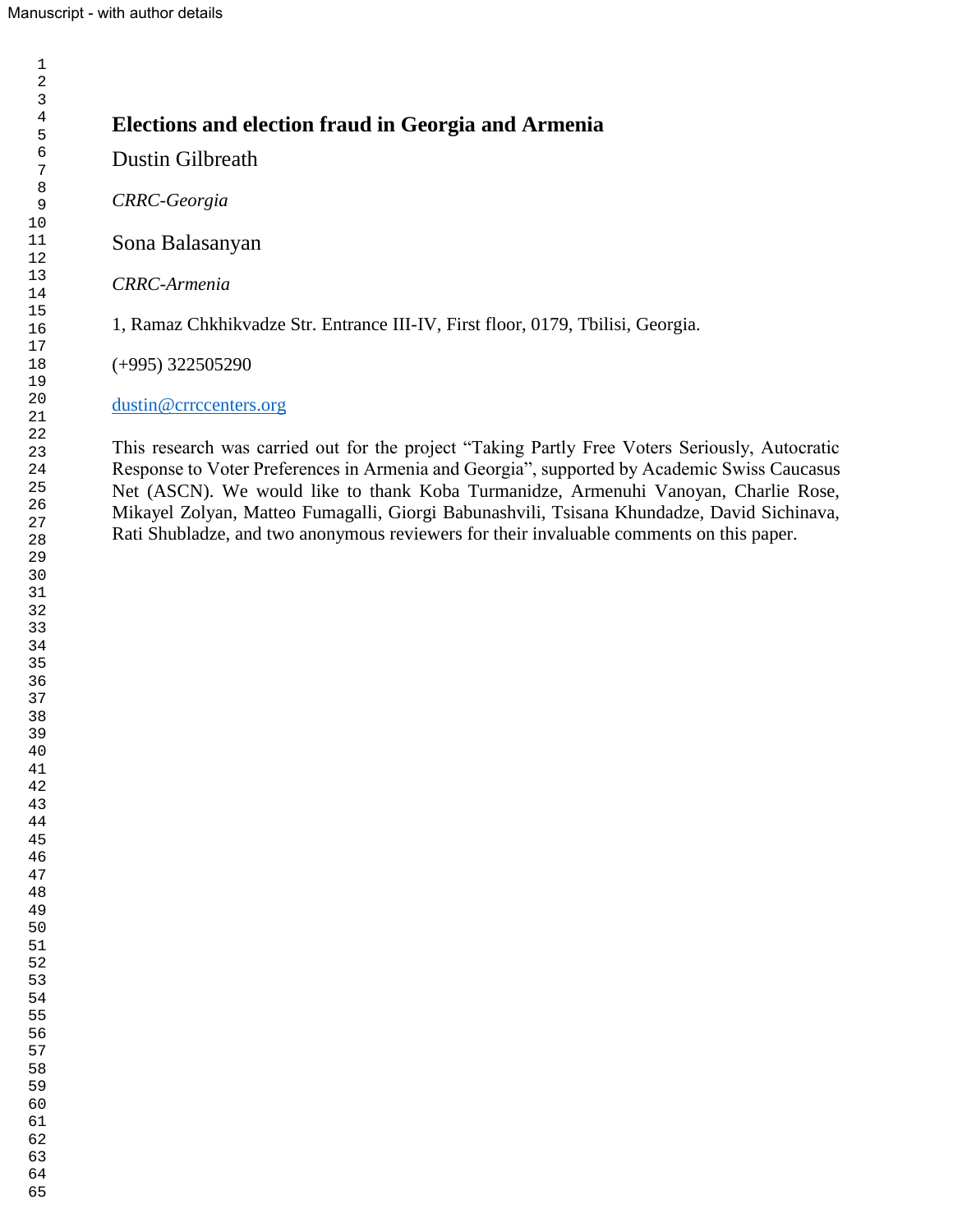# **Elections and election fraud in Georgia and Armenia**

Elections on unfair playing fields are common. Yet election day fraud can result in authoritarians losing office. The freer the environment, the more an authoritarian must rely on means other than election day fraud to retain office, because they are less capable of coercing the population without facing repercussions. Among those other means is cooptation through public policy. A common theme in this special issue is that public policy has been of greater import in Georgia than Armenia. This article begins to explain this phenomenon using comparative case studies of election day fraud in Armenia and Georgia over time. To do so, the article uses methods from the field of election forensics to provide a quantitative comparison of the scale of election day fraud in each country's elections since 2007 using precinct level election results for parliamentary and presidential elections. The test results suggest, as has been widely believed, that Georgia's elections have had less election day fraud than Armenia's during this period. This finding provides a theoretical basis to explain why public policy has been a greater concern in Georgia than Armenia.

Keywords: elections, fraud, forensics, public policy, Georgia, Armenia

# **Introduction**

From 1991 to 2016, 18 elections were held in Georgia and 20 in Armenia. Arguably, none of these have been carried out on a fully free and fair electoral playing field. However, the quality of elections has varied from the largely free and fair (e.g. Georgia's 2016 parliamentary elections, Armenia's 1991 presidential elections) to the highly problematic (e.g. Georgia's 2000 presidential elections, Armenia's 2008 presidential elections). While observer reports assessing the quality of elections are many, relatively few academic accounts of the elections exist. Importantly, very little work has looked at the quality of Georgian and Armenian elections over time or compared them. This article begins to fill the gap, providing an overview of the elections in a comparative perspective through offering a quantitative analysis of the quality of election days in Armenia and Georgia since 2007 using methods from the field of election forensics.

On less than democratic playing fields, such as Georgia and Armenia, incumbents must either commit electoral fraud (Sjoberg, 2016) or convince enough citizens to come to the voting booth for them to retain power. However, Tucker (2007) notes that authoritarians face being removed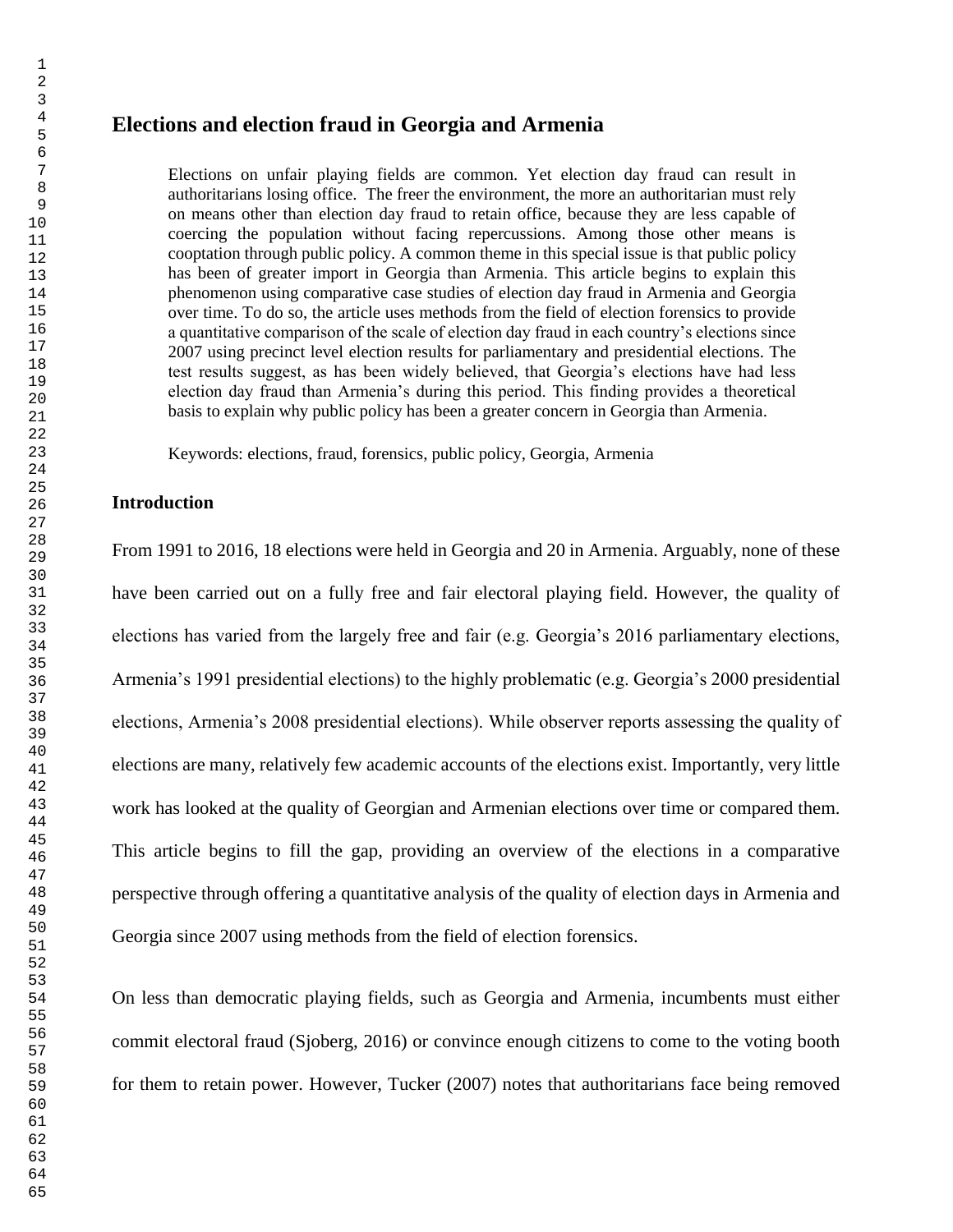from office if fraud is so large that it brings people to the streets, as occurred in Georgia in 2003. If authoritarians want to remain in office, but the risk of being unseated through street protests is high, they should temper fraud with actual delivery on policy in order to maintain their office. Indeed, at the heart of the argument in this special issue is that policy and governmental performance matter even in less than fully democratic settings. As Gilbreath and Turmanidze (2017) argue, the state's capacity to implement policy affects the incumbent's chances of remaining in office. As Babunashvili (2017) argues, the public engages in retrospective voting in Georgia, meaning that they evaluate the performance of government and base their vote choice on it. Yet, the articles in this special issue also show (Shubladze and Khundadze, 2017; Gilbreath and Turmanidze, 2017) that policy has been less of a focal point in Armenia than in Georgia. To explain this last observation, the article tests and compares the relative levels of electoral fraud in Georgia and Armenia over time. To do so, the article reports the results of electoral forensics tests in elections in Armenia and Georgia between 2007 and 2016. The quantitative analysis of the elections suggest something which most observers of the region would likely agree with – while neither Armenia nor Georgia have exceptionally clean elections, Georgian elections generally have less election day fraud than Armenian ones. Although this is unlikely to surprise many scholars of the region, it is an important reality to establish, because it provides an explanation for why delivery on policy has been less important in Armenia than Georgia. Rather than engage in the business of providing good government in order to retain office, the analysis suggests that in Armenia the government could simply use enough electoral fraud to retain its incumbency.

#### **Elections on uneven playing fields and election fraud**

Free and fair elections are often considered the cornerstone of democracy. Yet in many countries, including those in the South Caucasus, elections are less than perfect, being characterized by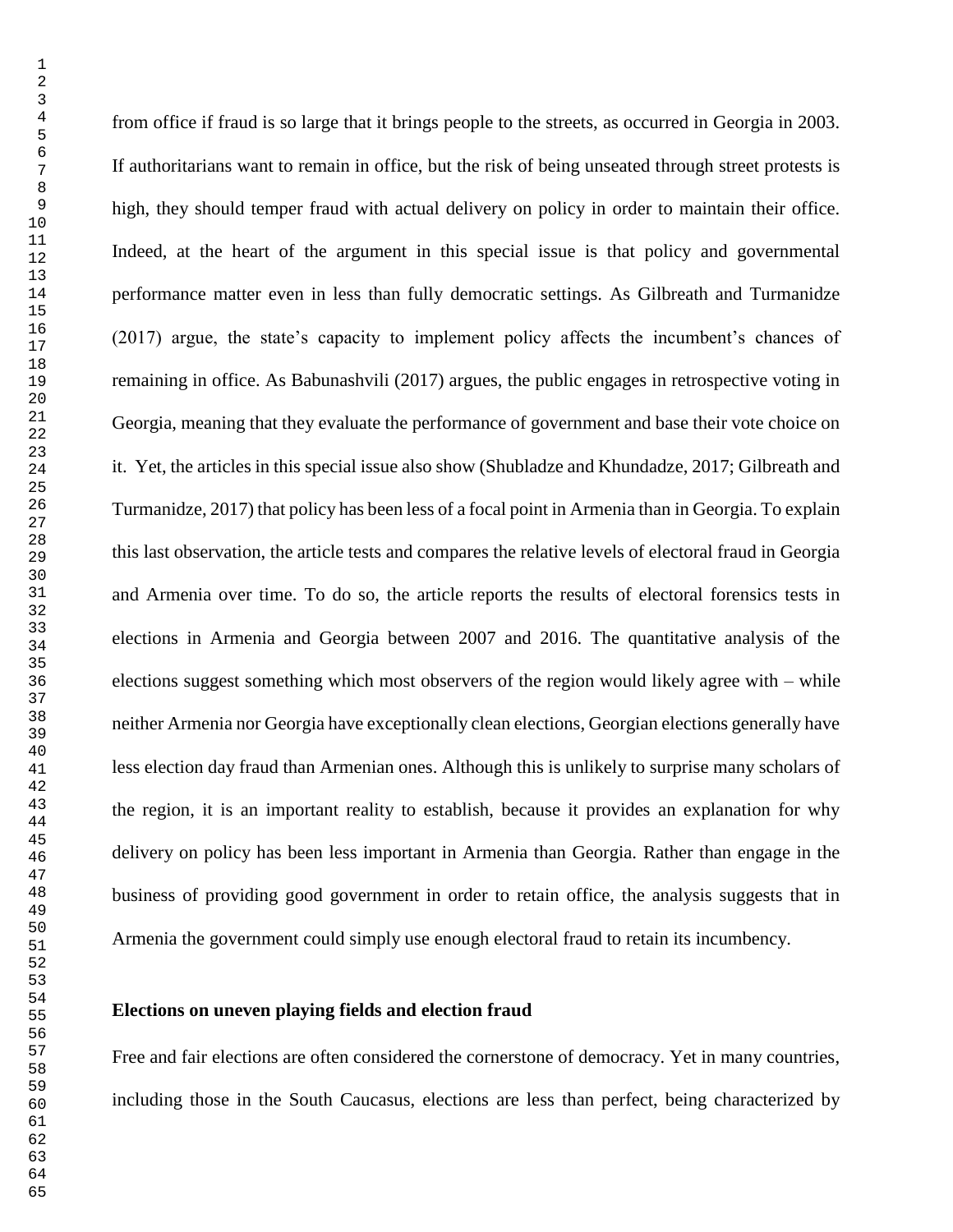uneven playing fields and sometimes election day fraud. Even though election day fraud is common, other strategies are available to authoritarians such as manipulating electoral institutions as well as actually convincing voters to vote for them.

Much of the literature on uneven playing fields stems from the literature on comparative authoritarianism. Most prominently, Levitsky and Way (2010) have argued that a new regime type – competitive authoritarianism – emerged following the cold war. In such regimes, competitive elections are held on uneven electoral playing fields that favour the incumbent. Incumbents also sometimes use violence, intimidation, and direct changes of the vote through a variety of means, but they also use the resources they have access to through being in government to co-opt supporters through the distribution of resources (Gandhi and Lust-Okar, 2009). Incumbents also shape the formal rules of the game to their advantage to contribute to their retention of office (Gandhi and Lust-Okar, 2009; McElwain, 2008). Importantly, both Armenia and Georgia have been characterized as electoral authoritarian (Schedler, 2013) or competitive authoritarian regimes (Levitsky and Way, 2010), with elections taking place on uneven playing fields, characterized by the above tactics. These categorizations coincide with Freedom House ratings over time that label Georgia and Armenia as partly free (Freedom House, 2017a, Freedom House, 2017b).

While just what constitutes election fraud is less than settled (Alvarez, Hall, and Hyde, 2008), some actions like voter intimidation, ballot box stuffing, and outright falsification of election results are agreed upon as fraudulent activities. Hence, at least in part, rather than from a unified framework, election fraud is often explored from a wide range of substantive and theoretical perspectives. For instance, a number of studies look at the results of revealing fraud and postelectoral protests (e.g. Tucker, 2007), the effects of election observation on decreasing fraud (e.g. Sjoberg, 2012), types of election fraud (e.g. Hyde and O'Mahony, 2010), and specific case studies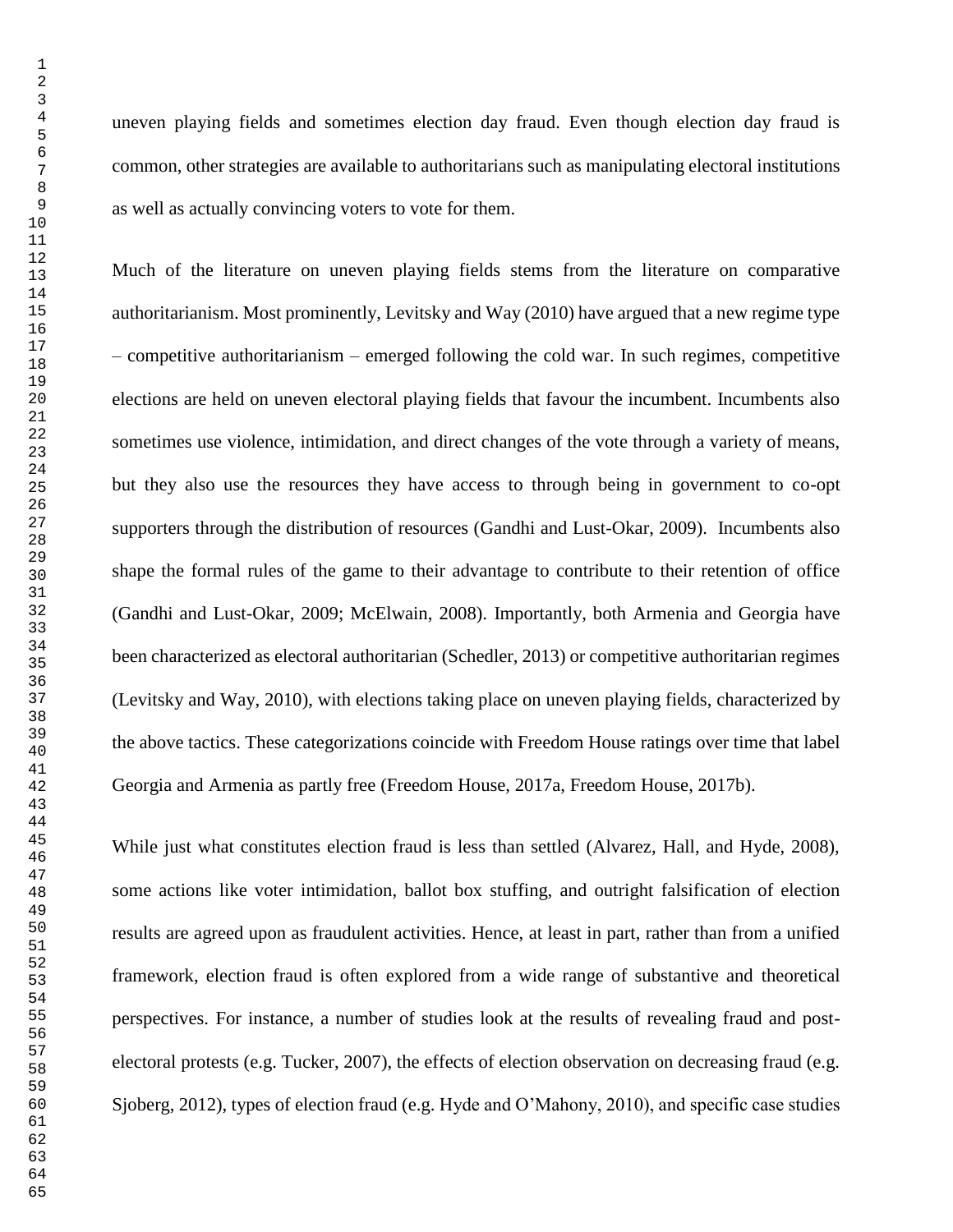of electoral fraud (e.g. Alston and Gallo, 2009). In this article, however, we are concerned with the relative levels of election day fraud as well as the relationship between election fraud and governance. As Sjoberg (2016) writes, "Autocrats face a dilemma." They can use electoral fraud to retain office, however, they also may face post-electoral protests which can unseat them. This leads Sjoberg (2016) to suggest that authoritarians will engage in 'smart fraud' i.e. only engaging in enough fraud to win, but not enough to draw people to the streets. However, authoritarians have another strategy available to them. They can combine relatively low levels of fraud with policy delivery in order to co-opt citizens into actually voting for them. This strategy would be evidenced by relatively low levels of fraud and a high level of importance placed on public policy. While governments in general are likely to attempt to avoid street protests, ones which have seen previous incumbents lose power through street protest are more likely to avoid fraud than incumbents who have not seen politicians in their country or neighborhood lose power through street protests. Notably, Georgia and Armenia broadly follow these two patterns. As Gilbreath and Turmanidze (2017) argue delivery on public policy in Armenia receives relatively little attention, while in Georgia policy is a prominent part of the country's politics. At the same time, the Rose Revolutionary government knew that protests could unseat them, just as they unseated the previous incumbent through protests. In contrast, in Armenia the government put down large scale protests following the 2008 presidential elections, ultimately retaining office. As Novikova (2017) highlights, despite extensive problems in Armenia and a failure to respond to them, the incumbent has been able to retain office. Below, we show that following theoretical expectations Armenian elections have exhibited greater levels of fraud than Georgian, suggesting that indeed, the strategies described above are likely at play in Georgia and Armenia. Importantly, this article deals with the years between 1991 and 2016, and street protests have become more prevalent in Armenia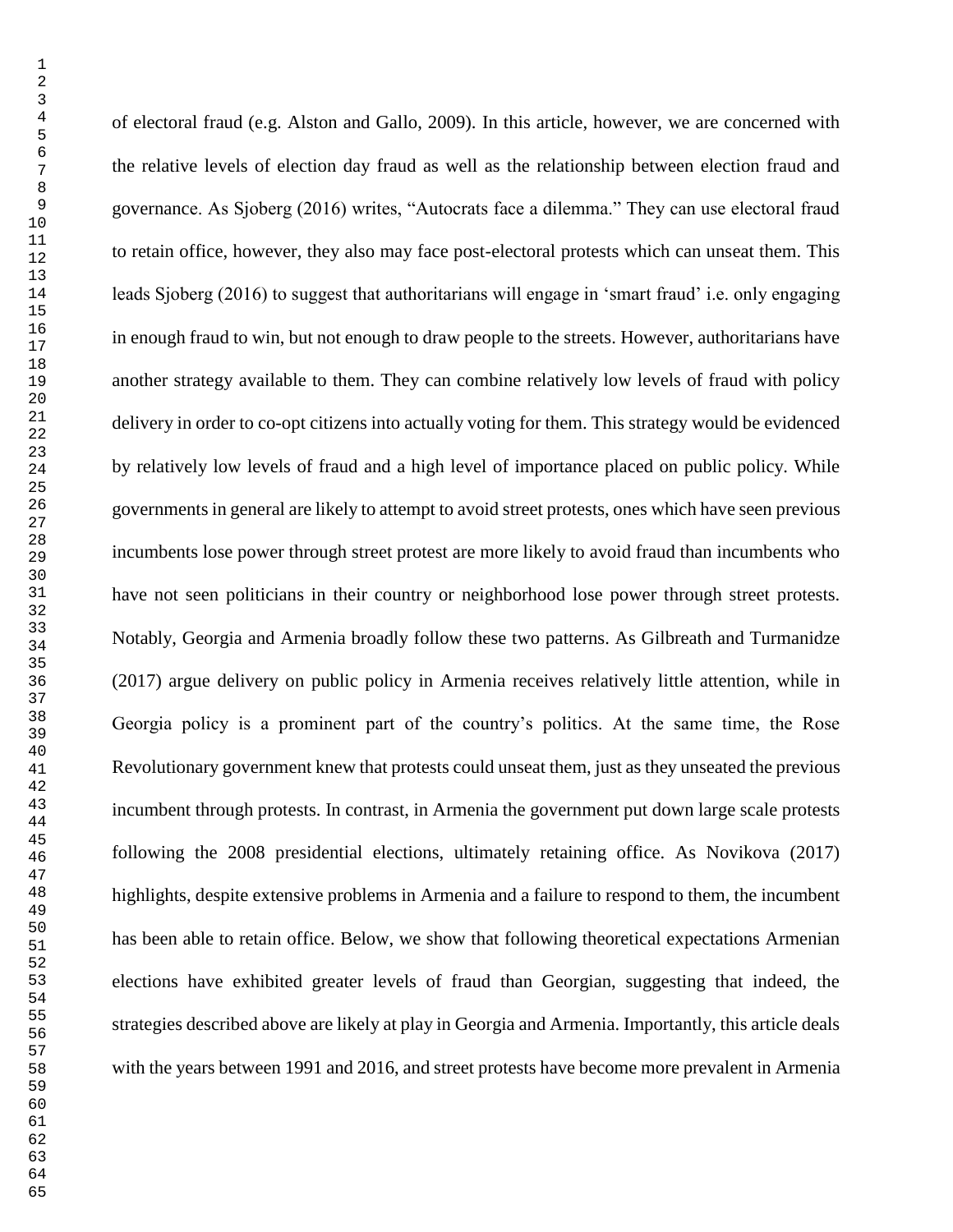in recent years **(**Ishkanian, 2015; Paturyan and Gevorgyan, 2016**)**. Given the recent intensity of civic activism, the Armenian incumbents' strategy may begin to shift towards public service provision, though of course, this is yet to be seen.

#### **Elections in Georgia and Armenia**

Although little comparative work has been done on Georgian and Armenian elections, they are ideal candidates for comparative study since, the political and social landscapes in Armenia and Georgia started from similar slates at independence, although they diverged over time. Both experienced conflicts over territory at the outset of independence, and faced economic collapse and slow recovery in the 1990s (De Waal, 2010). Neither Georgia nor Armenia has significant natural resource wealth, and both have high levels of outmigration. Both countries, have also had relatively high levels of political instability (Powell and Tucker, 2014). Moreover, elections in both Armenia and Georgia have been and remain less than perfect. These attributes, together with a shared history among other numerous similarities make them ideal candidates for comparison. This section first provides an overview of the existing literature on elections in Georgia and Armenia, and then shows that Georgia and Armenia are no exception in regard to manipulation of electoral institutions in order to gain an advantage on the electoral playing field, through providing an overview of major electoral system changes over time.

In general, Georgian politics and elections have been more thoroughly examined than Armenian. In Georgia, much literature has focused on the Rose Revolution and the related 2003 parliamentary and 2004 presidential and parliamentary elections (e.g. Karumidze and Wertsch, 2005; Magaloni, 2010). Several high quality political histories that touch on various elections in Georgia (e.g. Wheatley 2005; Jones 2012), and the quality of Georgian democracy (Mitchell, 2009) are also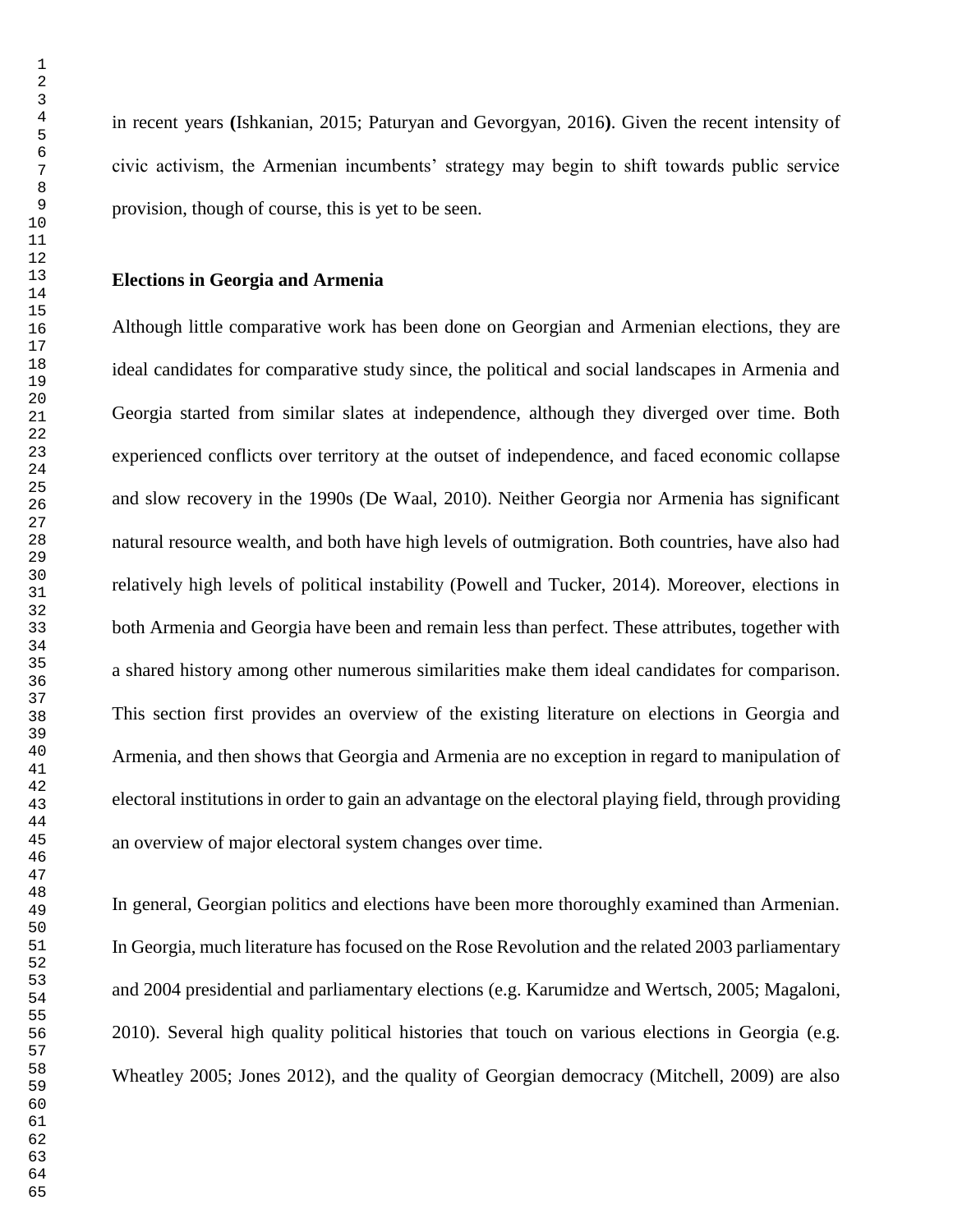available. Besides these, Jones (2000) writes on the lack of interest groups in early Georgian democracy, and George (2014) has explored minority electoral behaviour, including a district level analysis of electoral fraud over time. Van Peski (2013) covers the 2012 elections and provides extensive background on Saakashvili's tenure in office. Schofield et al. (2012) looks at the importance of party leaders in the 2008 elections. In addition to these more theoretically oriented articles, most national elections are covered by academic electoral notes. Allison, Kukhianidze, and Matsaberidze (1993) provide an overview of the 1992 elections, and Allison (1996) describes the 1995 elections. Jones (2005) discusses the 2004 presidential and parliamentary elections. Mueller (2014) provides an overview of the 2012 parliamentary elections and Fumagalli (2014) describes the 2013 presidential elections.

Significantly, less work has been done on the Armenian political landscape, let alone Armenian elections specifically. To the best of our knowledge, no political history of Armenia exists which covers independent Armenian political history in depth. Instead, work on Armenian politics has focused on nationalism and democracy (e.g. Rutland, 1994), the Nagorno Karabakh conflict (e.g. De Waal, 2003), the repercussions and memory of the Armenian Genocide (e.g. De Waal, 2015), the recent "civic initiatives" (e.g. Ishkanian, 2015), and the politics of human rights and the development (or lack thereof) of political culture (Payaslian, 2011). When it comes to elections in particular, the literature is relatively sparse, with only one set of academic electoral notes that focus on the 2007 Armenian Parliamentary elections (Ruiz-Rufino, 2008). Sjoberg (2016) carries out election forensics tests on the 2012 and 2013 Armenian elections making use of the randomization of local election commission chairs and secretaries, finding that the elections exhibit 'smart fraud'. In a recent contribution that deals with but is not focused on elections, Novikova (2017) discusses "(in)stability" in the aftermath of the 2016 four day war and in the context of recent developments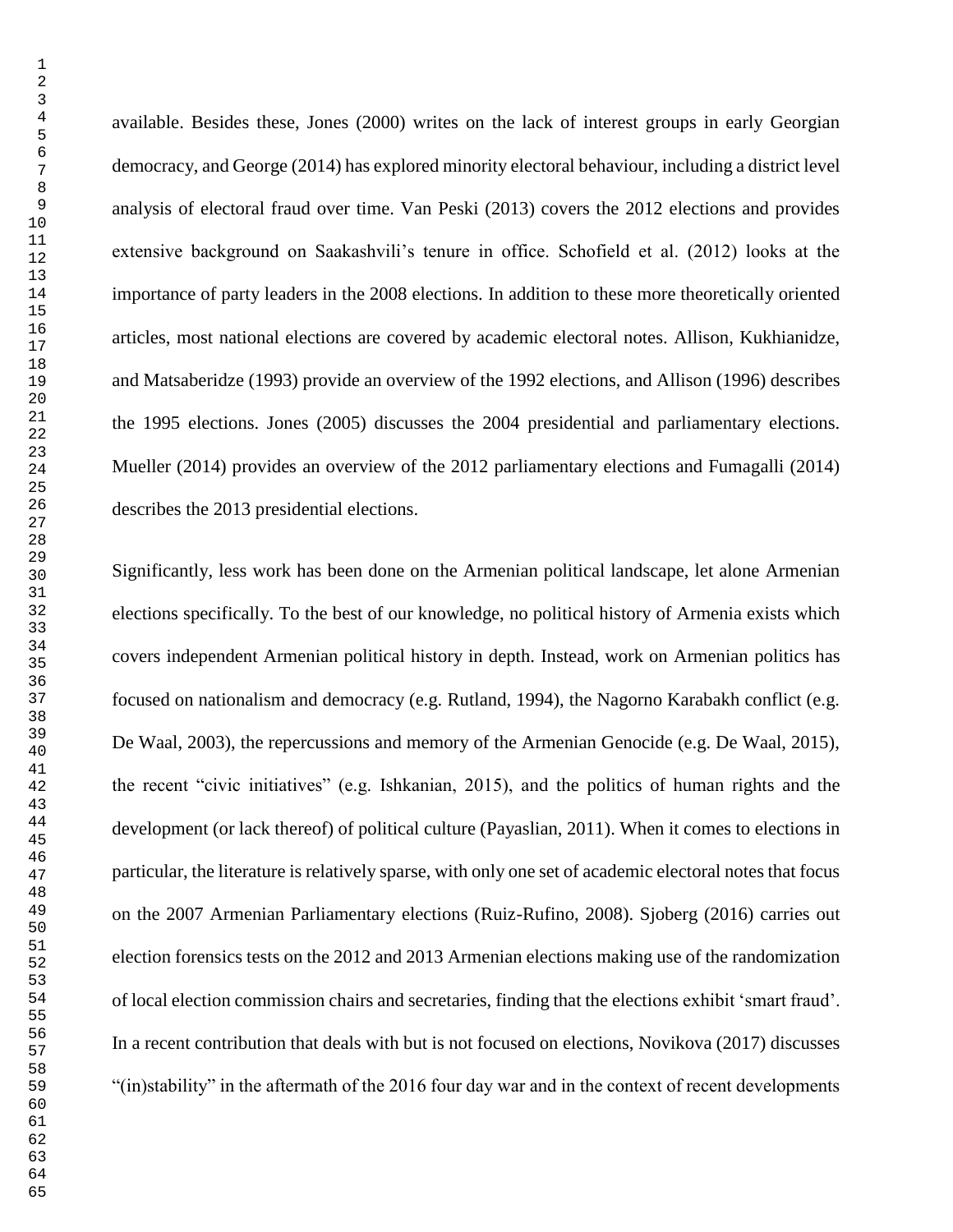in Armenia, including the 2015 constitutional referendum. The grey literature too is relatively sparse in terms of elections, with Policy Forum Armenia (2012) looking at election fraud. Potentially the most extensive coverage of the political history of Armenia is a working paper which discusses political developments in the country between 1990 and 2000 in depth (Astourian, 2000).

#### *Political landscapes: from independence to 2007*

Before discussing the electoral institutions of Armenia and Georgia in greater depth, this section provides a brief historical overview of the Georgian and Armenian political landscapes from independence to 2007. The section serves as an introduction to the subsequent section which describes how electoral institutions have changed over time, wherein we argue that incumbents have used electoral institutions to retain office. The section is bounded by 2007, in order to avoid the repetition of discussion of the political landscapes in each country that accompany the analysis of the election forensics statistics. Although a relatively minor contribution to the literature in and of itself rather than the primary goal of the article, the section serves to set the stage for the comparative analysis of election fraud in each country over time.

#### *Georgia*

Coming to power in 1990 through elections to the Supreme Soviet, Zviad Gamsakhurdia secured his position in the subsequent 1991 presidential elections following Georgian independence. His tenure in power, however, was short-lived, being removed from office at the start of 1992 through coup d'état. Once the warlords who removed him realized they needed assistance in governance, Eduard Shevardnadze was invited back to Georgia from Moscow, and became the head of state following the 1992 elections (Jones, 2012). Given the low electoral threshold and encompassing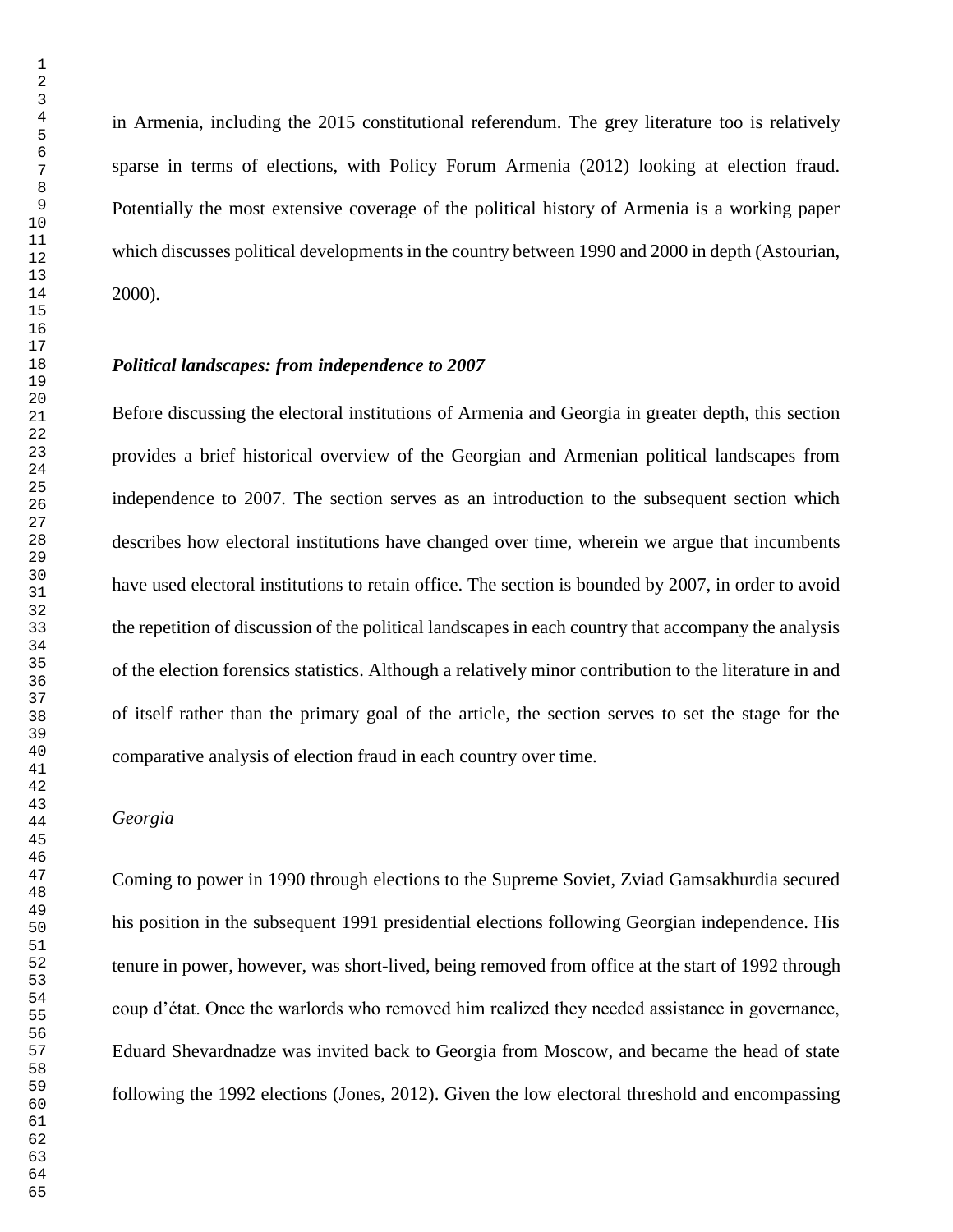electoral system more generally in 1992, the legislature included 24 parties. The increase of the threshold in 1995 led to a sharp decrease in the number of parties making it into parliament. In the presidential race, which took place at the same time as parliamentary elections, only the former Soviet Georgian leader Jumber Patiashvili, who was considered responsible for the April 9, 1989 tragedy (Suny, 1994), presented any semblance of serious opposition, and Shevardnadze was elected president. In 1998, the country held its first local elections since the ones which took place for *sakrebulo,* the Georgian equivalent of a town or city council, in 1991 at the same time as the vote for independence. Shevardnadze's Citizens Union of Georgia took slightly under a majority of the seats, while at least 12 parties took seats in local councils. With the increase in electoral threshold, parliament saw a slight decline in the number of parties in 1999 parliamentary elections, and Shevardnadze's Citizens Union of Georgia retained control over parliament. In 2000, the country held presidential elections, which saw Shevardnadze re-elected, but with significant election day irregularities. Jumber Patiashvili again was Shevardnadze's main competition, and Shevardnadze again won by a large margin.

In 2002 the second set of local elections since independence took place. These elections marked the beginning of the end for the Shevardnadze, and in many respects foreshadowed the 2003 parliamentary electoral fraud and subsequent revolution. Following infighting over which group within the party would retain control of the party formally, after having effectively dissolved, the Citizen's Union of Georgia failed to gain seats. Notably, in Tbilisi, Shalva Natelashvili's Labor Party won the elections, though through horse trading, Mikheil Saakashvili was able to take the head of the *sakrebulo.* 

Following the fraudulent 2003 elections, and the fraud being publicly contested after the release of exit polls and parallel vote tabulations, the Rose Revolution removed Shevardnadze from, and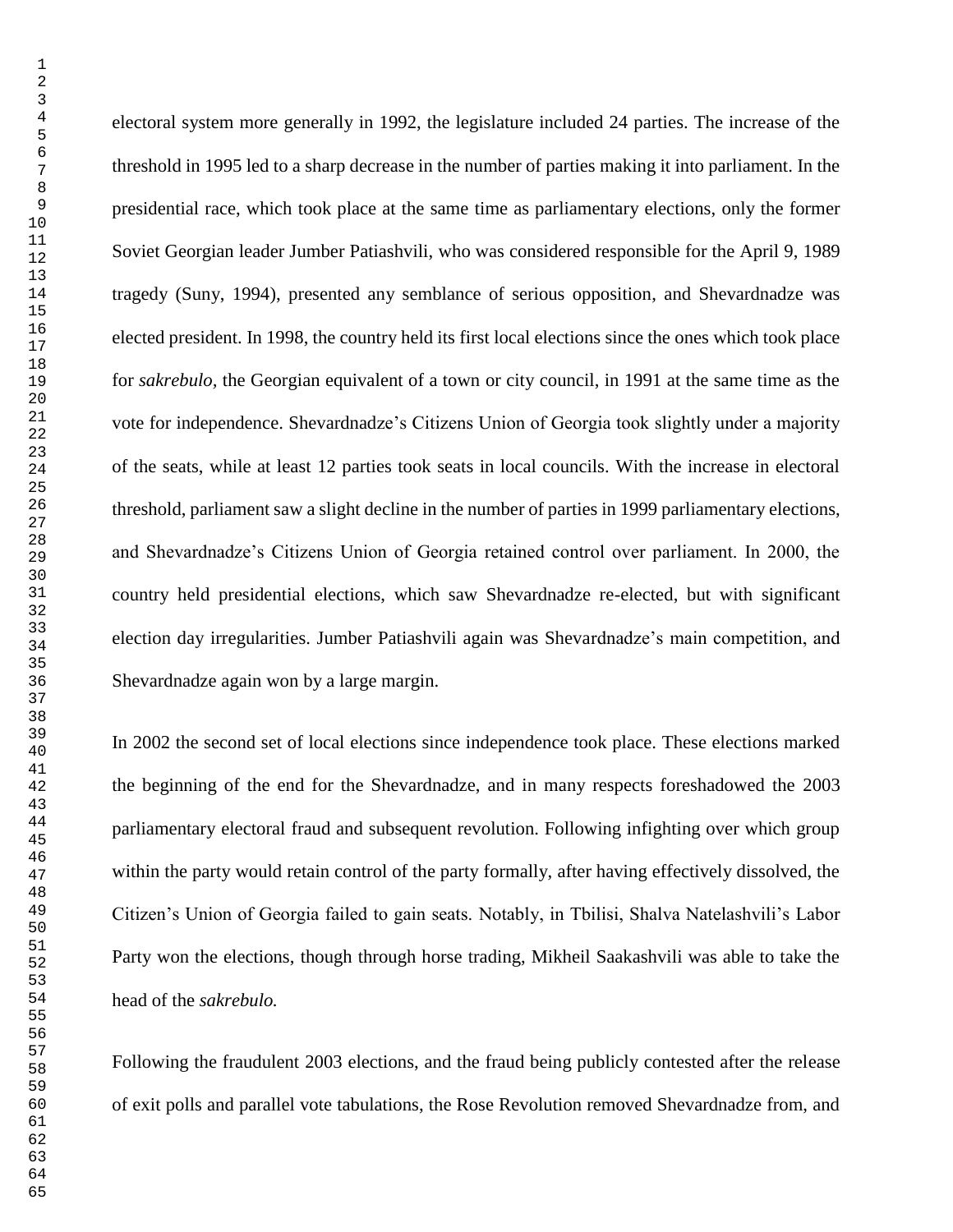swept Mikheil Saakashvili into office. Immediately following the revolution, in January 2004, presidential elections were held, resulting in a landslide victory for Mikheil Saakashvili. Following the Rose Revolution, the party list component of the 2003 elections was nullified, and repeat elections were held in March 2004. They resulted in a resounding victory for the United National Movement. The 2006 local elections saw a near UNM sweep of local government, with almost 90% of seats.

#### *Armenia*

In contrast to Georgia's four incumbents, in Armenia there have only been two groupings to hold power – the Armenian National Movement and the Republican Party of Armenia. In Armenia, the 1991 presidential election was the first to be held in independent Armenia, with Levon Ter-Petrosyan winning the elections. The turnout was considerably higher than the previous Supreme Council election and the public enthusiasm to participate was high (CSCE, 1992). These elections, however, were the last ones held in Armenia to be characterized by major international observers as free and fair.

Although the Armenian Revolutionary Federation (ARF), a key opposition force, was banned in 1995, many opposition leaders consolidated around Vazgen Manukyan, who the ARF endorsed, to form an opposition block which presented a reasonable challenge to Ter-Petrosyan and the Armenian National Movement. In the 1996 presidential elections Ter-Petrosyan won in the first round of elections with a slight majority. The other three contenders in the elections accused Ter-Petrosyan of ballot box stuffing and vote-counting fraud. Violence broke out in mass demonstrations. Despite demonstrations, the results were not amended.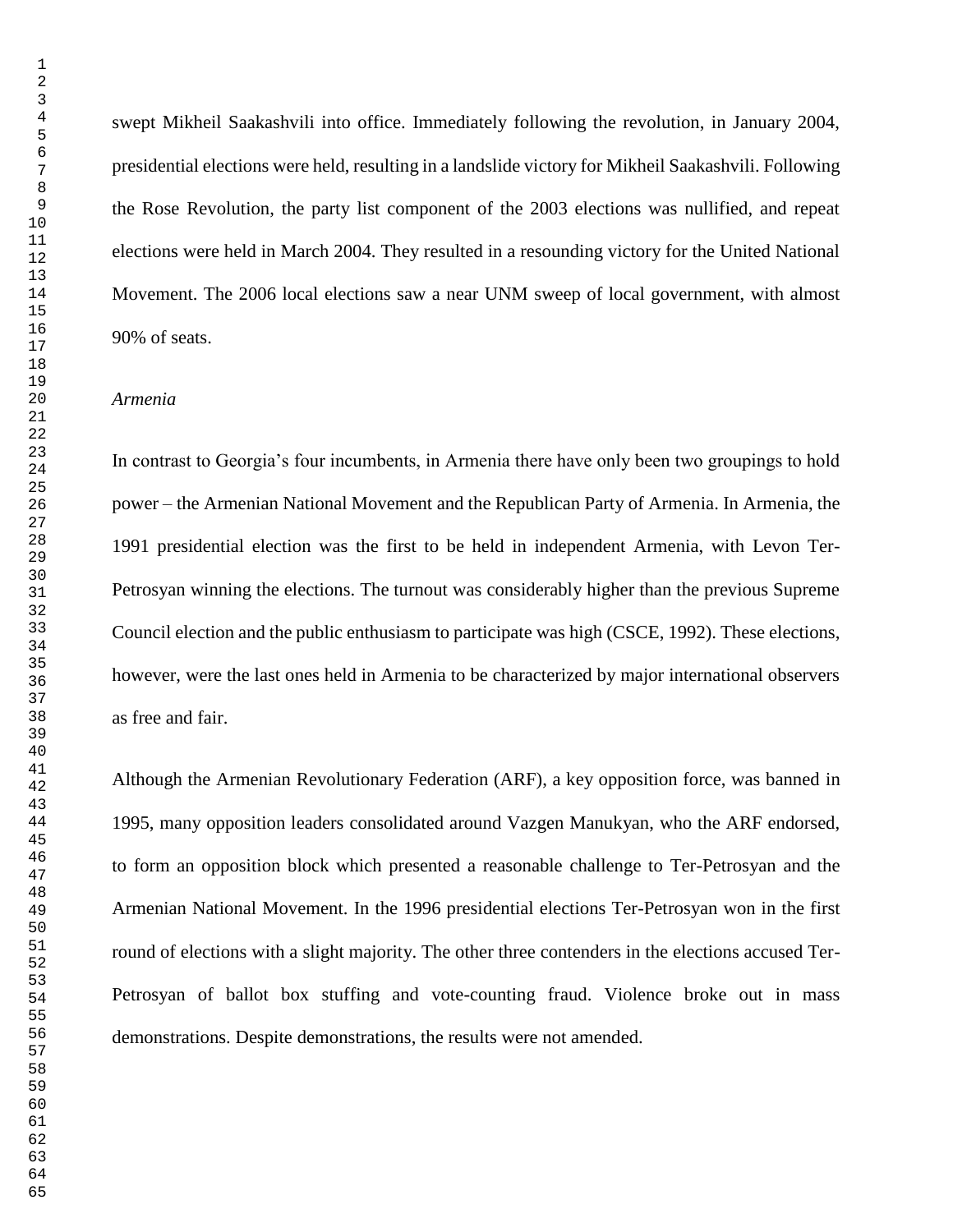In 1998, a snap presidential election was called amidst the resignation of Ter-Petrosyan in response to perceived weakness in negotiations with Azerbaijan over the Nagorno-Karabakh conflict. A clear red line was established in Armenian politics. The ARF returned to the political arena and strongly supported Robert Kocharyan for the elections. Karen Demirchyan lost elections to Kocharyan. Importantly, he did not dispute the results publicly. In 1999, a two party coalition emerged with the Republican Party led by Vazgen Sargsyan and the People's Party led by Karen Demirchyan becoming the Unity bloc. The latter was the winner of 1999 elections. However that year was significant not because of elections, but because of the October 27 attack on the National Assembly, when the leaders of Unity bloc, the Prime Minister, the Speaker of Parliament and six other parliamentarians were killed.

Robert Kocharyan won the 2003 presidential election, with his main opponent being Stepan Demirchyan, with two thirds of the vote according to the official results. However, both the opposition and international observers accused the incumbent of significant electoral fraud. As with the presidential elections, the parliamentary elections saw the Republicans retain power. In 2007, after Prime Minister Andranik Margaryan, the leader of the Republican Party, passed away, Kocharyan appointed Serzh Sargsyan, his future successor, as the new prime minister.

#### *Electoral systems and their manipulation*

The electoral systems in both Georgia and Armenia are mixed with proportional and first-past-thepost components. Both currently have a 5% electoral threshold, and have moved towards parliamentary government from (semi) presidential government in recent years. Besides these commonalities, the institutions in each country are rather different, except on one key characteristic. As Gandhi and Lust-Okar (2009), among others (e.g. Boix, 1999; McElwain, 2008),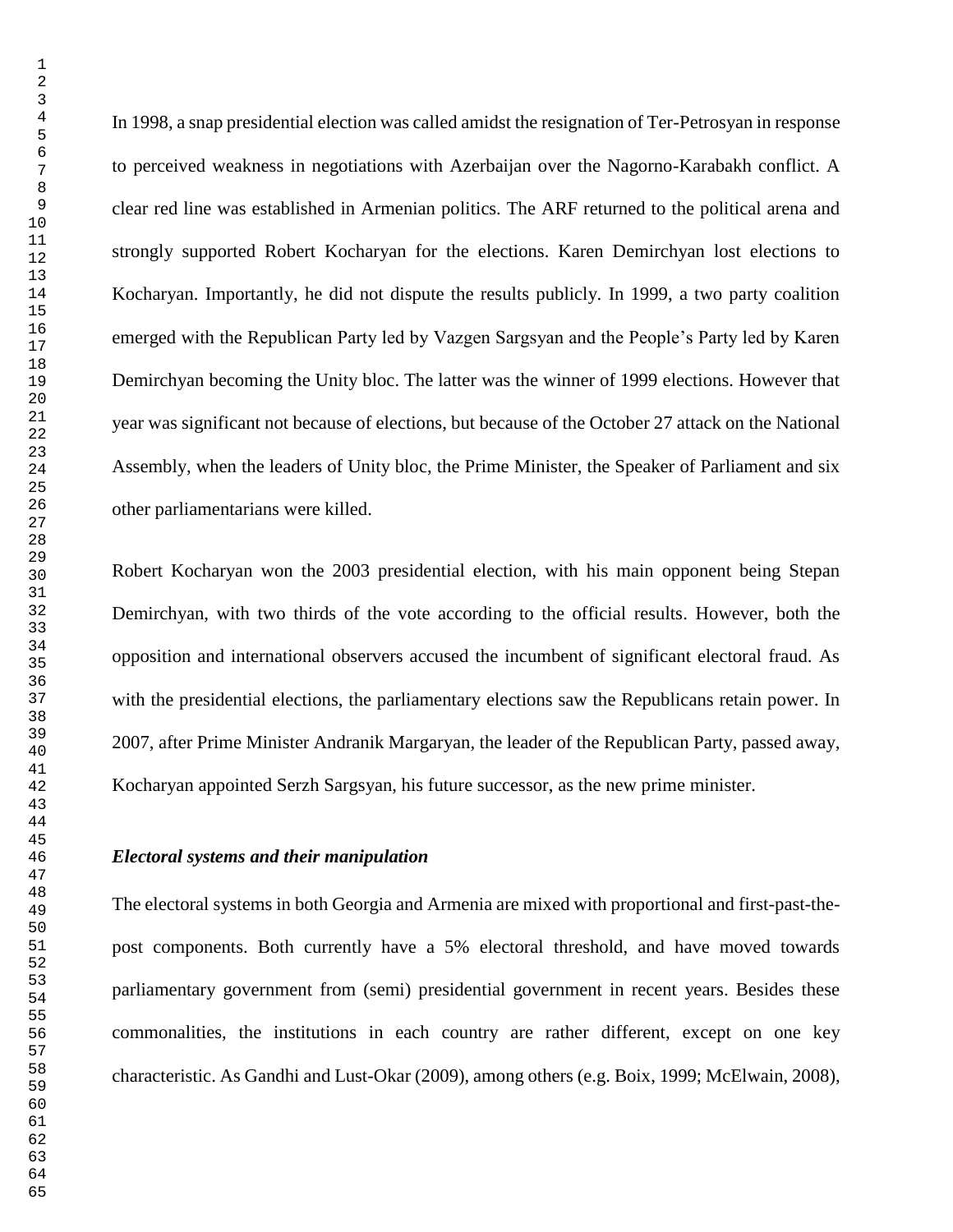have noted authoritarians often change electoral institutions to favour themselves. Georgian and Armenian incumbents are no exception in this regard.

Perhaps the most significant electoral system change in terms of political consequences in Georgia has been of the electoral threshold. In independent Georgia, the first parliamentary elections were carried out under a compensatory list system in 1992 (Allison, Kukhianidze, and Matsaberidze, 1993). Through setting the electoral threshold at 2% and including a compensatory list, the system aimed at including every party with the exception of supporters of Zviad Gamsakhurdia (ibid). It succeeded in doing so, with 24 parties gaining seats in parliament. In 1995 the elections were carried out under a mixed proportional and first-past-the-post system with a 5% electoral threshold. The increased threshold and lack of electoral blocks led to relatively few parties making it into parliament. In the 1999 parliamentary elections, the mixed electoral system was maintained, yet the electoral threshold was increased to 7% at the behest of an opposition party and with the support of the ruling party. This too decreased the number of parties which could pass the electoral threshold.In 2008, following opposition protests and international pressure, the 7% threshold was reduced to 5%, where it stands at present, although amendments to the constitution may change this.

In what many observers view as an attempt to consolidate rule, the currently ruling Georgian Dream party has proposed constitutional amendments which affect the electoral code, including a ban on electoral blocks and a wasted vote distribution rule. As Gilbreath and Sichinava (2017) highlight, the proposed ban on electoral coalitions seems like a clear instance of attempting to prevent the emergence of a viable opposition on the Georgian political landscape. In addition, the Georgian Dream has proposed moving to fully proportional system from the current mixed system. While opposition political parties and civil society organizations have long argued for such a shift,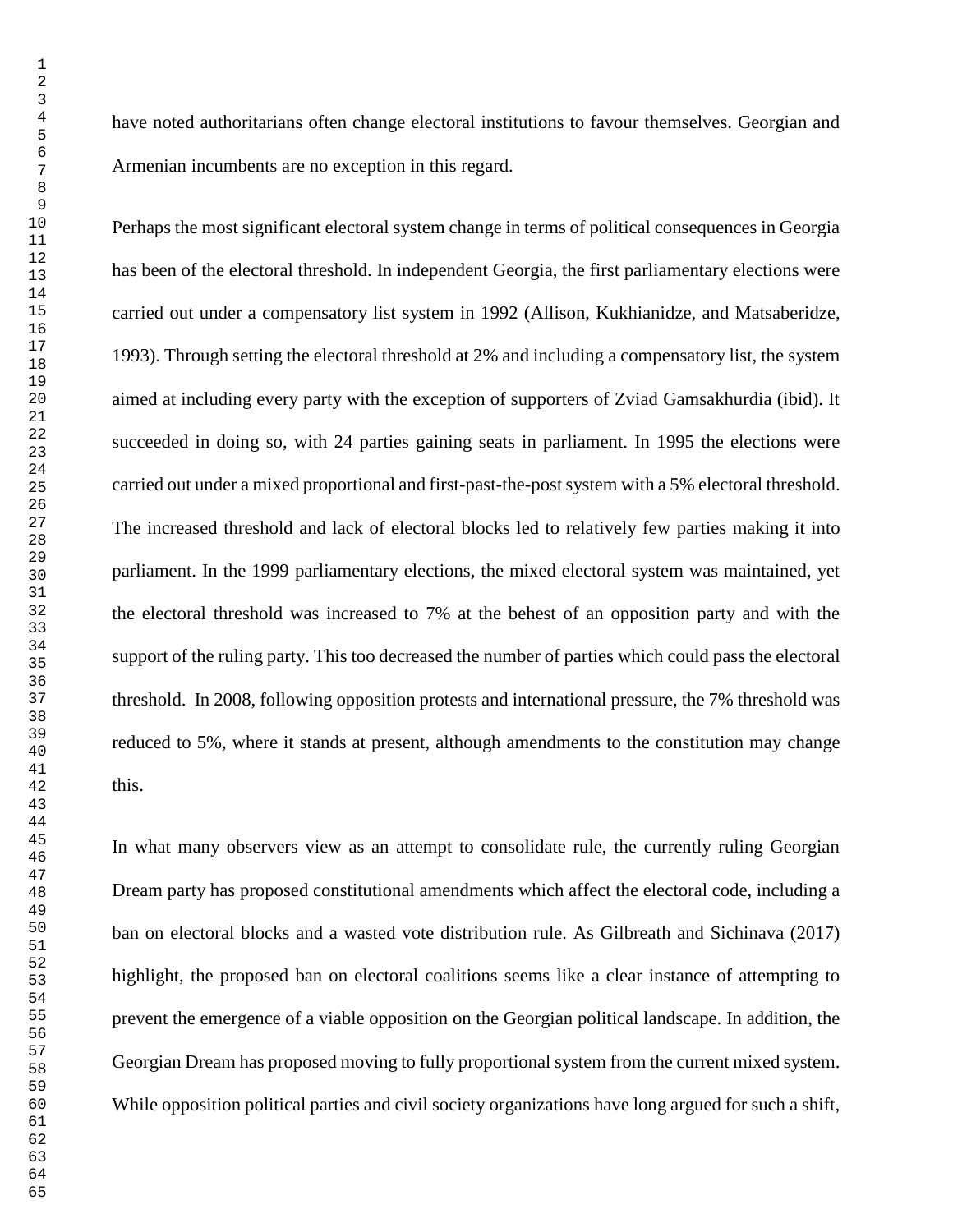other changes attached to the system are considered to be aimed at the consolidation of Georgian Dream rule. For instance, in the original proposal for changes, votes which did not go to winning parties would have been distributed to the winner of elections. An input-output model run on past elections suggested this would likely advantage the incumbent (Gilbreath and Sichinava, 2017). In response to local and international criticism, the government has since lowered the electoral threshold attached to the proposal and made a number of other amendments. Nonetheless, the amendments to the electoral system are likely to give advantage to the incumbent Georgian Dream party, particularly when compared with a proportional system without the peculiarities attached to the system. Importantly, the amendments have passed two of three readings in Georgian Parliament at the time of writing, however, their final form has yet to emerge in part due to the controversy surrounding them.

Besides the electoral threshold, the government has made numerous changes to the electoral code in the run up to elections. Notably, the composition of the Central Election Commission has been a frequent subject of controversy (Broers and Broxup, 2004), with arguments over changing its structure, as well as frequent changes to its actual structure, recurring before most elections. Besides CEC composition, the clearest issue has been districting. While in 2012, roughly 3000 voters in Kazbegi elected one majoritarian, so too did approximately 150,000 in Kutaisi, making a Kazbegian's vote weight roughly 30 times that of a Kutaisians. This issue was addressed in 2016, when redistricting occurred for the first time since independence. The redistricting resulted in a largely equal distribution of voters between electoral districts, although some signs of gerrymandering were present (CRRC, 2016).

In Armenia, the electoral system has experienced significant changes, but has never undergone a complete restructuring as occurred in Georgia between the 1992 and 1995 elections and as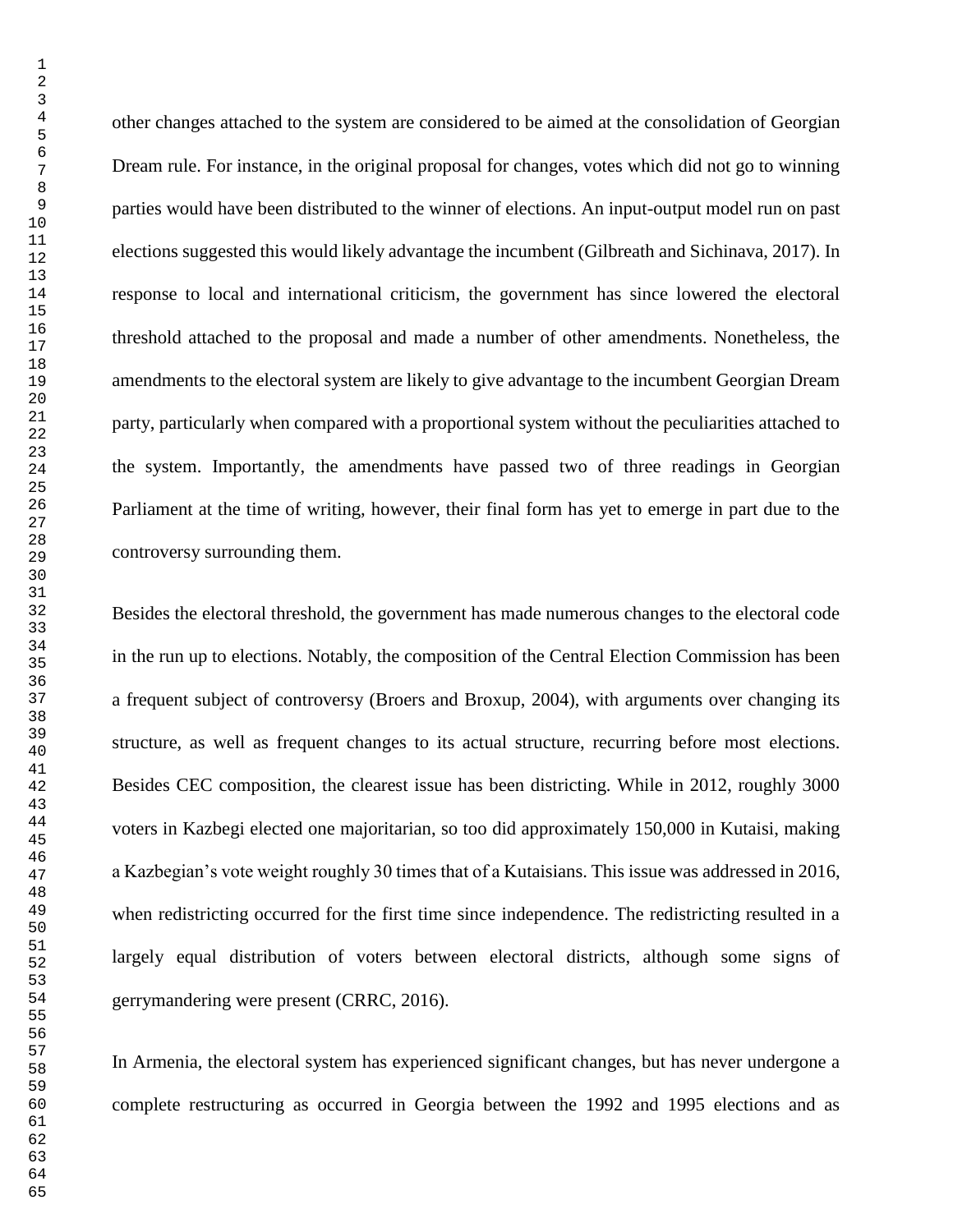Georgia's system again appears to be undergoing today. Nonetheless, since 1995 four parliamentary elections have taken place in Armenia, each under different rules to distribute and allocate seats as a consequence of strategic calculations of the political actors. After the first 1990 'festive' elections, the electoral processes emerged as less free and fair. In the 'discursive history' of the unfairness of Armenian elections, 1995 signified the beginning of the institutionalization of unfair electoral rules (Abrahamyan and Shagoyan, 2012). Potentially the most significant change in electoral system structure was the introduction of random assignment of local election commission chairs and secretaries, which followed the violence which resulted from the 2008 elections and protests of the official results (Sjoberg, 2016). Besides this change, one of the more salient institutional changes has been the size and composition of parliament. While in the 1995 parliamentary elections, the parliament consisted of 190 seats, with 150 elected through single member mandate districts and 40 through party list, in the run up to the 1999 parliamentary elections, the system shifted to having 56 single member mandates and 75 party list seats, reducing the relative share of seats elected by single member mandate and the overall number of seats in parliament. By 2007, the number of single member mandates was further reduced to 41 and the number of party list seats increased to 90. The number of seats further reduced from 131 to 101 in 2015 following Armenia's referendum on constitutional amendments that to its political system (Broers, 2015).

Although not formally an aspect of the electoral system, it is notable that both countries have moved towards parliamentary government in recent years, and in each case the motivation appears, at least in part, to be the consolidation of political rule rather than increased democratization. In Georgia, Shevardnadze's government was presidential, however, following the Rose Revolution, a number of constitutional amendments formally moved government towards a semi-presidential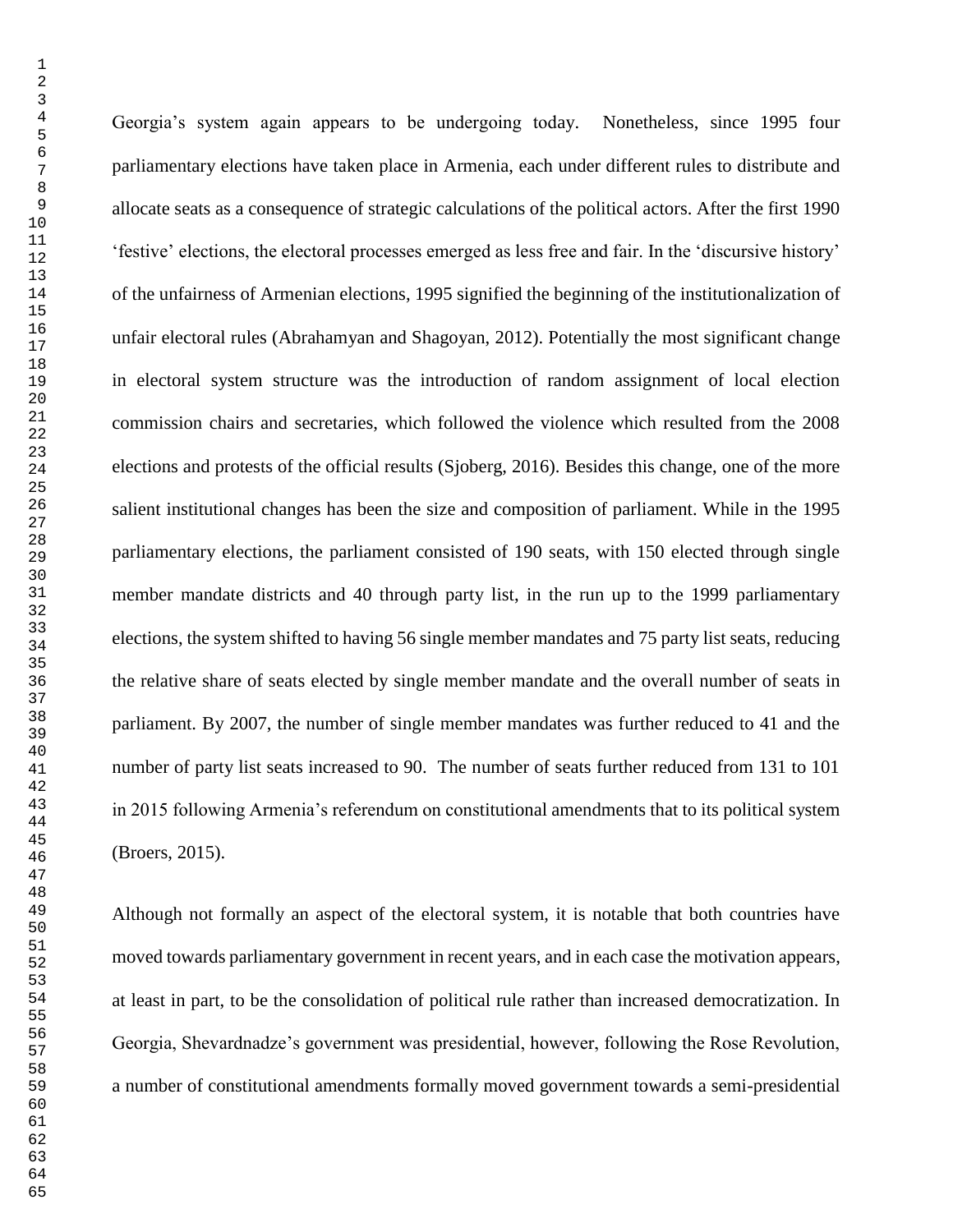model (Gabedava, 2006). Although formally semi-presidential, this model concentrated presidential powers, leading some to consider it a super-presidential system (ibid). In 2010, Georgia passed amendments to the constitution that would move the country to a strong Prime Minister, weak President, semi-presidentialism. The amendments only took effect after the term of then president Mikheil Saakashvili's term ended in 2013, which concerned many that the amendments' passing would lead to Saakashvili attempting to remain in office, though the UNM ultimately lost the 2012 elections. In Armenia, the change from a presidential system to a parliamentary system resulted from the 2015 constitutional referendum. Following the referendum, the country officially switched from a semi-presidential to a parliamentary political system. One declared goal of the referendum was the replacement of personality-based political culture and the consolidation of platform-based politics. While too soon to know the full effects of the change, the shift has generally been greeted with criticism. As Novikova (2017) highlights, while elites argued that the amendments would work towards the formal democratization of the country, few in the Armenian public thought they would help. Generally, the referendum was viewed as fraudulent with reports of vote buying, carousel voting, and voter intimidation (Grigoryan, 2015). One year after the changes, the discourse remained controversial, with discussion focused on whether president Sargsyan would become the prime minister after the end of his presidential mandate in 2018. Indeed, as Broers (2015) argues, the changes appear to have been more about avoiding a succession crisis in 2018, than moving towards a more sustainable democratic system.

While the specific changes to the electoral system in each country are different, the goal of many changes in both countries has been the incumbent trying to give themselves an electoral advantage. In Georgia changes to the electoral threshold and more recently to the electoral system have been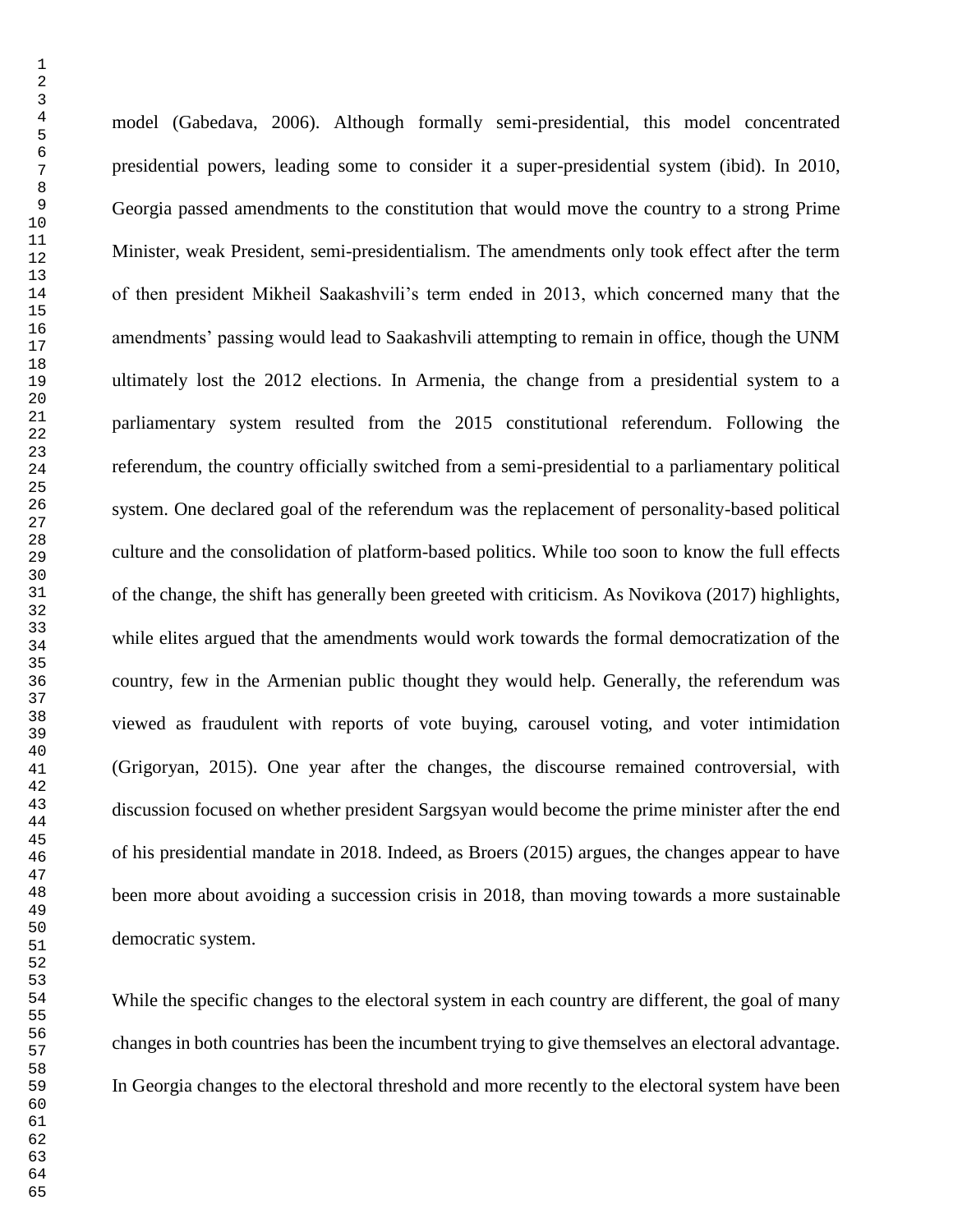aimed at increasing the incumbent's electoral advantage, thus obviating the need to commit electoral fraud and potentially face large scale protest. In Armenia, the incumbent too has consistently changed electoral and governing institutions with the aim of maintaining its own power.

#### **Measuring election fraud: Theory, data, and methods**

The main questions this article seeks to address are how the quality of election days compare in Georgia and Armenia and what this suggests for governance in each country. To do so, six election forensics tests were applied to parliamentary and presidential elections between the years 2007 and 2016. By comparing the number of tests with significant deviations from expected results in each country over time, the article provides an indicator of the relative quality of elections in each country. Before discussing the results of the tests, this section provides an overview of measures of electoral fraud, the field of election forensics, the data used for analysis, and the six tests utilized to compare the quality of elections.

While instances of election fraud are widely studied, just how imperfect elections are is difficult to measure. In Pottie's (n.d) applied review of different measures, five different forms of assessment, including public opinion polls, democracy assessments, election management assessments, election observation, and specialized missions are discussed. While each category has advantages, they also have disadvantages particularly as measures of quality of elections. Public opinion polls can accurately gauge how the public feels an election went, and expert assessments of democracy and election management can show how experts view the quality of elections. Looking at survey data from the region, Caucasus Barometer 2009 data suggests that Azerbaijanis were almost three times more likely to think that the most recent elections were fair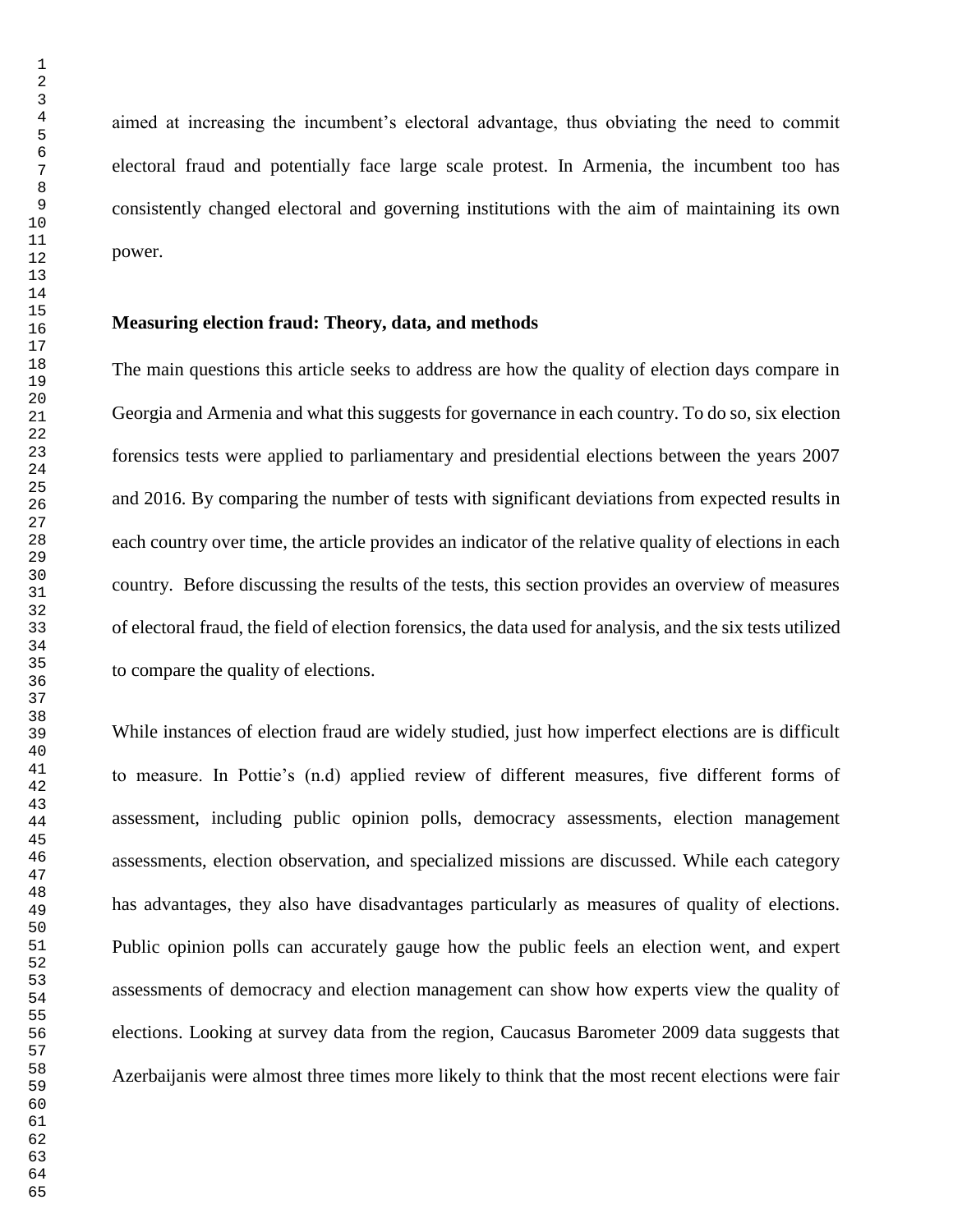in their country compared with Armenians and Georgians (CRRC, 2009). However, issues such as frame of reference bias – comparing quality based on one's own experience and knowledge – make comparison difficult and can lead to awkward conclusions like North Korea and Cuba having higher levels of electoral integrity than North Carolina (Gelman, 2017). Notably, with specialized missions, rather than being about measuring the quality of elections, they are in fact more about provision of technical assistance. Finally, election observation is as much about the deterrence of fraud as it is about the judgment of the quality of elections. Importantly, election monitoring reports are often heavily context dependent, and actively situated within the political and historical context of a country (Pottie, n.d.). All of this is to say that while the above activities have value, they are also problematic for measuring the quality of elections, and are particularly so for comparing the quality of elections between countries.

While election quality is difficult to measure, in recent years, the field of election forensics has emerged with a variety of methods for testing for election day fraud (Alvarez, Hall, and Hyde, 2008). The main idea behind the field is that when people manipulate election results, the results will no longer follow patterns that are generally expected from numbers generated from a natural process, such as voting (Montgomery et al., 2015). Hence, the field tests for the presence of expected patterns in election returns; the absence of expected statistical patterns may suggest that election fraud of one variety or another took place (Montgomery et al., 2015). Test results, as with all statistics, are nonetheless probabilistic. Moreover, recent research suggests that strategic voting can lead to statistically significant test results (Mebane and Klaver, 2015). While a lively debate exists in the literature about the use of a variety of different tests (see, Shikano and Mack, 2009; Deckert, Myagkov, and Ordeshook, 2011; Mebane, 2011), election forensics continues to develop as a field. Importantly, election forensics results are also comparable between elections in one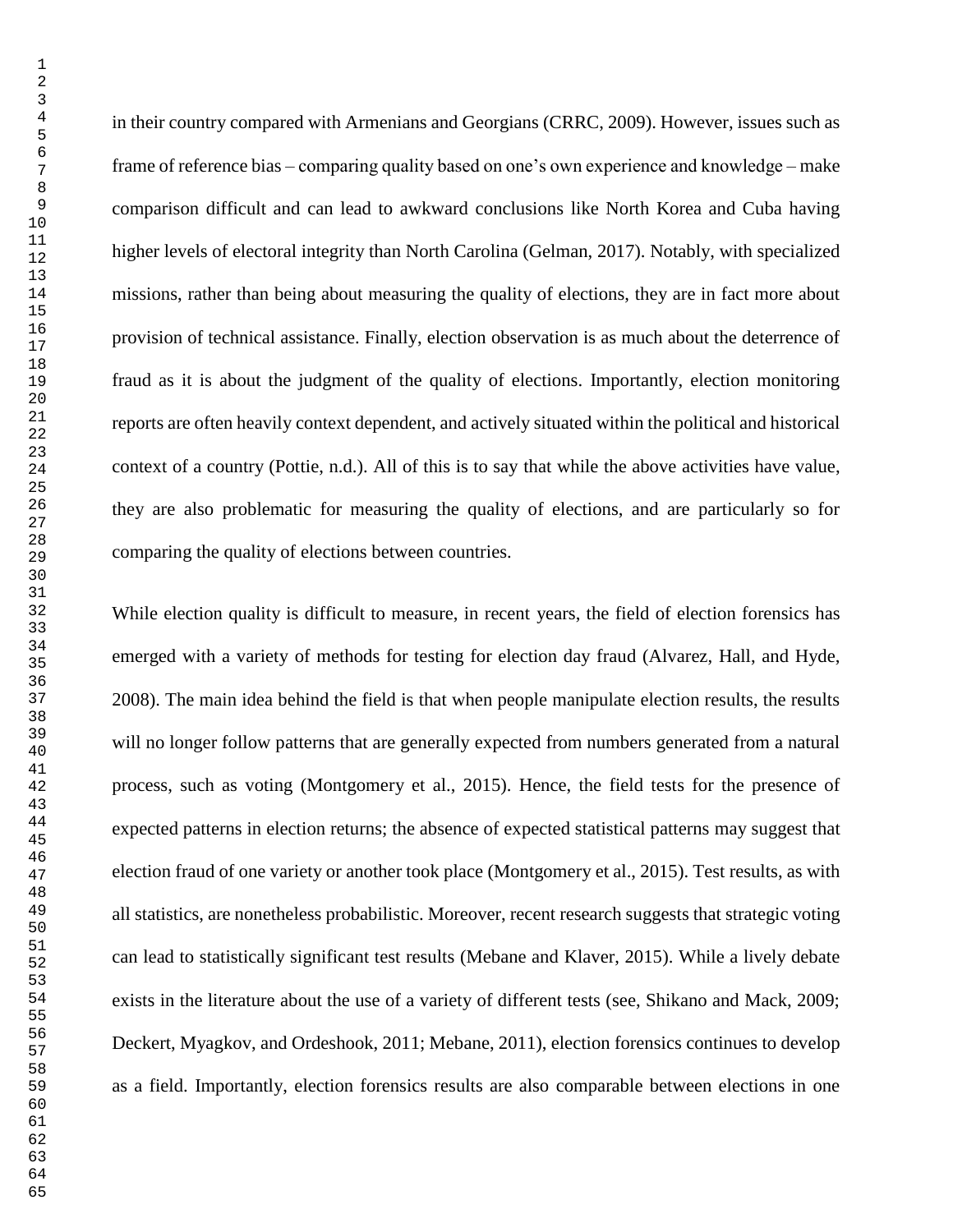country (Mebane and Kalinin, 2009). Although there is no literature, to the best of the authors' knowledge, which has compared election forensics tests between countries for the purpose of determining relative quality, this is a logical extension of current forms of analysis, which potentially will enable a new path towards the comparative study of election quality. Notably, the field's methods lend themselves to the quantification and comparison of election day quality between countries through the use of multiple tests, and comparing the number of statistical anomalies found in each election and country. While election forensics enable a comparison between and within countries, it is important to note that the tests provide indications of whether election day fraud took place and do not describe the quality of the pre-electoral environment, which is clearly an important aspect of elections. Hence, the election forensics test results should be interpreted with this in mind.

Election forensics tests generally use election precinct level data. To obtain this data, we requested information from the Central Elections Commissions of Armenia and Georgia. While the datasets contain a number of variables such as invalid ballots and vote counts for each party, we use precinct level turnout in the proportional component of the elections to carry out tests. Proportional elections were selected for ease of presentation in principal, as first-past-the-post elections should be analyzed separately for each seat. Elections from 2007 to 2016 are used, because the electoral commissions only had paper copies of precinct level election protocols for prior elections.

The article reports the results of six election forensics tests including the test of the distribution of second digits to a Benford-like law, the skew and kurtosis of the distribution of turnout, the average of final digits, the 0-5 mean of last digit test, and a dip test. A brief description of each test and its interpretation is provided below; however, for readers less interested in the technical details of the methods, the results below should be understandable without a thorough reading of this section.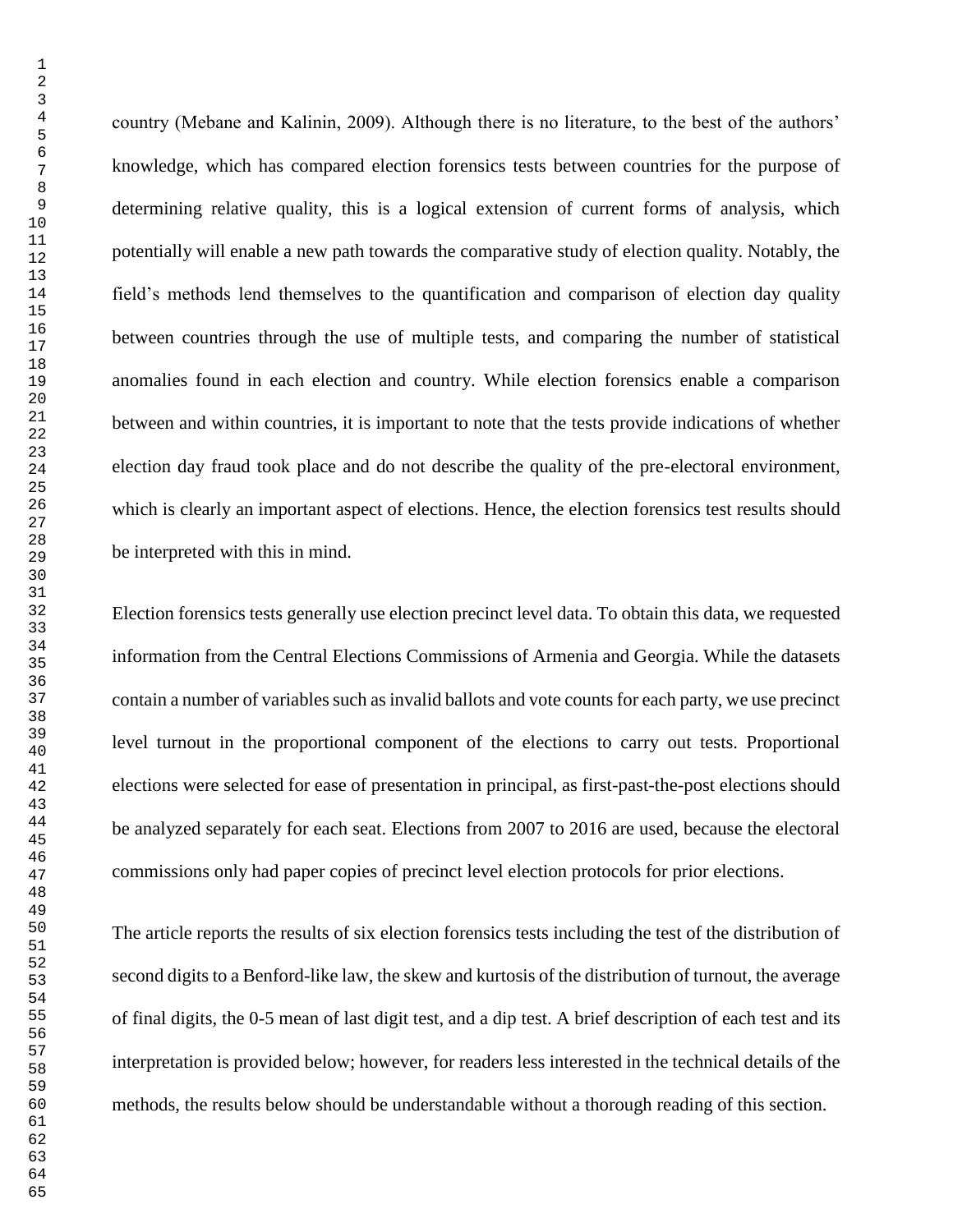#### *Benford-like law test*

The first test is a test of a Benford-like law. Benford found that the first digit in a number generated from a natural process is more likely to be one than two, two than three, and so on (Benford, 1938). This distribution is widely used in forensic accounting to detect when numbers reported on forms appear to be fraudulent, because when humans change numbers, this distribution often does not appear (Suh, Headrick, and Minaburo, 2011). Political scientists have, recognizing that the first digit in a number is inappropriate for testing of election results (Mebane, 2010), used the implications of Benford's law for the second digit in a number to test election results reported at the precinct level (Mebane, 2011). Given this distribution of numbers, the average of all the second digits in a series of numbers should be 4.1873 (Suh, Headrick, and Minaburo, 2011; Mebane and Hickman, 2015). However, this test must be interpreted with caution, as Mebane and Hickman (2015) highlight the test does not consistently pick up election fraud. To carry out this test, the second digit of turnout was extracted from every precinct which had 100 or more votes cast. This criteria was used, because the second digit in a two digit number should follow a different distribution as would a single digit number. The resulting list of numbers was averaged and compared to the expected average.

#### *Skew of the distribution of turnout*

The second test used of the skew of the distribution of turnout. Skew is a measure of the symmetry of a distribution (Everitt and Skrondal, 2010). For voter turnout, the expectation is that the distribution is more or less symmetrical, having a close to zero skew, indicating that while there is extremely high turnout in some election precincts and extremely low turnout in others, these outcomes are going to be relatively rare compared to the average or median level of turnout. This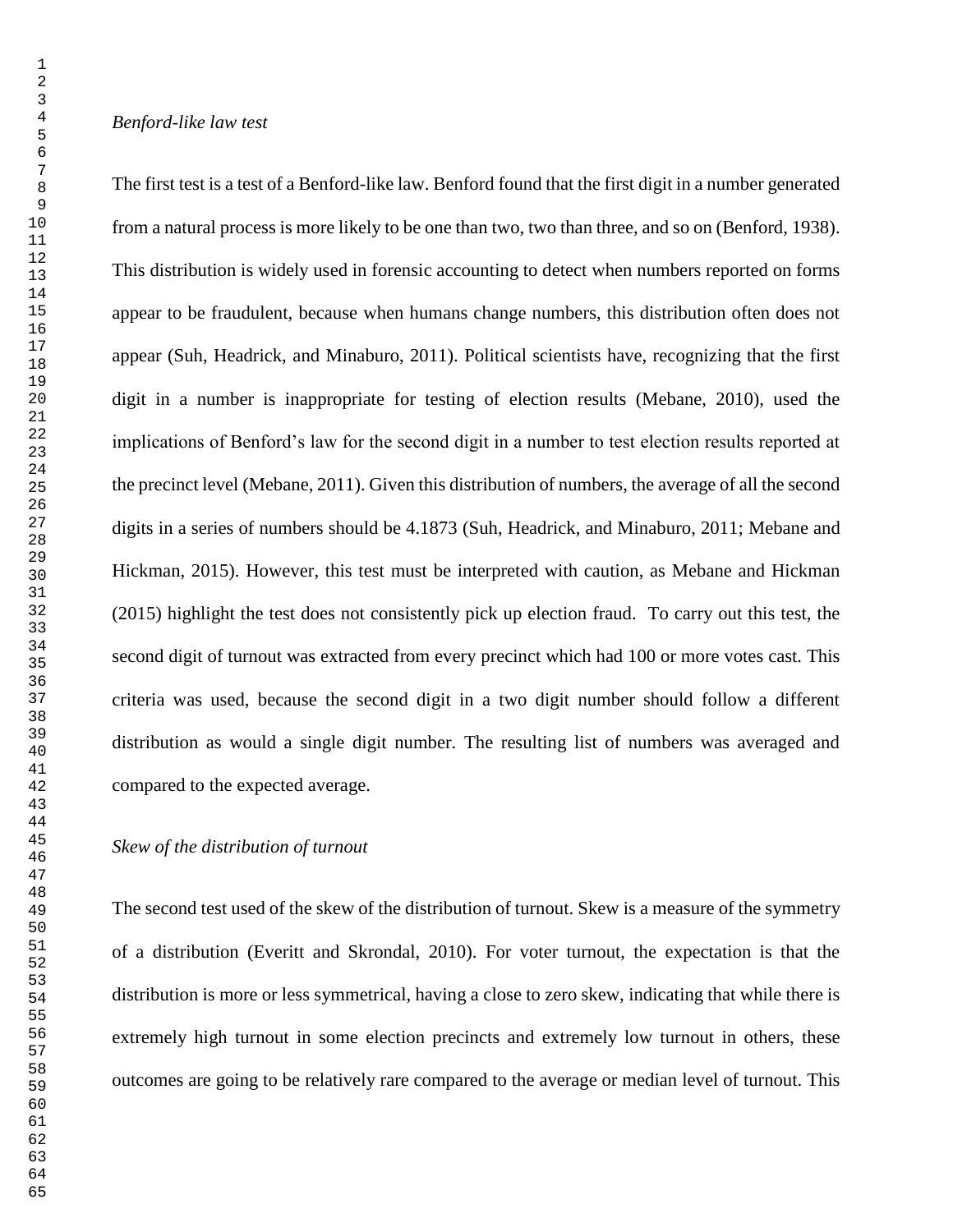statistic could be statistically different from zero in cases where turnout is fraudulently inflated or deflated in a fair number of districts.

#### *Kurtosis of the distribution of turnout*

The third test used below looks at the kurtosis of the distribution of turnout. Kurtosis can be thought of as a measure of how sharp or dull the peak of a distribution is (Everitt and Skrondal, 2010). For voter turnout, the distribution is expected to have a kurtosis of 3 (Hickman and Mebane, 2015). If the kurtosis is significantly higher than 3, it suggests that there are more low and high turnout electoral precincts than expected, while if the kurtosis is significantly lower than 3, it suggests that there are fewer low and high turnout electoral precincts than expected.

# *Dip test for unimodality*

The fourth test used in the article is Hartigan's dip test. This test also looks at the distribution of voter turnout, and tests whether it is unimodal or not (Hartigan and Hartigan, 1985). A unimodal distribution is one which has a single mode. A statistically significant test result is produced by the dip test when the distribution of voter turnout is either multimodal or nonmodal. A multimodal distribution has multiple modes, whereas a non-modal distribution does not have a mode. Both of these patterns suggest suspicious election returns. To understand the intuition, an example is useful. Imagine an election in which there are 100 election precincts. Voter turnout in the election is non-modal, with 1% of voters voting in one election precinct, 2% in one election precinct, 3% in another, 4% in another, and so on with every election precinct having a different level of turnout and with every percentage point between 1 and 100 represented. Clearly such a distribution is unlikely to occur by chance alone, or to put it in plainer terms, the turnout is just a bit too perfect to have happened without a human hand involved. Now, imagine an election under the same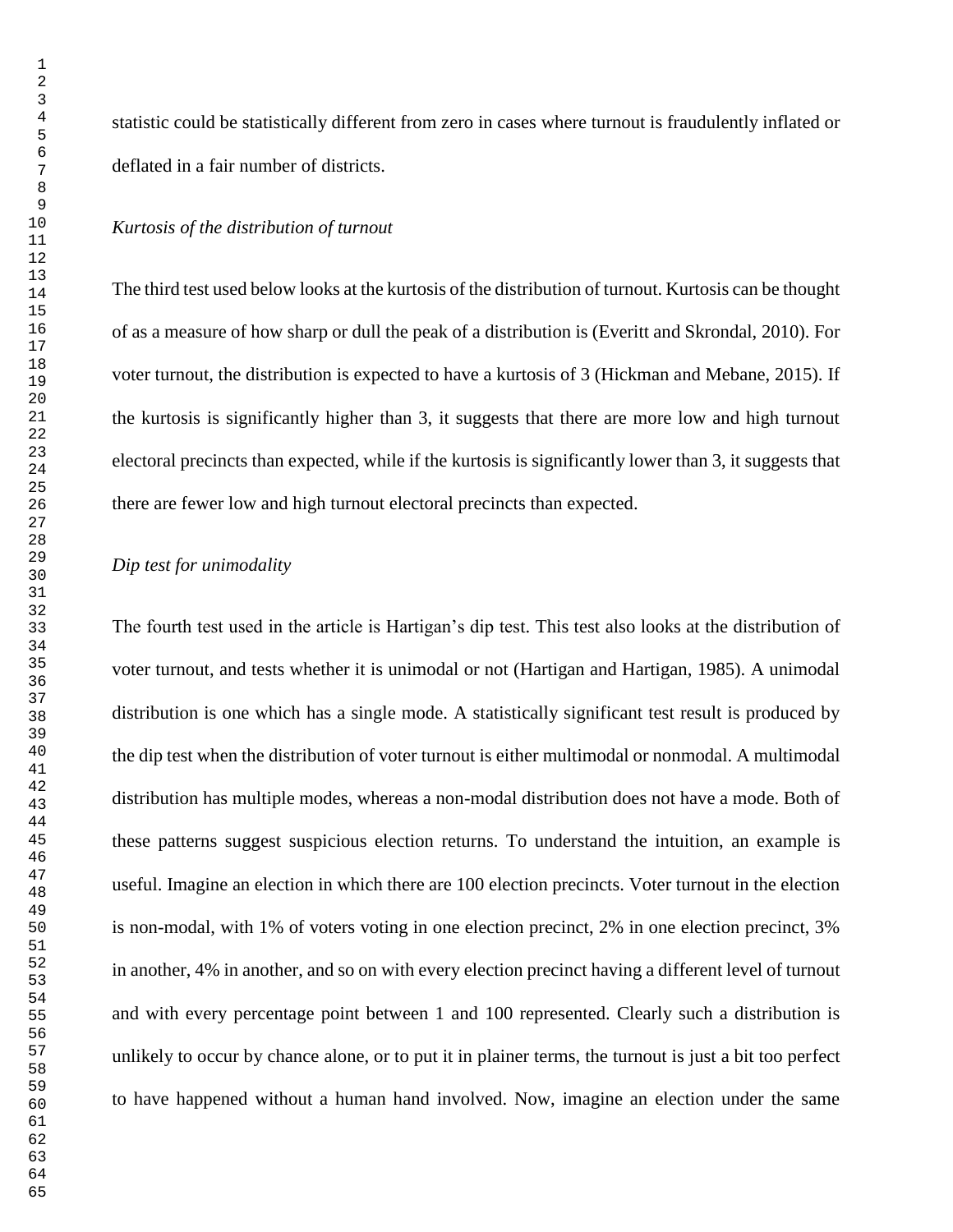conditions, except that there is a multimodal distribution of voter turnout. In 50 precincts there was 2% voter turnout and in 50 precincts there was 95% turnout. This is a multimodal distribution, which suggests that voter turnout was potentially inflated, forced, or otherwise fraudulent in 50% of precincts and deflated, suppressed, or otherwise fraudulent in 50% of precincts. Notably, if an election boycott occurred in some precincts and not others this pattern could also be produced as could a number of other election behaviours. Again, this distribution can be thought of as being a bit too perfect to have happened without some external force causing it. To be clear, the above are idealized examples used to illustrate the intuition behind the test, and in reality the dip-test will result in a significant result in the absence of such extreme patterns.

#### *Test of the distribution of the last digit in voter turnout*

The fifth test is of the last digit of voter turnout. The last digit in a number is expected to be distributed equally between numbers zero through nine i.e. each number should be the last digit 10% of the time if it has not been modified. The last digit test of voter turnout tests whether this is the case by taking the last digit of turnout in each electoral precinct, averaging them, and then comparing them to the theoretically expected value of 4.5 (the average of every number zero through nine). If the average of the last digits differs significantly from this value, it suggests that some form of fraud may be present, given that the final digit should follow the previously noted pattern if not tampered with.

#### *0-5 last digit count test*

The sixth test is also a last digit test, however, instead of averaging all numbers, the 0-5 last digit count tests the share of 0s and 5s in the last digit of election returns. The thinking behind this test is that party agents are likely to round up the number of votes they distribute to a party to 450, 500,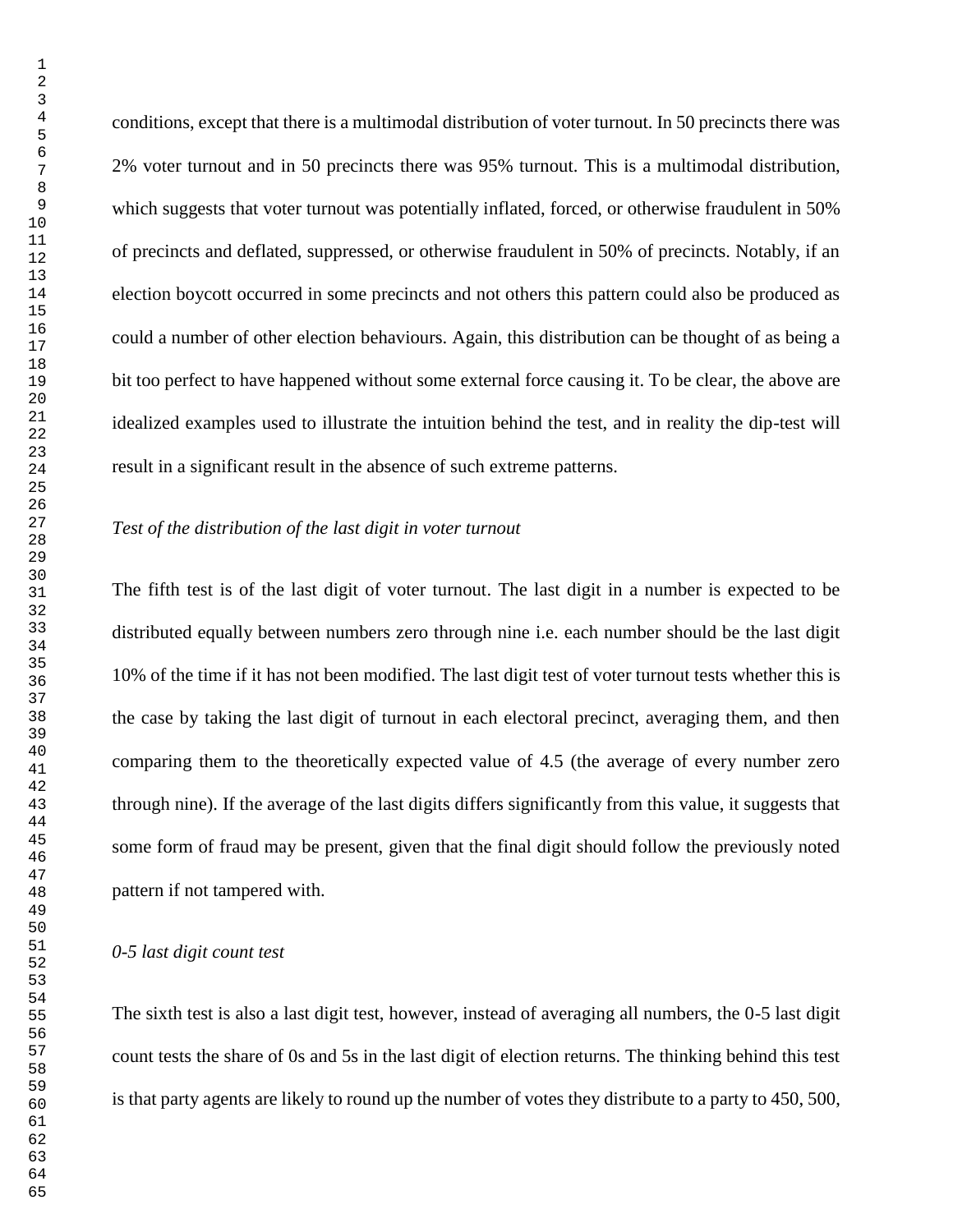or 50 rather than 364 or 67 in order to signal that they have in fact carried out the fraud they were expected to by party leadership (Kalin and Mebane, 2011). Based on a random distribution, zeros and fives should make up 20% of the last digits. Deviations from this distribution may suggest election day fraud.

## *Bootstrapping for significance testing*

With all of the above tests besides the dip test, even though there is a theoretically expected value, reality is messy, and the expected values should emerge as the number of observations approaches infinity. Thus, there is a need to know how far the observed value can fall from the theoretically expected value by chance rather than electoral malfeasance. In order to understand whether the observed value is different from the theoretically expected value or whether an observed difference is due to chance variation, bootstrapping is used to generate 95% confidence intervals. Bootstrapping is a statistical resampling procedure that produces an upper and lower estimate of how far a statistic could have fallen by chance alone.<sup>1</sup> When the theoretically expected value for a given test falls outside the upper and lower estimate, it suggests that electoral malfeasance may have taken place.

## **Results and Discussion**

 $\overline{\phantom{a}}$ 

The election results in Armenia and Georgia both exhibit a number of statistical anomalies, suggesting that election day fraud may have occurred in each parliamentary and presidential election between 2007 and 2016 in Georgia and Armenia. While the election forensics tests suggest that there were irregularities in every election, the number of tests in each country differs on

<sup>&</sup>lt;sup>1</sup> For readers interested in a more in depth description of bootstrapping, see Efron and Tibshirani, 1994.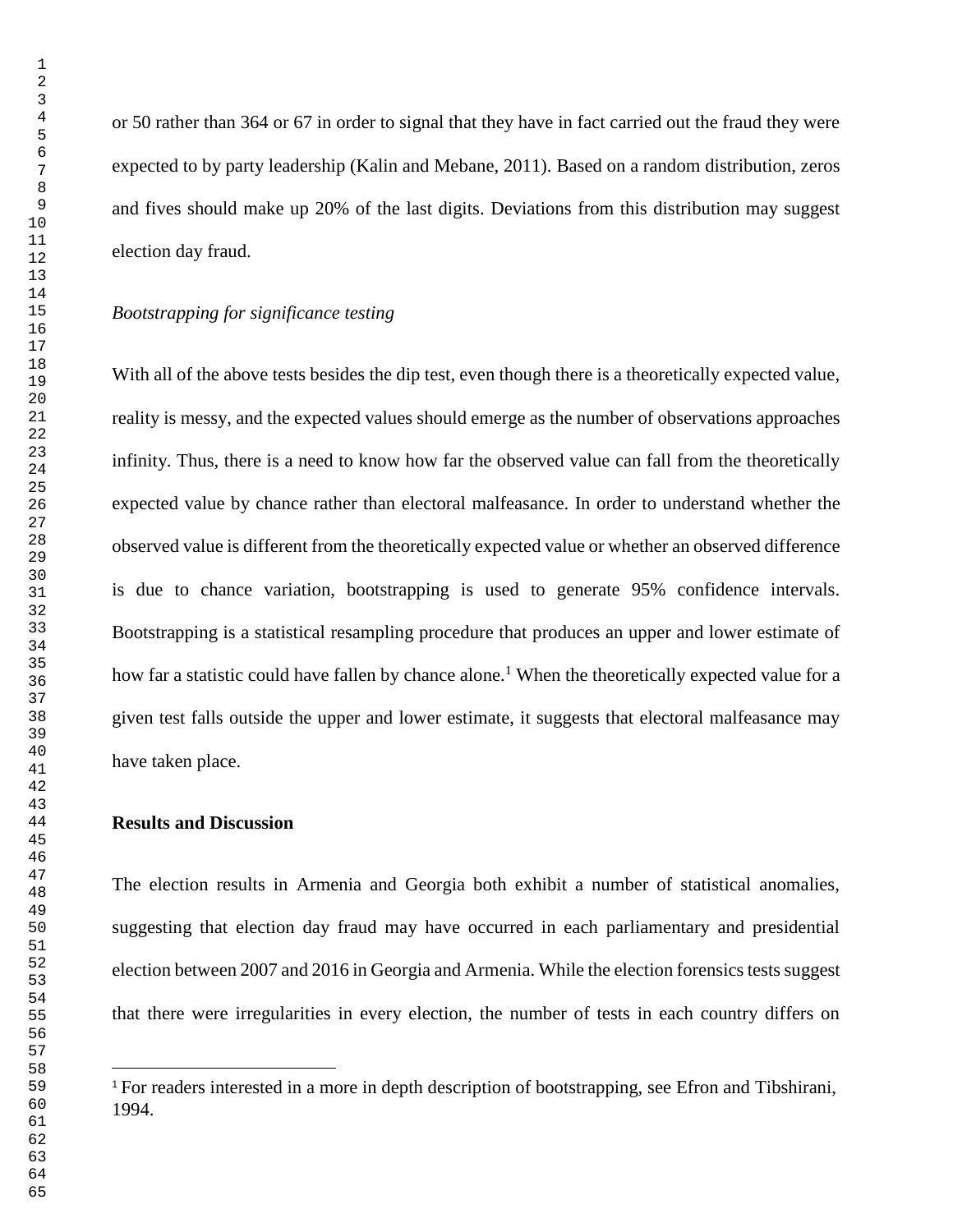average. In Georgia, an average of 2.6 tests were were significantly different from expected values per election compared to Armenia's 3.75, suggesting a higher level of election day fraud in Armenia over time. In Georgia, two tests were statistically significant in every election besides the 2008 presidential elections and 2016 parliamentary elections, in which four and three tests show significant deviations. In contrast, in Armenia in three of four elections, four tests were significant, and in one three tests were. Notably, in the 2013 Armenian presidential elections, the dip test was nearly significant by conventional standards ( $p=0.057$ , rather than  $p<0.05$ ), and a similar 'close call' in the 2012 Armenian parliamentary elections led to three rather than four tests with statistically significant results. Results are presented for each country in Table 1 and Table 2 below. The election which results refer to is given in the far left column. The values presented in the row of the election are the results of the above six statistical tests. The numbers in parentheses in each cell of the table are the 95% confidence intervals for each test. Confidence intervals that do not contain the theoretically expected value are highlighted in grey, indicating that fraud may have occurred. In order to further unpack these results, each election is discussed below.

[Table 1 here]

#### *Georgia: 2008 presidential elections*

The 2008 Georgian presidential elections resulted in Mikheil Saakashvili retaining office with 53% of the vote, albeit with accusations of election fraud surrounding the results. The elections came about as a result of a crackdown on street protests in November 2007. Hence, we would expect relatively low levels of fraud, because the government could feasibly lose office through street protests sparked by an excess of fraud. This pattern holds, with only two suspect test results, suggesting little election day fraud compared with either Armenian elections or other Georgian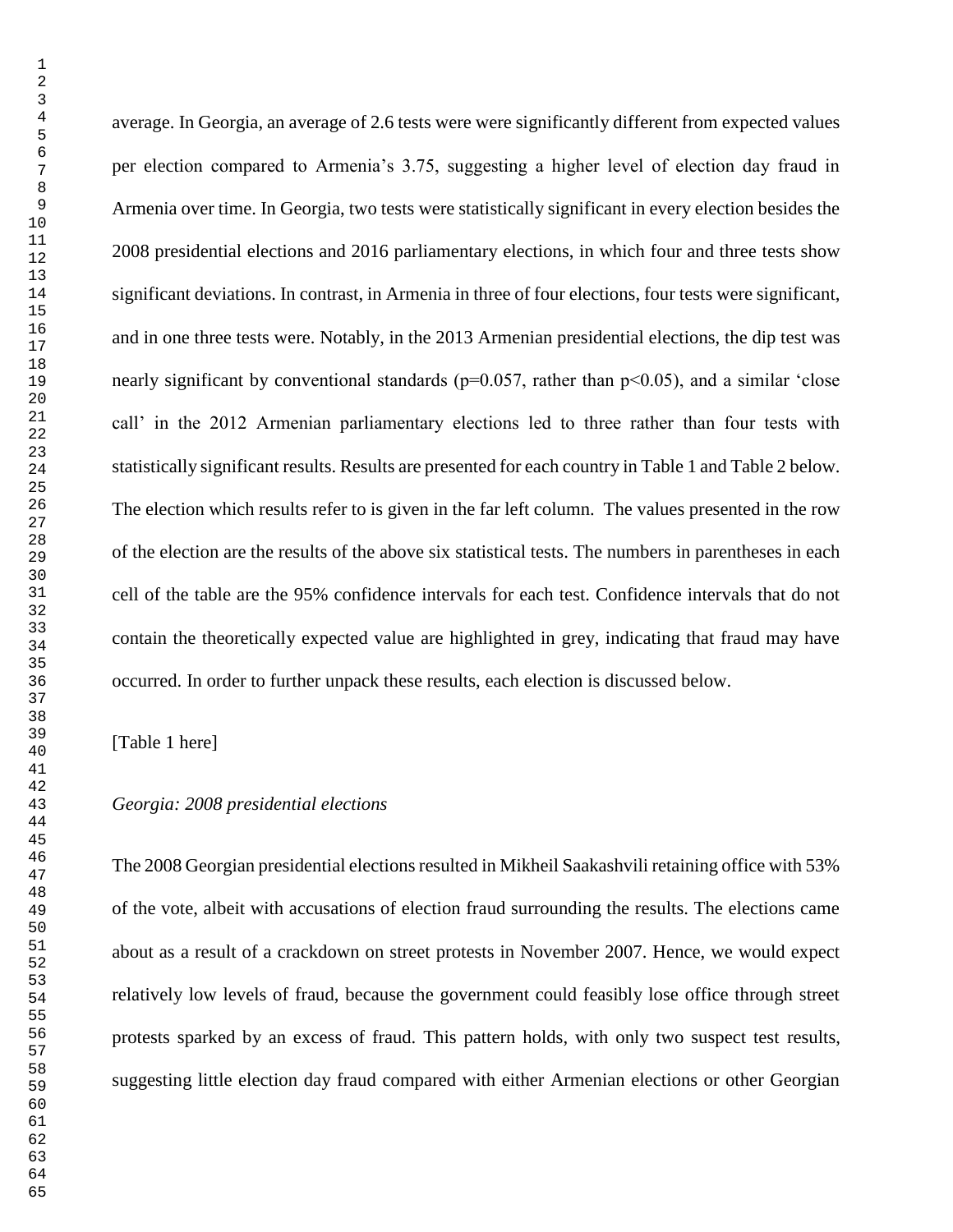elections. Notably, a CRRC (2015) analysis showed that the government slowed fines and increased social spending dramatically in the lead up to the elections, evidencing an attempt to obviate the need for election day fraud. However, one test result is notable - the zero-five mean test. This test is thought to be found positive due to signaling, i.e. when a party's agent suggests to the party that they have committed fraud through some signal. The United National Movement's ballot number (the number next to the party name on the ballot) was 5. Plausibly, agents may have been signaling that they carried out fraud to the party through making sure that a 5 appeared as the last digit in turnout. Whether one accepts this argument or not, there is no particular reason for why a greater number of 0s or 5s should appear in any case.

#### *Georgia: 2008 parliamentary elections*

The 2008 parliamentary elections resulted in the United National Movement retaining a majority in parliament. In contrast to the 2008 presidential elections, the parliamentary elections of the same year show higher levels of election day fraud, with four statistically anomalous results. This may be somewhat surprising to observers of the region, since these elections were considered broadly less fraudulent than the 2008 presidential elections. However, given the relatively weaker level of opposition contestation of the elections, the relatively smaller stakes of the election, as well as the smaller amount of attention paid to the elections internationally and domestically, the authorities plausibly could have thought they had more room to commit fraud. Given that street protests were more distant than in the previous elections, the government also likely felt they had less to fear in terms of backlash.

*Georgia: 2012 parliamentary elections*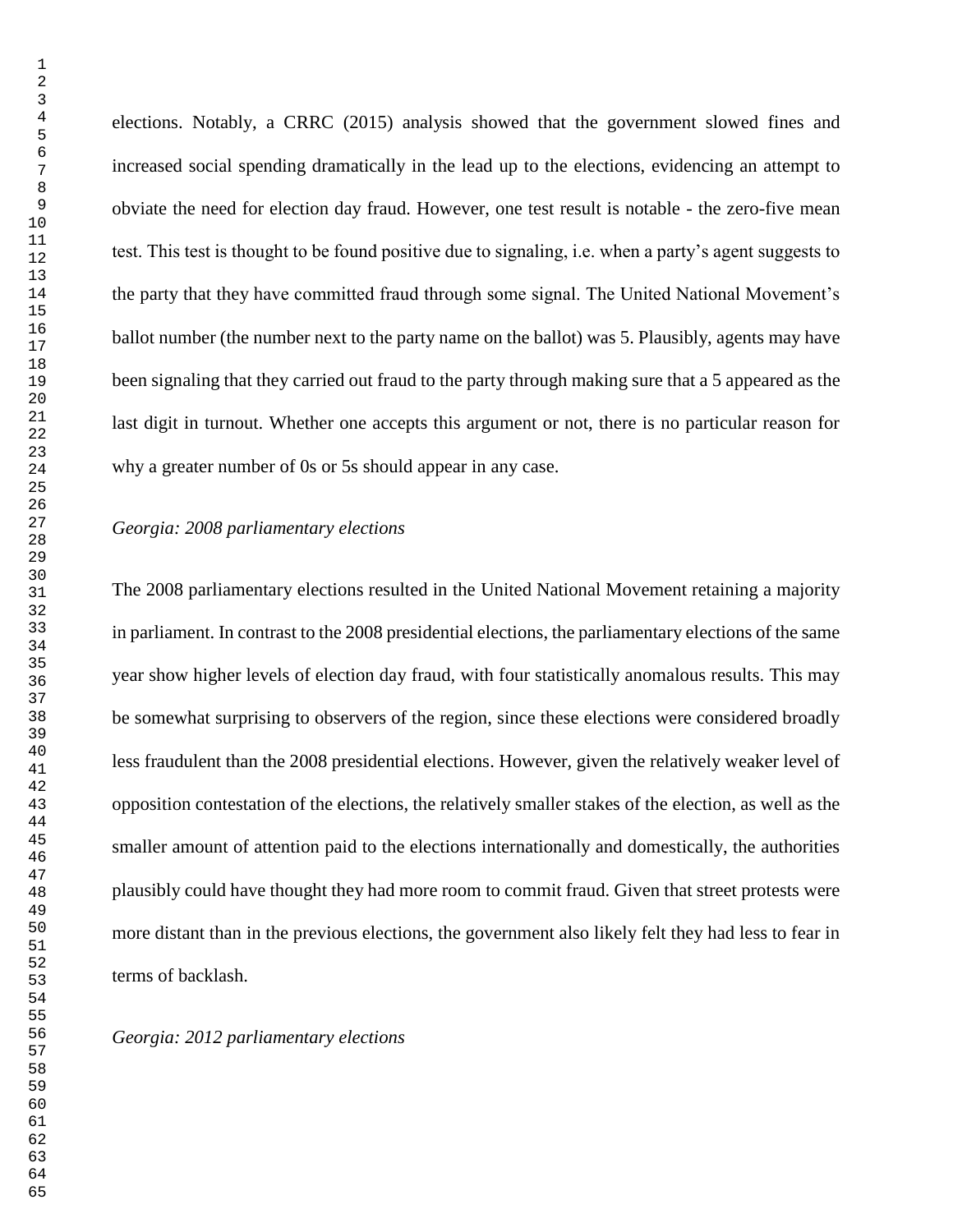The 2012 parliamentary elections marked the first electoral handover of power in Georgian history, with the Georgian Dream Coalition unseating the United National Movement. The elections had equally low levels of fraud as the 2008 presidential elections, with only two statistically anomalous results, both related to the distribution of turnout overall. The relatively low levels of election day fraud were likely the result of the highly tense situation surrounding the elections, the intense international scrutiny of the election environment, and the street protests which had erupted as a result of a prison torture scandal weeks prior to the elections. These factors combined likely led to the relatively low levels of fraud.

#### *Georgia: 2013 presidential elections*

The 2013 presidential elections resulted in the United National Movement losing the presidency, with Georgian Dream candidate Giorgi Margvelashvili winning against the UNM's David Bakradze and Nino Burjanadze. The elections show only two statistical anomalies, suggesting a relatively low level of election fraud. This is an unsurprising result, given that in the lead up to the elections, the Georgian Dream Coalition had a strong lead in the polls, and the economic volatility surrounding the currency devaluation which started in November 2014 had not yet begun. Hence, the Georgian Dream had little incentive to risk election fraud.

#### *Georgia: 2016 parliamentary elections*

The 2016 parliamentary elections were the first parliamentary elections since Georgian Dream took office. The Georgian Dream won a constitutional majority in the elections, with the United National Movement finishing second, and the Patriot's Alliance of Georgia, a newly emerged nationalist party, also passing the 5% electoral threshold. The elections were generally considered to be free and fair, and the pre-electoral environment was calm relative to previous elections.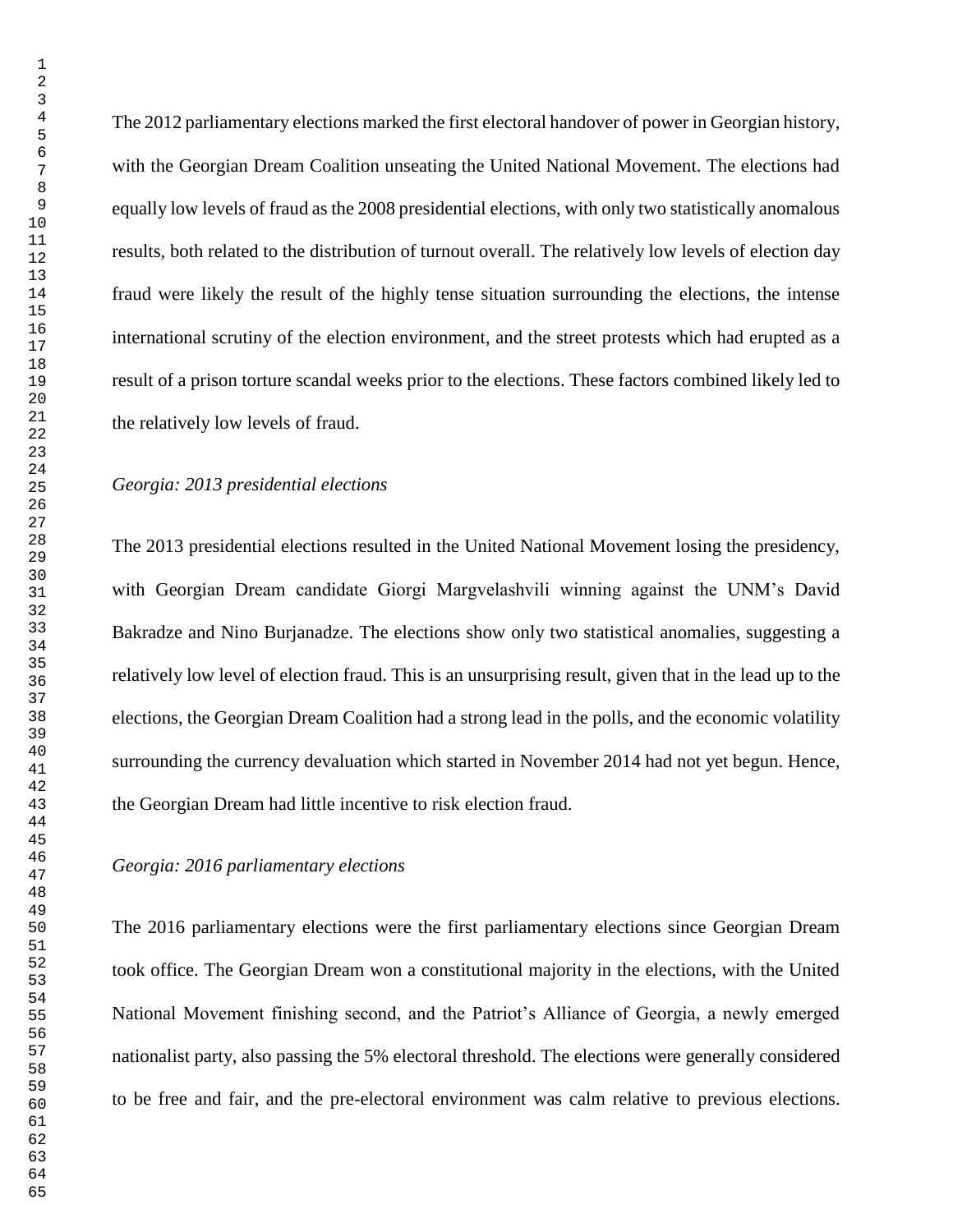However, election day fraud was higher than in the 2013 presidential elections, with three statistical anomalies found in the tests conducted. This matches up with the general reports on the ground, which suggested some election fraud, although nothing to the extent of some earlier elections.

[Table 2 here]

### *Armenia: 2007 parliamentary elections*

The 2007 parliamentary elections resulted in the Republican party of Armenia winning a plurality of seats. Although judged to be an improvement by election monitors, the elections were contested as fraudulent, as had nearly every election in independent Armenia since 1995. A total of four tests had significant results, matching the highest level of election fraud in Georgia.

#### *Armenia: 2008 presidential elections*

In the 2008 presidential elections, the CEC declared Prime Minister Sargsyan the winner of the election with some 52.8% of all votes cast on February 24, after heated competition with the first president of Armenia, Levon Ter-Petrossian. Reports of fraud were widespread (e.g. Grigoryan, 2008; It's Your Choice, 2008). And, in protests following the CEC's announcement of results, ten citizens were killed and the outgoing government coalition parties suggested a new Electoral Code in order to improve the electoral process in Armenia (Sjoberg, 2016). The reports of fraud match up with the election forensics results, with four significant tests. Notably, the same tests were significant as in the previous election, potentially suggesting a comparable fraud strategy.

*Armenia: 2012 parliamentary elections*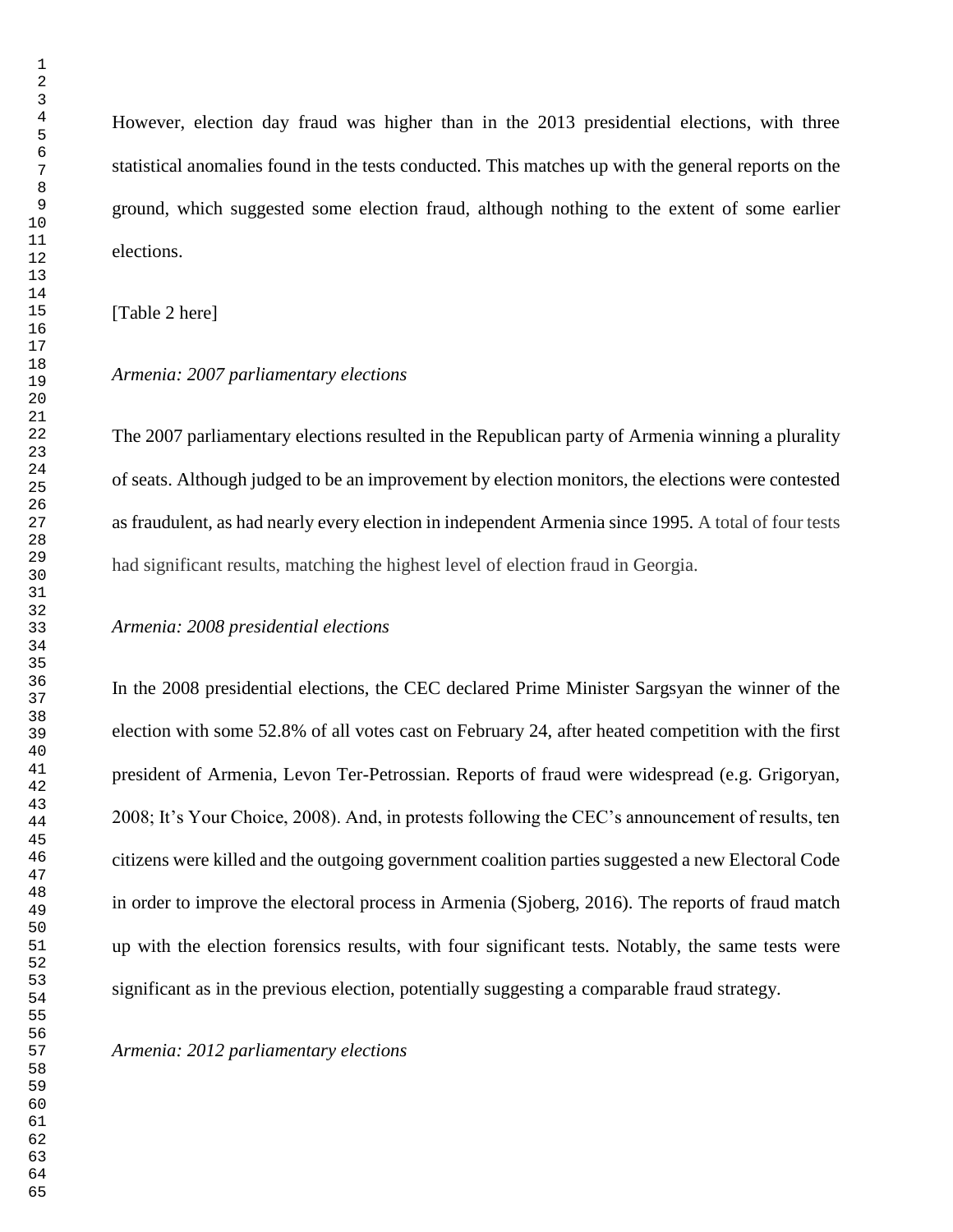The 2012 parliamentary elections were the first national elections conducted under the new Electoral Code adopted in May 2011, and the first national elections since the events following the 2008 post-election protests. Again, the the Republican Party won the most seats. While the 2012 elections were generally considered suspect, the forensics tests show a lower number of statistical anomalies compared with other years. The lower number of test results in 2012 may reflect the authorities' changing strategies of election fraud in the 2012 elections, which included fewer strategies aimed at directly altering election results (Danielyan and Jenderejian, 2012) and "Smart fraud" (Sjoberg, 2016). Given that the memory of street protests following fraud in the 2008 elections, the confluence of evidence suggests that the authorities adjusted their strategies, committing less fraud than in 2007 and 2008.

#### *Armenia: 2013 presidential elections*

Sargsyan officially won with 58.64% of the vote in the first round, and the majority of the election observation missions stated that this presidential elections were well administered and conducted in a manner that could be characterized as peaceful and an improvement over the May 2012 elections for the National Assembly. However, the quantitative analysis shows that the relative level of fraud for this elections was higher than in the 2012 elections, with four election forensics tests showing statistical anomalies. Notably, this confirms the results of Sjoberg (2016), who found fraud based on whether the chair of the precinct election commission was from the ruling party or not in the 2013 elections, while finding no traces of fraud in the 2012 parliamentary results on the same indicator**.** 

Overall, the test results are similar to what would be expected based on observer reports. While Georgian elections do exhibit problems, they are fewer than in Armenia. Notably, test results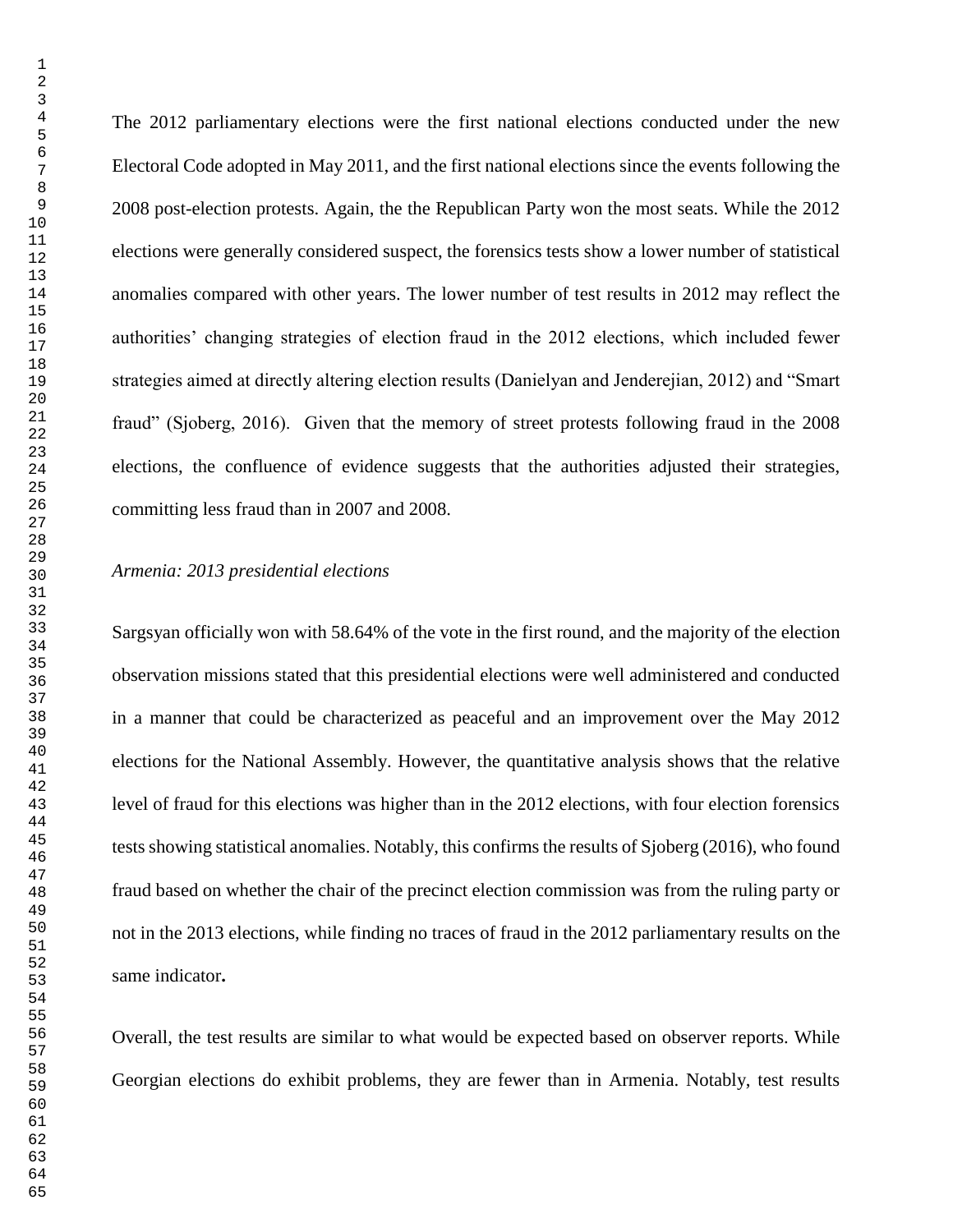which may at first not square with expert opinion are explained by the theoretical argument set out above – when fraud is risky, authoritarians will attempt to sway elections in their favour using other means or through using a limited amount of fraud.

#### **Conclusion**

This article has provided a brief overview of elections in Georgia and Armenia since independence and presented the results of electoral forensics tests. While elections in both countries are less than perfect, Georgia's appear to be less problematic than Armenia's elections as has been broadly believed. What does the above analysis of electoral fraud in Armenia and Georgia suggest, besides confirming what has broadly been thought?

First, this provides a theoretical basis for why delivery on public policy is less important in Armenia than Georgia. As the theory presented in the first section of this article suggests, rulers can use fraud or convince voters to actually vote for them in order to retain office. However, fraud carries with it the risk of being unseated through street protests. To date, street protests have been more successful in Georgia than Armenia. Hence, in Georgia, the government had to deliver on policy in order to avoid losing office given the higher risk associated with fraud. In Armenia by contrast, the weaker emphasis on policy delivery can be explained in part, by the fact that instead of delivering on policy, the government can substitute fraud for performance to keep themselves in office. Notably, whether this will remain the case given the recent civic movements in Armenia remains to be seen.

Second, the above pattern suggests that politicians may engage in something analogous to voters engaged in retrospective voting. When reflecting on the past and present, they consider the risk of fraud. While both Armenia and Georgia suffered from electoral fraud in the early years of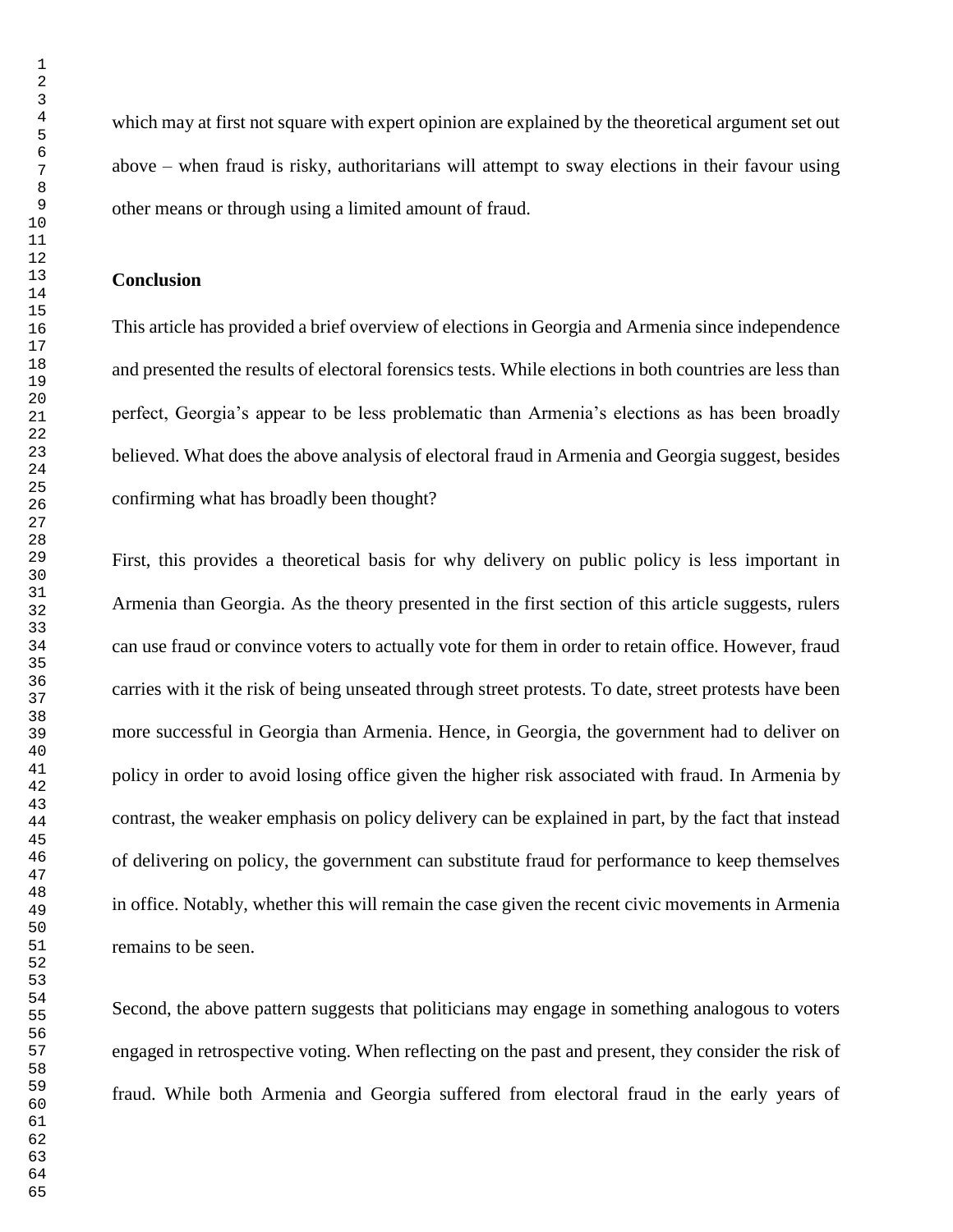independence, Georgia has experienced less fraud on election day since at least 2007. A likely cause of the lower levels of fraud is the knowledge that just as the UNM came to power on waves of popular unrest over electoral malfeasance, they could be removed in the same manner given the right circumstances. Equally in Armenia, while incumbents surely realize that past performance does not guarantee future outcomes, it is suggestive. That is to say that the ruling coalition has likely been more willing to continue to engage in electoral fraud, because they have been able to in the past without being removed from office. Whether this trend continues in Armenia is of course an open matter. Given the increased levels of civic activism in recent years noted above, authorities there may think twice about whether or not and how much fraud to commit. If this leads Armenian authorities to put a greater emphasis on the delivery of public policy, this surely would be a positive outcome.

The above two conclusions, while supported by the data in these two cases, suggest the need for future research. First, it is unclear whether this pattern may hold in other less than fully democratic regimes. Furthermore, the suggestion that past experience with peacefully overthrowing a government may lead politicians to be weary of faking elections at home deserves further exploration. Finally, further research should consider exploring the levels of election day fraud in hybrid and authoritarian regimes using a large-n dataset in relation to policy responsiveness.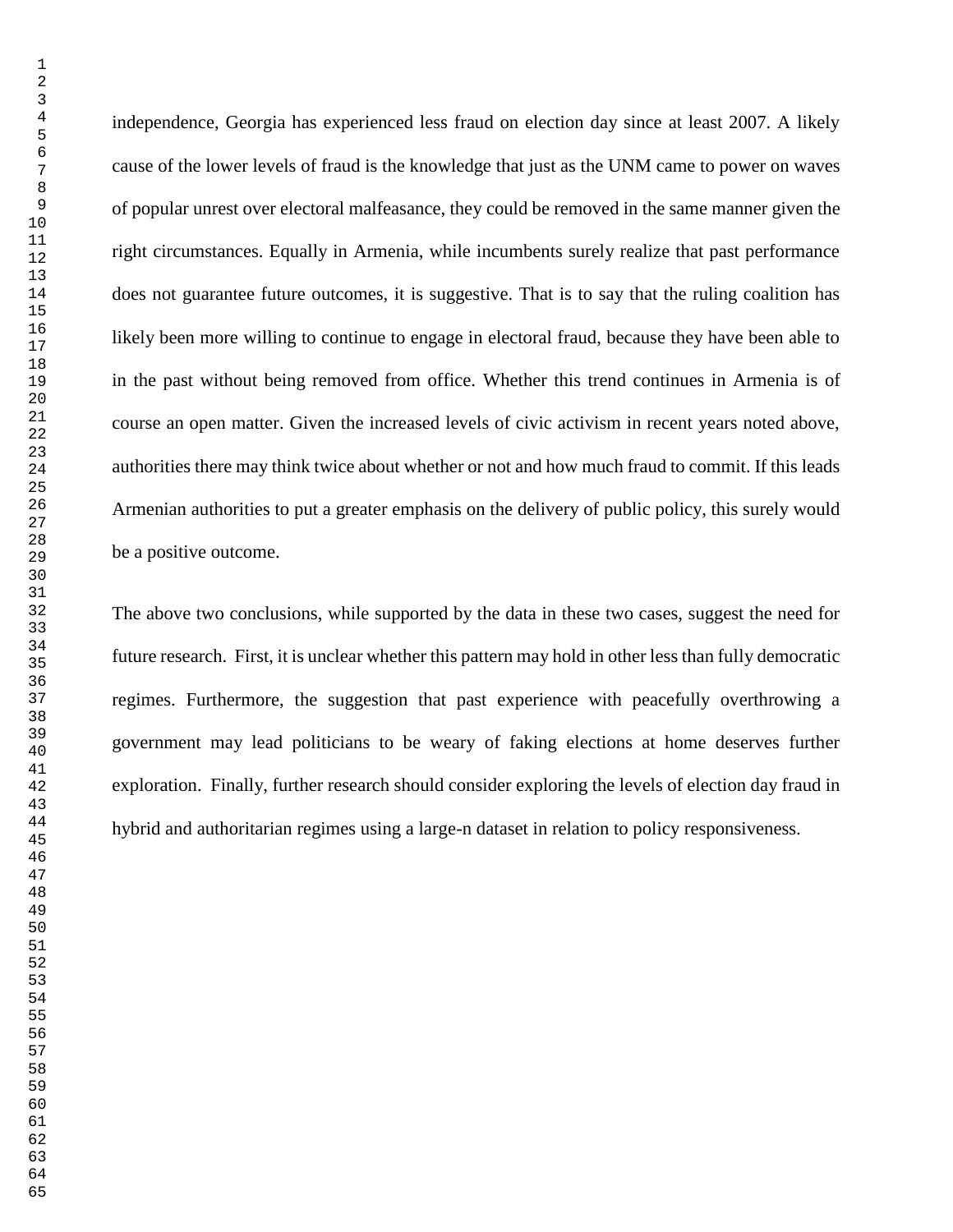# **Bibliography**

- Abrahamian, L., and G., Shagoyan. 2012. "From Carnival Civil Society Toward a Real Civil Society: Democracy Trends in Post-Soviet Armenia." *Anthropology & Archeology of Eurasia* 50 (3): 11-50. doi: 10.2753/AAE1061-1959500301.
- Allison, L., A. Kukhianidze, and M. Matsaberidze. 1993. "The Georgian election of 1992." *Electoral Studies* 12 (2): 174-179. doi:10.1016/0261-3794(93)90017-E.
- Allison, L. 1996. "The Georgian Elections of November 1995." *Electoral studies* 15 (2): 275-280. doi:10.1016/0261-3794(96)89120-7.
- Alston, L. J., and A. A. Gallo. 2009. "Electoral Fraud, the Rise of Peron and Demise of Checks and Balances in Argentina." Explorations in Economic History 47 (2): doi: 10.3386/w15209.
- Alvarez, R. M., T. E. Hall, and S. D. Hyde. 2008. *Election Fraud: Detecting and Deterring Electoral Manipulation.* Harrisonburg: Brookings Institution Press.
- Astourian, S. H. 2000. *From Ter-Petrosian to Kocharian: Leadership Change in Armenia.*  Berkeley: Berkeley Program in Soviet and Post-Soviet Studies.
- Babunashvili, G. 2017. "Retrospective Voting in Georgia: Does the Past Matter?" *Caucasus Survey* 5 (3).
- Benford, F. 1938. "The law of anomalous numbers." *Proceedings of the American Philosophical Society 78 (4)*: 551-572.
- Boix, C. 1999. "Setting the rules of the game: the choice of electoral systems in advanced democracies." *American Political Science Review* 93 (3): 609-624.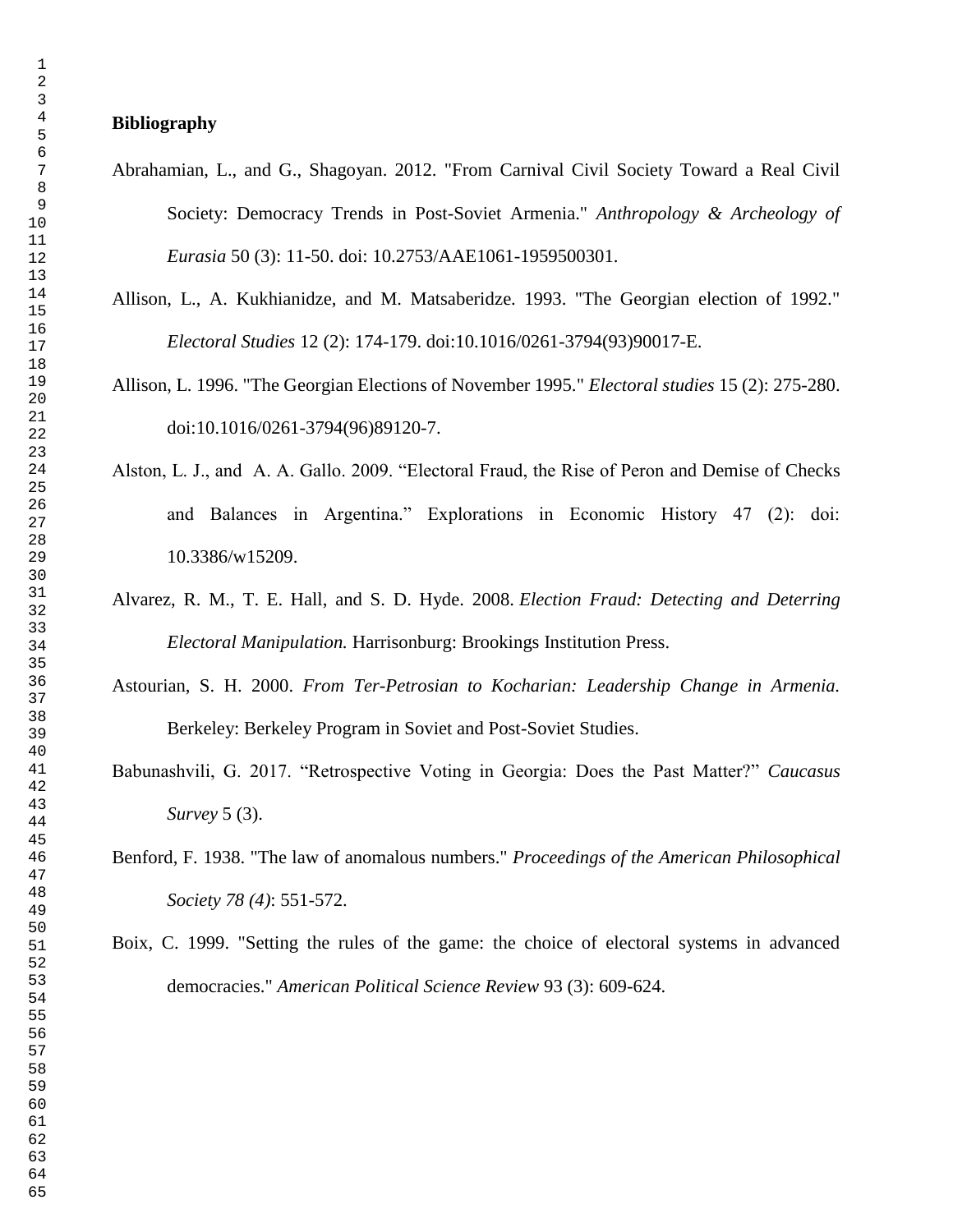- Broers, L. 2015. "Armenia's Referendum Engineers Continuity Under a Veil of Change." *Chatham House.* https://www.chathamhouse.org/expert/comment/armenia-s-referendumengineers-continuity-under-veil-change
- Broers, L., and J. Broxup. 2004. "Crisis and Renewal in Georgian Politics: The 2003 Parliamentary Elections and 2004 Presidential Elections." https://eurasia2020.files.wordpress.com/2012/04/crisis-and-renewal-in-georgian-politicsfinal.pdf.
- CRRC. 2009. "Caucasus Barometer". Retrieved from <http://www.crrccenters.org/caucasusbarometer/> [Accessed 21 Sep. 2016].
- CRRC. 2015. "*How to buy votes when you can't buy votes."* http://crrccaucasus.blogspot.com/2015/01/an-autocrats-dilemma-how-to-buy-votes.html.
- CRRC. 2016. Making Votes Count: *Pre-analysis Report on Electoral Statistics*. Tbilisi: CRRC. http://crrc.ge/uploads/tinymce/documents/DEFDA\_Report\_CRRC%20ENG.pdf
- CSCE. 1992. *Presidential elections and independence referendums in the Baltic States, the Soviet Union and successor states: A compendium of reports 1991-1992.* Washington, D. C.: Commission on Security and Cooperation in Europe.
- Danielyan, H., and A. Jenderejian. 2012. *Armenia's 2012 Parliamentary Election*, Yerevan: The Foreign Policy Center.
- Deckert, J., M. Myagkov, and P. C. Ordeshook. 2011. "Benford's Law and the detection of election fraud." *Political Analysis* 19 (3): 245-268. doi: https://doi.org/10.1093/pan/mpr014
- De Waal, T. 2003. *Black garden: Armenia and Azerbaijan through peace and war.* New York: New York University Press.

De Waal, T. 2010. *The Caucasus: an introduction.* Oxford: Oxford University Press.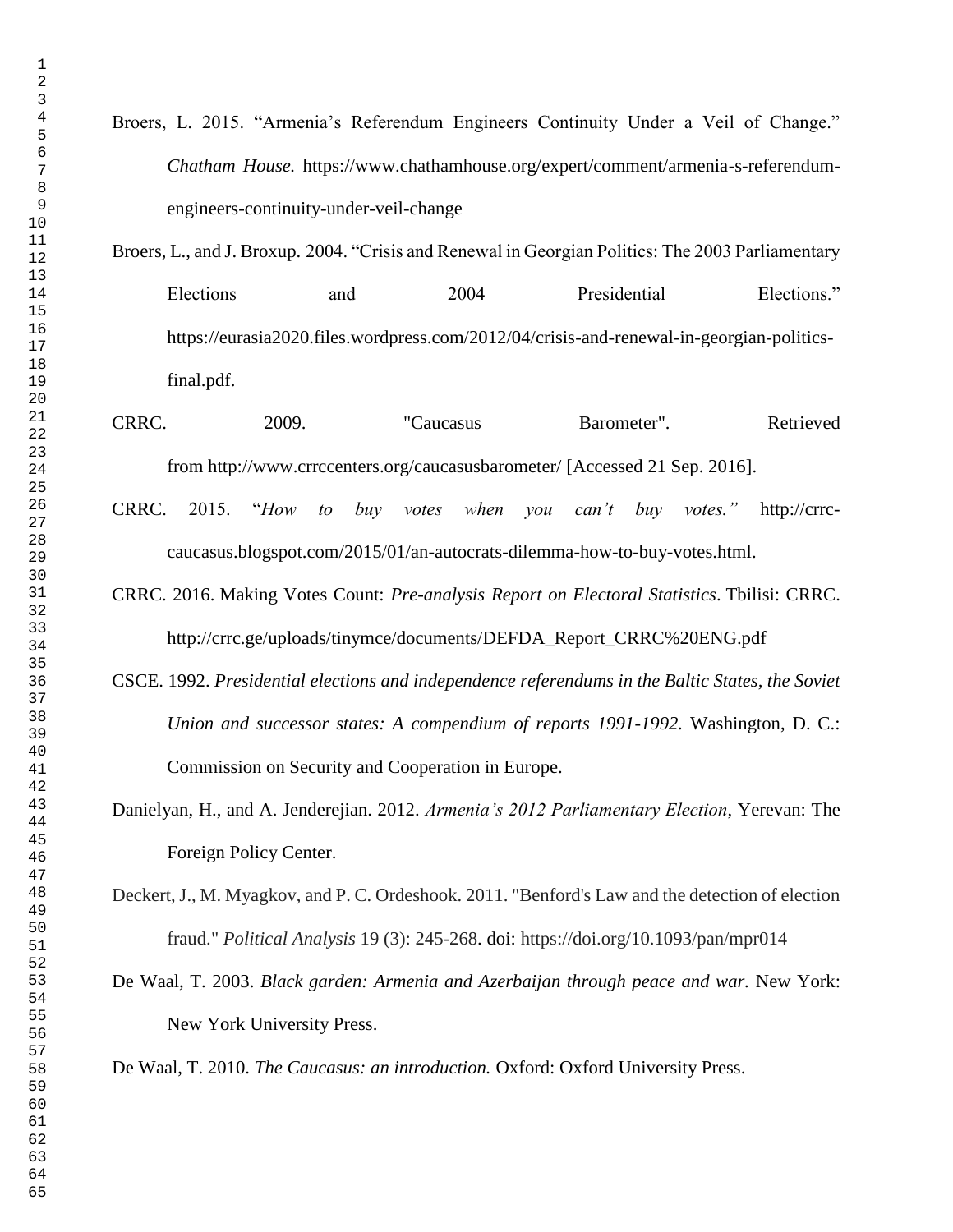De Waal, T. 2015. *Great catastrophe: Armenians and Turks in the shadow of genocide.* Oxford: Oxford University Press.

Efron, B., and R.J. Tibshirani, 1994. An Introduction to the Bootstrap. Boca Raton: CRC Press.

- Evirett B. S., and A. Skrondal. 2010. *The Cambridge Dictionary of Statistics: Fourth Edition*. New York: Cambridge University Press.
- Freedom House. 2017a. *Freedom in the World: Armenia*. Accessed September 7, 2017. https://freedomhouse.org/report/freedom-world/2017/armenia.
- Freedom House. 2017b. *Freedom in the World: Georgia*. Accessed September 7, 2017. https://freedomhouse.org/report/freedom-world/2017/georgia.
- Fumagalli, M. 2014. "The 2013 Presidential Election in the Republic of Georgia". *Electoral Studies* 35: 395–397. doi:10.1016/j.electstud.2014.04.015.
- Gabedava, M. 2006. "Division of authority in Georgia". *Transparency International Georgia.*  http://www.transparency.ge/sites/default/files/Division%20of%20Authority%20in%20Ge orgia.pdf
- Gandhi, J., and E. Lust-Okar. 2009. "Elections Under Authoritarianism." *Annual Review of Political Science* 12 (1): 403-22. doi:10.1146/annurev.polisci.11.060106.095434.
- Gelman, A. 2017. "About that claim in the Monkey Cage that North Korea had "moderate" electoral integrity . . ." *Statistical Modeling, Causal Inference, and Social Science*. Accessed March 15, 2017. http://andrewgelman.com/2017/01/03/about-that-claim-thatnorth-korea-had-moderate-electoral-integrity/.
- George, J. A. 2014. Can hybrid regimes foster constituencies? Ethnic minorities in Georgian elections, 1992–2012. *Electoral Studies* 35: 328–345. doi:10.1016/j.electstud.2014.02.007.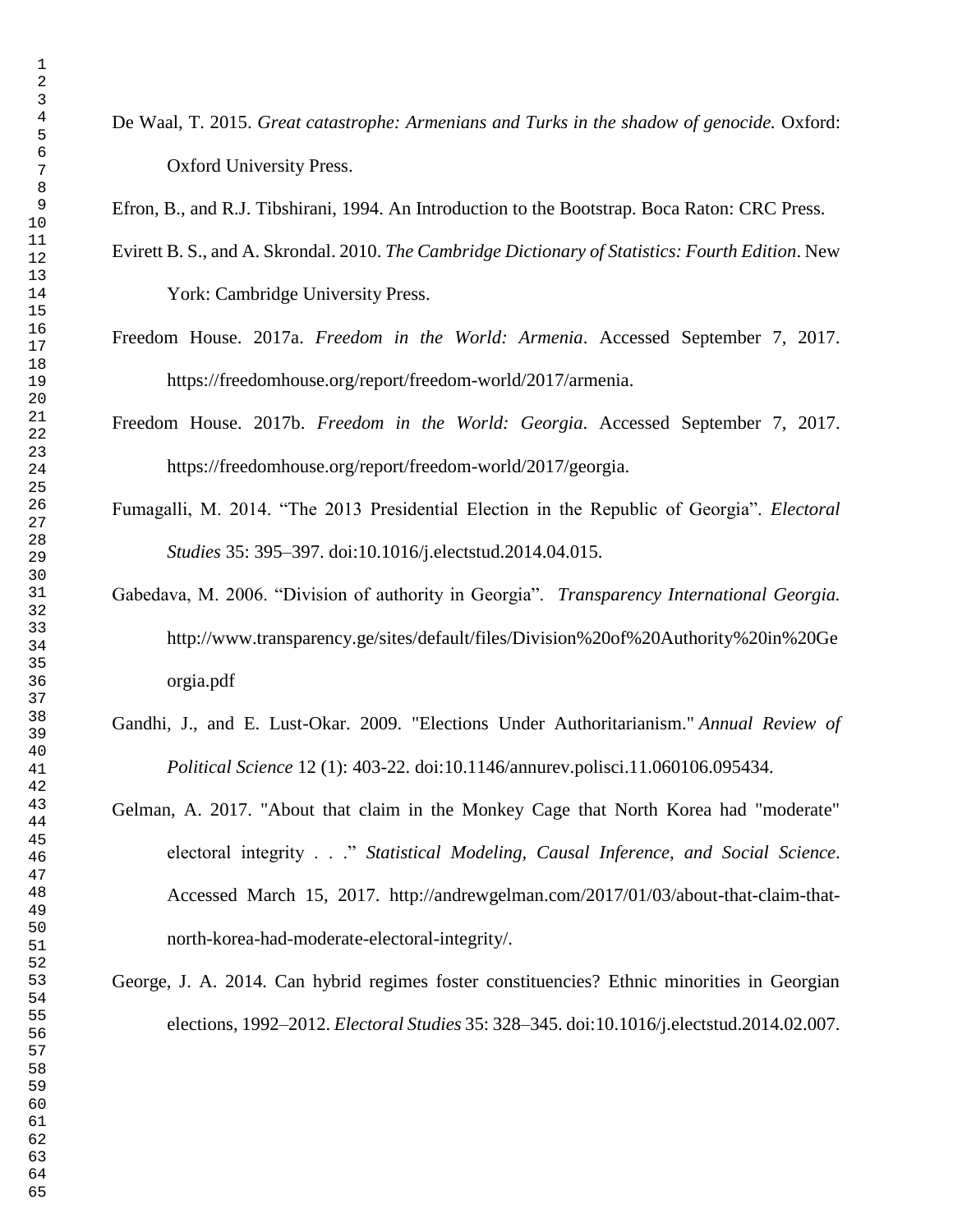- 
- Gilbreath, D. and D. Sichinava. 2017. "Georgia: Proposed Reform Could Tilt Electoral Field Toward Incumbents". *Eurasianet.* http://www.eurasianet.org/node/83171.
- Gilbreath, D., and K. Turmanidze. 2017. "The Self-Defeating Game: How State Capacity and Policy Choice Affect Political Survival." *Caucasus Survey* 5 (3).
- Grigoryan, M. 2008. *"*Arrests of Ter-Petrosian Supporters Continue.*" Eurasianet.* [Accessed](http://www.eurasianet.org/armenia08/news/022508.shtml)  [September 21, 2016. http://www.eurasianet.org/armenia08/news/022508.shtml.](http://www.eurasianet.org/armenia08/news/022508.shtml)
- Hartigan, J. A. and P. M., Hartigan. 1985. "The Diptest of Unimodality". *The Annals of Statistics* (1): 70-84.
- Hyde, S. D., and A. O'Mahony. "International Scrutiny and Pre-Electoral Fiscal Manipulation in Developing Countries." *The Journal of Politics* 72 (3): 690-704. doi:10.1017/s0022381610000101.
- Ishkanian, A. 2015. "Self-Determined Citizens? New Forms of Civic Activism and Citizenship in Armenia". *Europe-Asia Studies* 67 (8): 1203-1227.
- It's Your Choice. 2008. *Final Report - Observation Mission of the 2008 Presidential Elections in Armenia*. Accessed September 21, 2016. [http://www.iyc.am/eng/index-5.html.](http://www.iyc.am/eng/index-5.html)
- Jones, S. 2000. "Democracy from Below? Interest Groups in Georgian Society." *Slavic Review* 59 (1): 42-73. doi:10.2307/2696904.
- Jones, S. 2005. "Presidential and parliamentary elections in Georgia, 2004." *Electoral Studies* 24 (2): 303–311. doi:10.1016/j.electstud.2004.10.005.

Jones, S. 2012. *Georgia: a political history since independence.* London: I.B. Tauris.

Kalinin, K. and W. R. Mebane, Jr. 2011. "Understanding Electoral Frauds through Evolution of Russian Federalism: from 'Bargaining Loyalty' to 'Signaling Loyalty'." Paper presented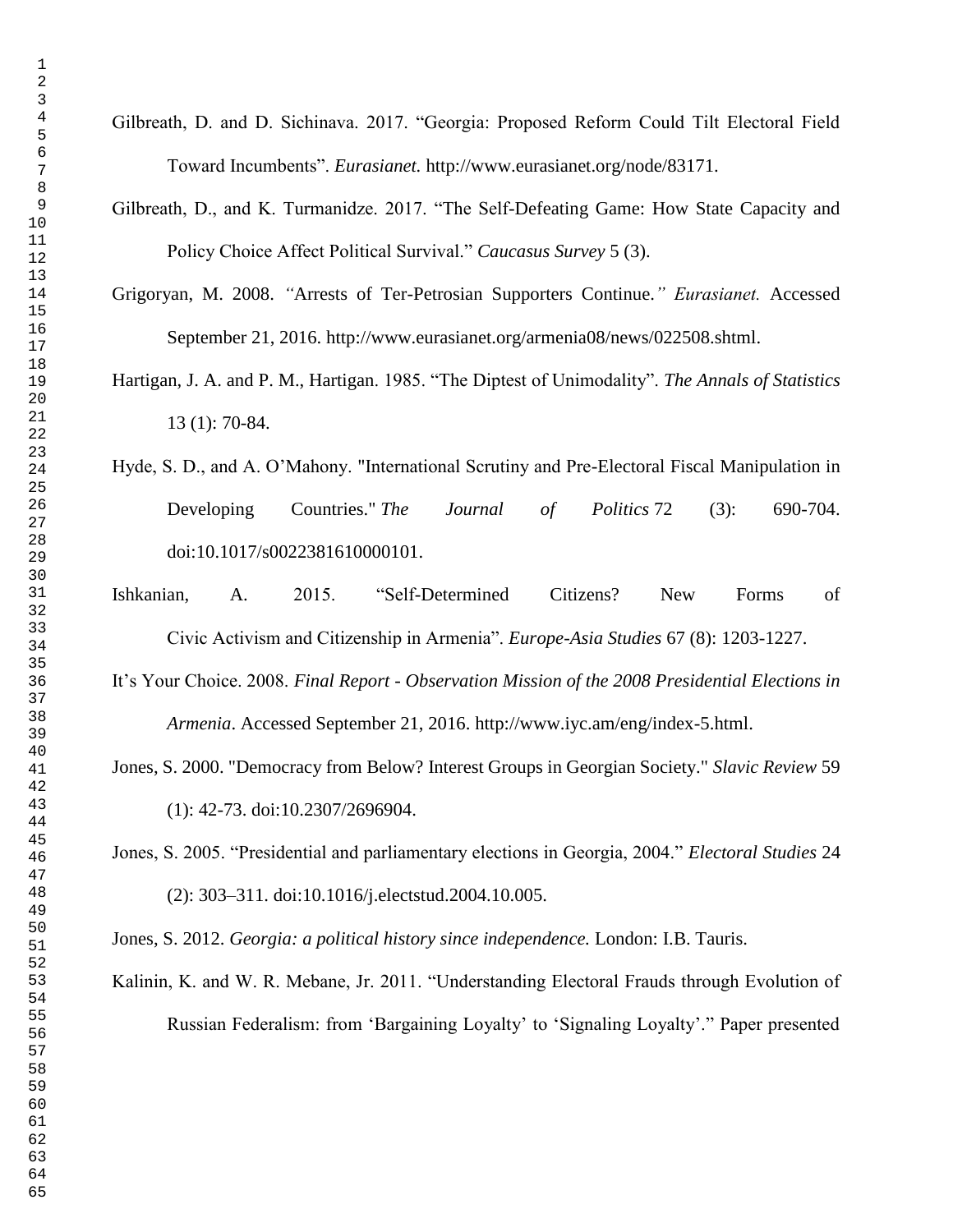at the 2011 Annual Meeting of the Midwest Political Science Association, Chicago, IL, March 31–April 2.

- Karumidze Z. and J. V. Wertsch. 2005. *Enough!: the Rose Revolution in the Republic of Georgia,*  . New York: Nova Science Publishers.
- Levitsky, S. and L. A. Way. 2010. *Competitive Authoritarianism: Hybrid Regimes after the Cold War*. Cambridge: Cambridge University Press.
- Magaloni, B. 2010. "The Game of Electoral Fraud and the Ousting of Authoritarian Rule." *American Journal of Political Science* 54 (3): 751-65. doi:10.1111/j.1540- 5907.2010.00458.x.
- McElwain, K. M. 2008. "Manipulating Electoral Rules to Manufacture Single-Party Dominance." *American Journal of Political Science* 52 (1): 32-47. doi:10.1111/j.1540- 5907.2007.00297.x.
- Mebane, W. R. 2010. *Fraud in the 2009 presidential election in Iran?* Chance 23 (1): 6-15. doi:10.1007/s00144-010-0003-4.
- Mebane, W. R. 2011. *Comment on Benford's Law and the Detection of Election Fraud*. Political Analysis19 (3): 269-72. doi:10.1093/pan/mpr024.
- Mebane, W. and A. Hicken. 2015. *A Guide to Election Forensics. A Guide to Election Forensics*. http://www-personal.umich.edu/~wmebane/USAID15/guide.pdf.
- Mebane, W. and J. Klaver. 2015. "Election Forensics: Strategies versus Election Frauds in Germany" Prepared for presentation at the 2015 Annual Conference of the European Political Science Association, Vienna, Austria, June 25--27.
- Mebane, W. and K., Kalinin. 2009. "Comparative Election Fraud Detection." APSA 2009 Toronto Meeting Paper. [http://sci-hub.cc/https://ssrn.com/abstract=1450078.](http://sci-hub.cc/https:/ssrn.com/abstract=1450078)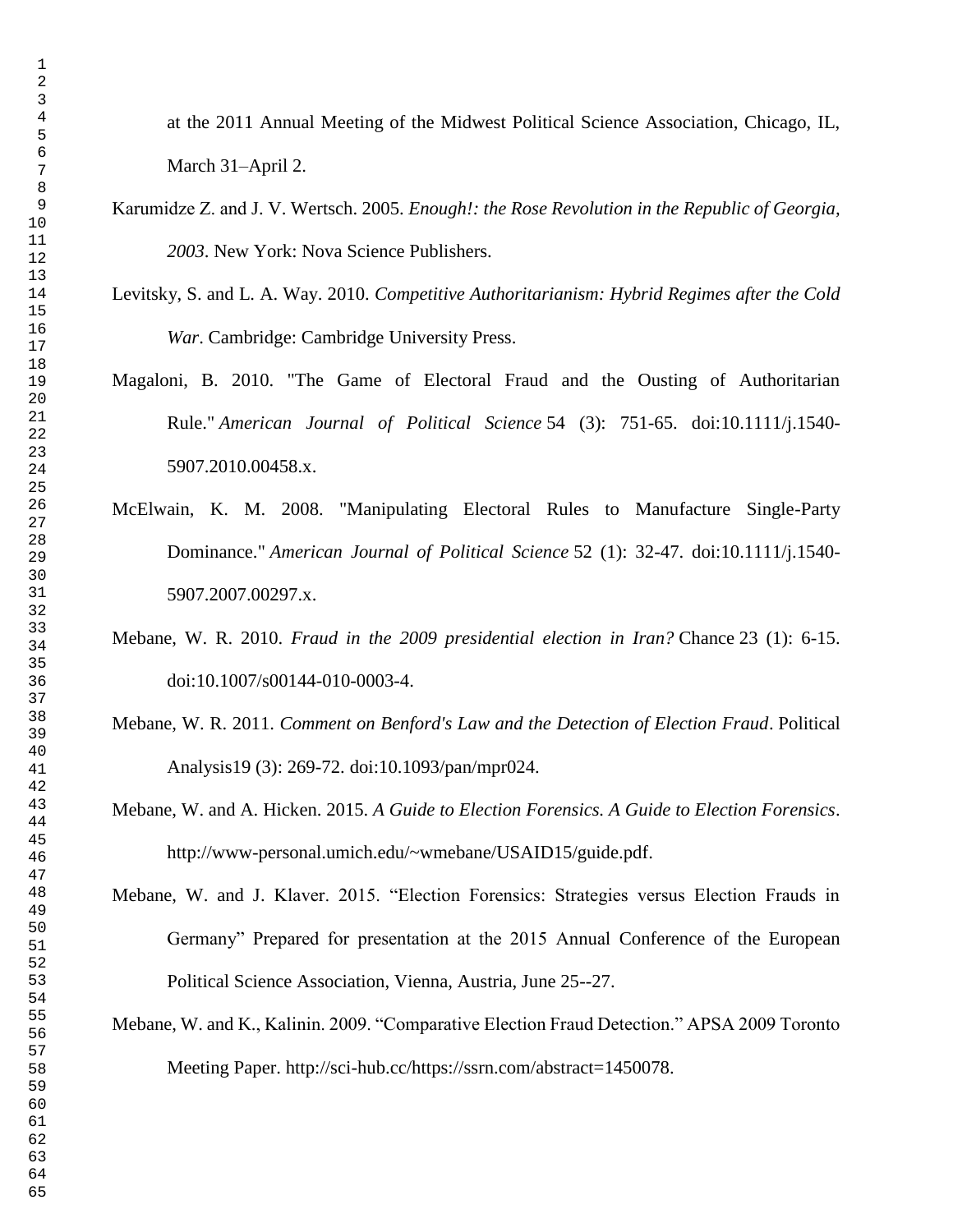- Mitchell, L. A. 2009. *Uncertain democracy: U.S. foreign policy and Georgia's Rose Revolution*. University of Pennsylvania Press: Philadelphia[.](http://www.bibme.org/items/67091232/edit)
- Montgomery, J., S. Olivella, J. Potter and B. Crisp. 2015. "An Informed Forensics Approach to Detecting Vote Irregularities". *Political Analysis* 23 (4): 488-505. doi:10.1093/pan/mpv023.
- Mueller, S. 2014. "The parliamentary and executive elections in the Republic of Georgia, 2012." *Electoral Studies* 34: 342–346. doi:10.1016/j.electstud.2013.08.011.
- Novikova, G. 2017. "Armenia: Some Features of Internal (In)Stability." *Caucasus Survey* 5 (2): 177–194.
- Paturyan. J. and Gevorgyan, V. 2016. "Civic Activism as a Novel Component of Armenian Civil Society". Accessed 22 August 2017. http://tcpa.aua.am/files/2016/08/Civic-Activism-as-a-Novel-Component-of-Armenian-Civil-Society.pdf.
- Payaslian, S., 2011. *The Political Economy of Human Rights in Armenia. Authoritarianism and Democracy in a Former Soviet Republic*. London and New York: I.B. Tauris.
- Peski, C. V. 2013. "Good Cop, Bad Cop". *Security and Human Rights 24*: 49–100. doi:10.1163/18750230-02401008.
- Policy Forum Armenia. 2012. *Armenia's 2012 Parliamentary Elections*. https://www.pfarmenia.org/sites/default/files/documents/files/PFA%20- %20Report%2012.12%20web.pdf
- Pottie, D. n.d. *Measuring Electoral Quality.* Accessed March 15, 2017. http://aceproject.org/aceen/focus/measuring-electoral-quality/onePage.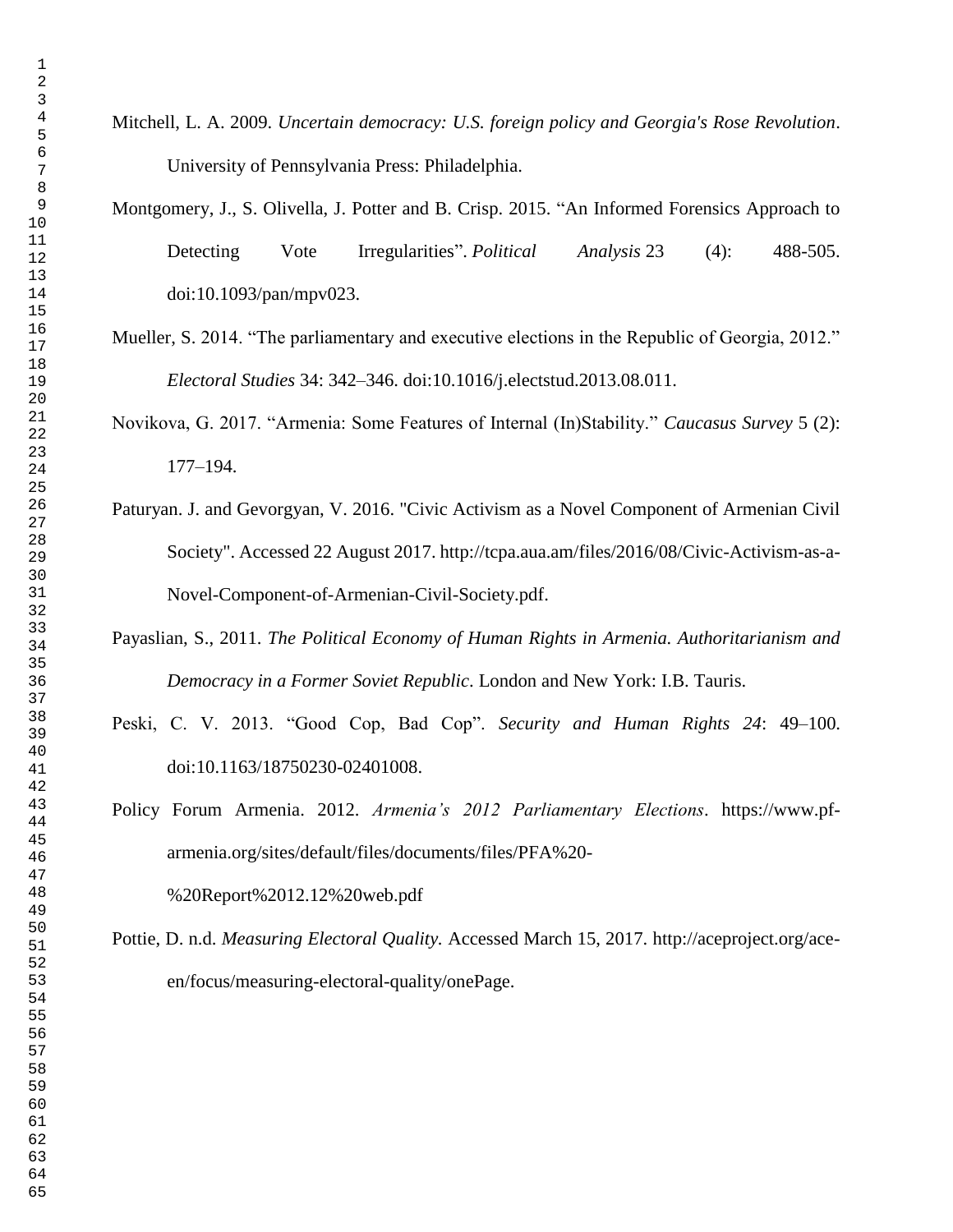- 
- Powell, E. N. and J. A. Tucker. 2014. "Revisiting Electoral Volatility in Post-Communist Countries: New Data, New Results and New Approaches." *British Journal of Political Science* 44 *(*1): 123-47. doi:10.1017/s0007123412000531.
- Ruiz-Rufino, R. 2008. "The parliamentary election in Armenia, May 2007". *Electoral Studies* 27: 369–372. doi:10.1016/j.electstud.2007.12.005.
- Rutland, P. 1994. "Democracy and Nationalism in Armenia*". Europe-Asia Studies* 46: 839–861.
- Schedler, Andreas. 2013. *The politics of uncertainty: sustaining and subverting electoral authoritarianism*. Oxford: Oxford University Press.
- Schofield, N., M. Gallego, J. Jeon and M. Muskhelishvili. 2012. "Modelling Elections in the Caucasus." *Journal of Elections, Public Opinion and Parties* 22 (2):187–214. doi:10.1080/17457289.2012.666554.
- Shikano, S., and V. Mack. 2011. "When Does the Second-Digit Benford's Law-Test Signal an Election Fraud?" *Jahrbücher für Nationalökonomie und Statistik* 231: 5-6. doi:10.1515/jbnst-2011-5-610.
- Shubladze, R., and Ts. Khundadze. 2017. "Balancing the Three Pillars of Stability in Armenia and Georgia." *Caucasus Survey* 5 (3).
- Sjoberg, F. M. 2012. "Making Voters Count: Evidence from Field Experiments about the Efficacy of Domestic Election Observation." *SSRN Electronic Journal.* doi:10.2139/ssrn.2133592.
- Sjoberg, F. M. 2016. "Bring the Party Back in: Institutional Design for 'Smart Election Fraud'". *Electoral Studies*. doi: 10.1016/j.electstud.2016.06.015.
- Suh, I., C. Headrick, and S. Minaburo. 2011. "An Effective and Efficient Analytic Technique: A Bootstrap Regression Procedure and Benford's Law". *Journal of Forensic and Investigative Accounting* 3 (3): 26-45.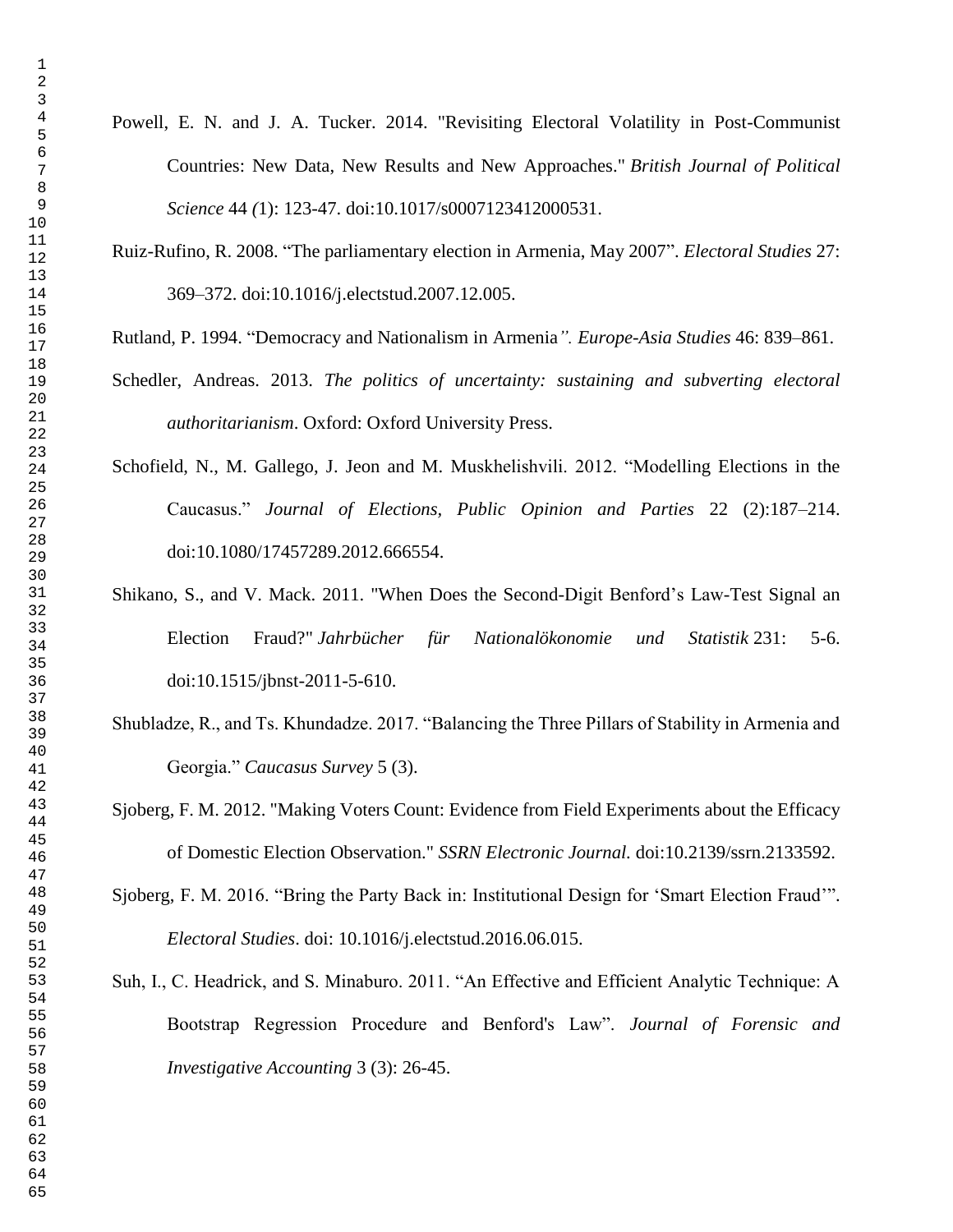Suny, R. 1994. *The Making of the Georgian Nation.* Bloomington: Indian University Press.

Tucker, J. A. 2007. "Enough! Electoral Fraud, Collective Action Problems, and Post-Communist

Colored Revolutions". *Perspectives on Politics* 5 (3): 535. doi:10.1017/s1537592707071538.

Weinberger, K. C. 2015. *Armenia's Constitutional Reforms: Forward Movement or Momentous Fallacy?*. Regional Studies Center. Accessed March 21, 2017. [http://regional](http://regional-studies.org/images/pr/2015/september/11/RSC_Staff_Analysis_Constitutional_Reform_Weinberger.pdf)[studies.org/images/pr/2015/september/11/RSC\\_Staff\\_Analysis\\_Constitutional\\_Reform\\_](http://regional-studies.org/images/pr/2015/september/11/RSC_Staff_Analysis_Constitutional_Reform_Weinberger.pdf) [Weinberger.pdf.](http://regional-studies.org/images/pr/2015/september/11/RSC_Staff_Analysis_Constitutional_Reform_Weinberger.pdf)

# Wheatley, Jonathan. 2005. *Georgia from national awakening to Rose Revolution: delayed transition in the former Soviet Union.* Hampshire: Ashgate.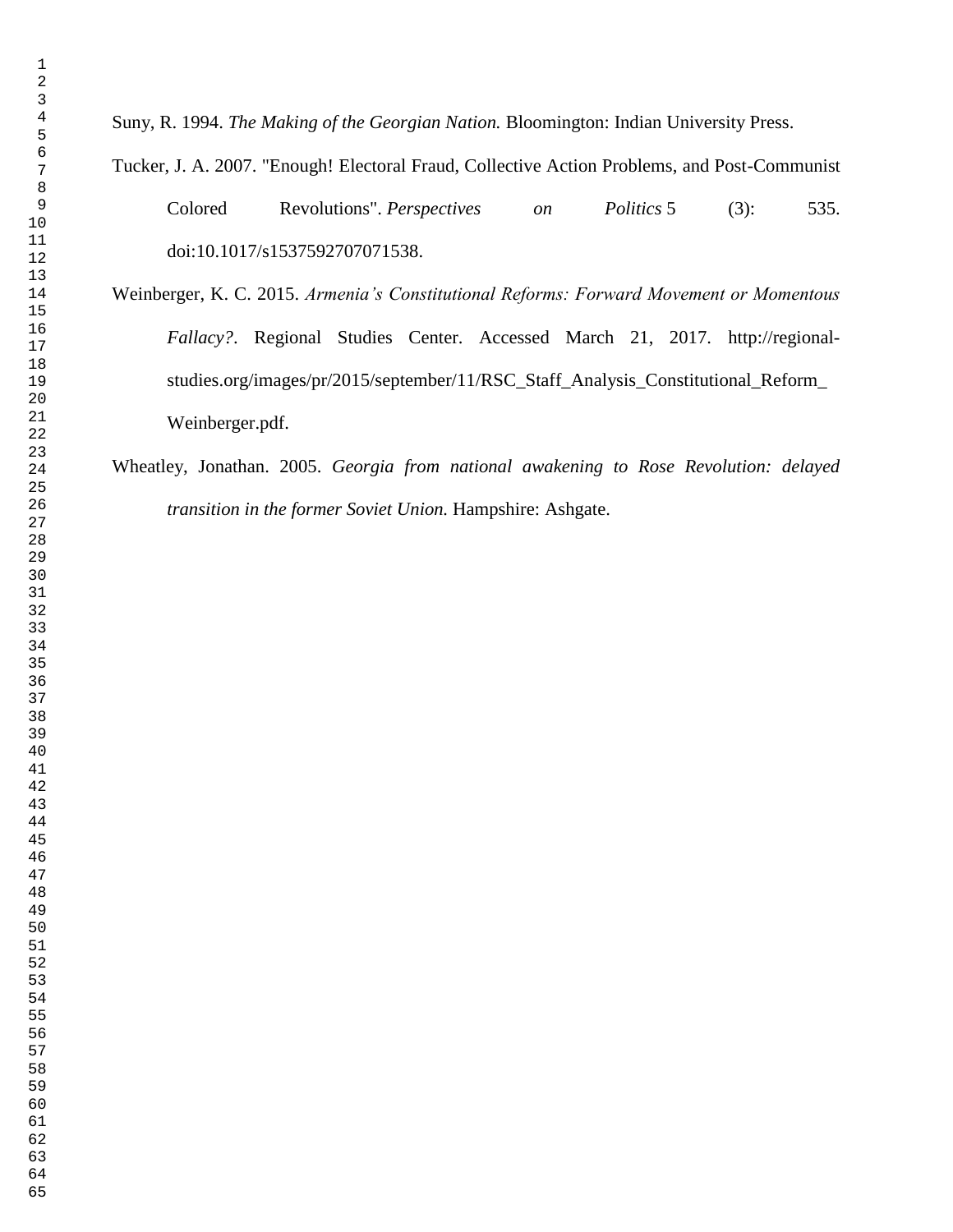| Election                                    | Skew (Expected<br>Value = $0$ )      | Kurtosis (Expected<br>Value = $3$ )  | Last Digit Mean<br>(Expected<br>Value = $4.5$ ) | <b>Zero Five Count</b><br>Mean (Expected<br>Value = $0.2$ ) | Mean of second<br>digit (Expected<br>Value = $4.18730$ ) | Unimodalit<br>y test<br>(Expected<br>Value $=$<br>p > 0.05 | $#$ of<br>positive<br>tests |
|---------------------------------------------|--------------------------------------|--------------------------------------|-------------------------------------------------|-------------------------------------------------------------|----------------------------------------------------------|------------------------------------------------------------|-----------------------------|
| Georgian<br>Presidential 2008               | 1.192487<br>(0.781, 1.625)           | 5.126035<br>(1.629, 8.899)           | 4.429493<br>(4.330, 4.528)                      | 0.2156682<br>(0.2016, 0.2298)                               | 4.226114<br>(4.128, 4.324)                               | $p=0.9597$                                                 | $\mathfrak{D}$              |
| Georgian<br>Parliamentary<br>2008           | $-0.3653213$<br>$(-0.4123, -0.3186)$ | $-0.7778435$<br>$(-0.8535, -0.7037)$ | 4.458297<br>(4.362, 4.554)                      | 0.1958733<br>(0.1826, 0.2091)                               | 3.546353<br>(3.447, 3.646)                               | p=0.007939                                                 | 4                           |
| Georgian<br>Parliamentary<br>2012           | 0.4422475<br>(0.2295, 0.6662)        | 1.595441<br>(0.613, 2.634)           | 4.455815<br>(4.361, 4.550)                      | 0.2058153<br>(0.1924, 0.2192)                               | 4.281357<br>(4.184, 4.379)                               | $p = 0.9927$                                               | $\mathfrak{D}$              |
| Georgian<br>Presidential 2013               | 0.09371976<br>$(-0.1490, 0.3448)$    | 0.3954574<br>$(-1.3026, 2.1679)$     | 4.496137<br>(4.405, 4.588)                      | 0.1903974<br>(0.1777, 0.2031)                               | 3.541115<br>(3.449, 3.631)                               | $p = 0.9837$                                               | $\mathfrak{D}$              |
| Georgian 2016<br>Parliamentary<br>Elections | $-0.176$<br>$(-0.2452, -0.1072)$     | $-0.725$<br>$(-0.8282, -0.6220)$     | 4.4967<br>(4.346, 4.597)                        | 0.2091<br>(0.1914, 0.2268)                                  | 4.4717<br>(4.346, 4.598)                                 | $p=0.9568$                                                 | 3                           |

Table 1: Statistical anomalies in parliamentary and presidential elections between 2008 and 2016 in Georgia

Table 2: Statistical anomalies in parliamentary and presidential elections between 2007 and 2013 in Armenia

| Election<br>Kurtosis (Expected<br>Skew (Expected)<br>Value $= 0$ )<br>Value = $3)$ | Last Digit Mean<br>(Expected Value)<br>$= 4.5$ | <b>Zero Five Count</b><br>Mean (Expected<br>Value = $0.2$ ) | Mean of second<br>digit (Expected<br>$Value =$<br>4.18730) | Unimodality<br>test (Expected)<br>$Value =$<br>p > 0.05 | # of<br>positive<br>tests |
|------------------------------------------------------------------------------------|------------------------------------------------|-------------------------------------------------------------|------------------------------------------------------------|---------------------------------------------------------|---------------------------|
|------------------------------------------------------------------------------------|------------------------------------------------|-------------------------------------------------------------|------------------------------------------------------------|---------------------------------------------------------|---------------------------|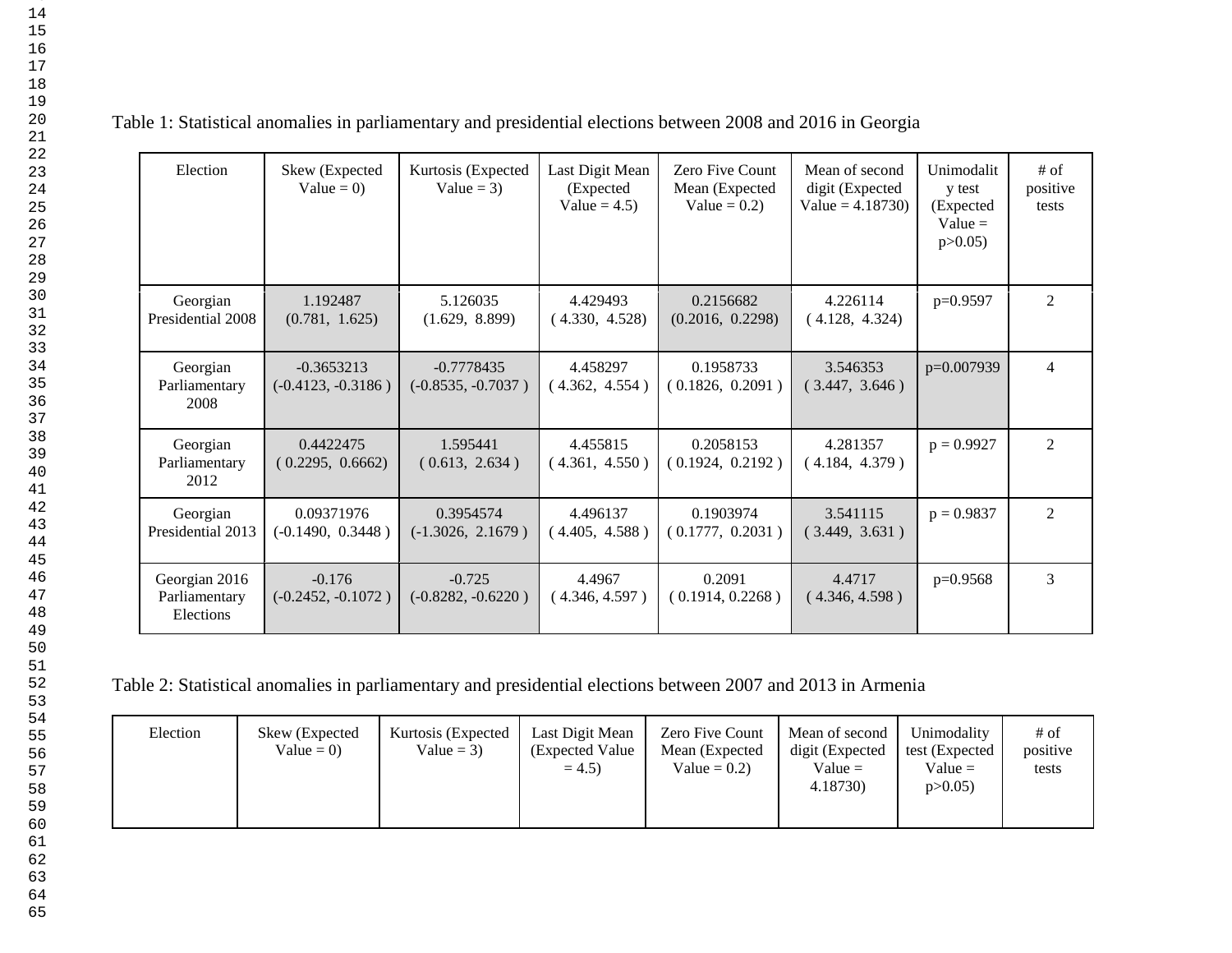| Armenian<br>Parliamentary<br>2007 | $-0.2053929$<br>$(-0.2960, -0.1122)$ | $-0.4551161$<br>$(-0.6213, -0.2879)$ | 4.501098<br>(4.369, 4.633) | 0.201427<br>(0.1831, 0.2197)  | 3.755763<br>(3.618, 3.893) | $p=0.03232$   | 4 |
|-----------------------------------|--------------------------------------|--------------------------------------|----------------------------|-------------------------------|----------------------------|---------------|---|
| Armenian<br>Presidential<br>2008  | $-0.3283973$<br>$(-0.4043, -0.2513)$ | $-0.7702365$<br>$(-0.8869, -0.6543)$ | 4.392447<br>(4.259, 4.528) | 0.1975917<br>(0.1791, 0.2161) | 3.245211<br>(3.122, 3.368) | $p=0.0004753$ |   |
| Armenian<br>Parliamentary<br>2012 | $-0.4784841$<br>$(-0.5506, -0.4068)$ | $-0.7164606$<br>$(-0.8430, -0.5930)$ | 4.493925<br>4.365, 4.623)  | 0.2150026<br>(0.1964, 0.2335) | 3.272583<br>(3.140, 3.403) | $p=0.08472$   | 3 |
| Armenian<br>Presidential 2013     | $-0.2687595$<br>$(-0.3443, -0.1918)$ | $-0.5014074$<br>$(-0.6314, -0.3723)$ | 4.356316<br>(4.229, 4.482) | 0.2110526<br>(0.1927, 0.2294) | 3.583158<br>(3.450, 3.717) | $p=0.05722$   |   |

64 65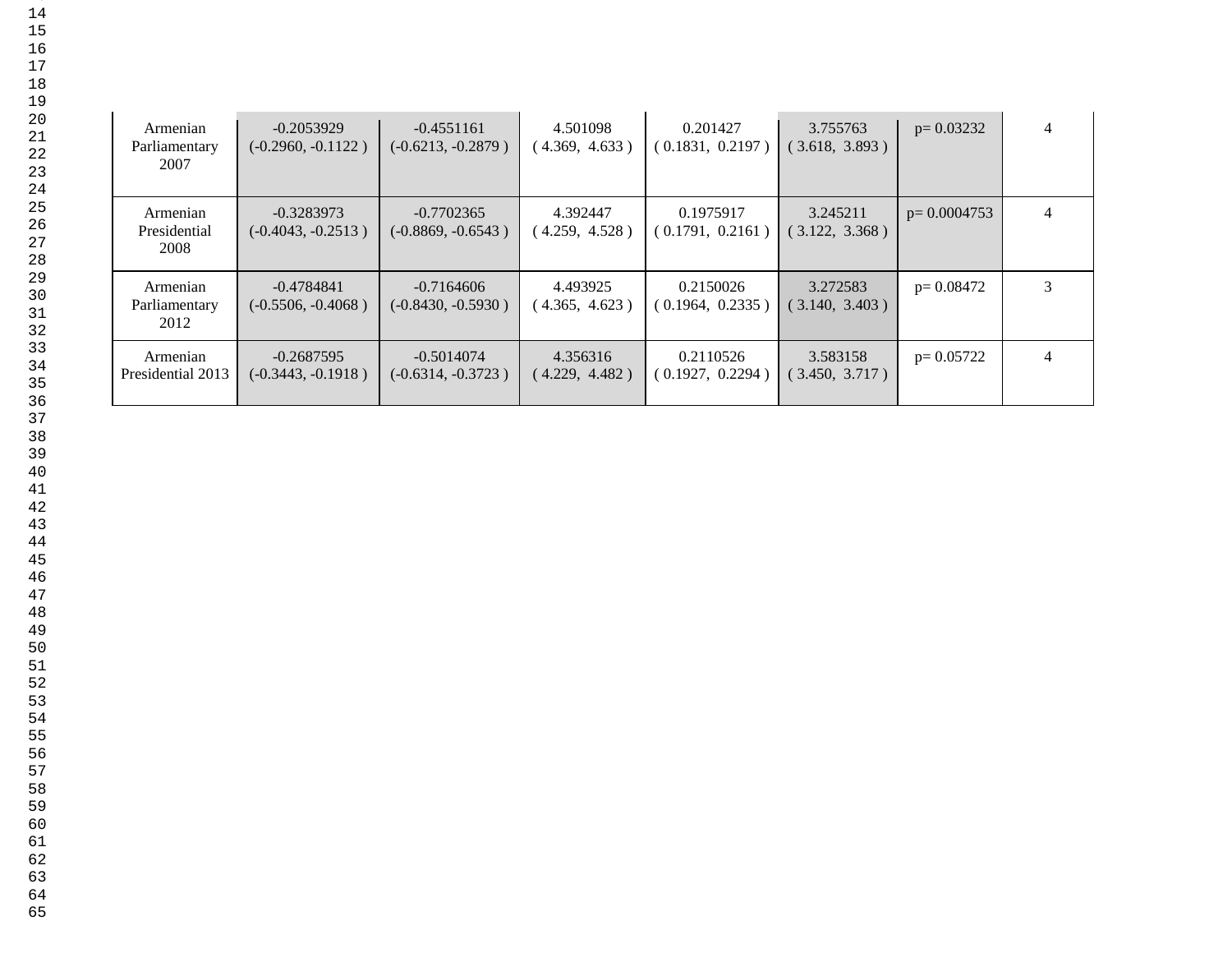## **Elections and election fraud in Georgia and Armenia**

Elections on unfair playing fields are common. Yet election day fraud can result in authoritarians losing office. The freer the environment, the more an authoritarian must rely on means other than election day fraud to retain office, because they are less capable of coercing the population without facing repercussions. Among those other means is cooptation through public policy. A common theme in this special issue is that public policy has been of greater import in Georgia than Armenia. This article begins to explain this phenomenon using comparative case studies of election day fraud in Armenia and Georgia over time. To do so, the article uses methods from the field of election forensics to provide a quantitative comparison of the scale of election day fraud in each country's elections since 2007 using precinct level election results for parliamentary and presidential elections. The test results suggest, as has been widely believed, that Georgia's elections have had less election day fraud than Armenia's during this period. This finding provides a theoretical basis to explain why public policy has been a greater concern in Georgia than Armenia.

Keywords: elections, fraud, forensics, public policy, Georgia, Armenia

## **Introduction**

From 1991 to 2016, 18 elections were held in Georgia and 20 in Armenia. Arguably, none of these have been carried out on a fully free and fair electoral playing field. However, the quality of elections has varied from the largely free and fair (e.g. Georgia's 2016 parliamentary elections, Armenia's 1991 presidential elections) to the highly problematic (e.g. Georgia's 2000 presidential elections, Armenia's 2008 presidential elections). While observer reports assessing the quality of elections are many, relatively few academic accounts of the elections exist. Importantly, very little work has looked at the quality of Georgian and Armenian elections over time or compared them. This article begins to fill the gap, providing an overview of the elections in a comparative perspective through offering a quantitative analysis of the quality of election days in Armenia and Georgia since 2007 using methods from the field of election forensics.

On less than democratic playing fields, such as Georgia and Armenia, incumbents must either commit electoral fraud (Sjoberg, 2016) or convince enough citizens to come to the voting booth for them to retain power. However, Tucker (2007) notes that authoritarians face being removed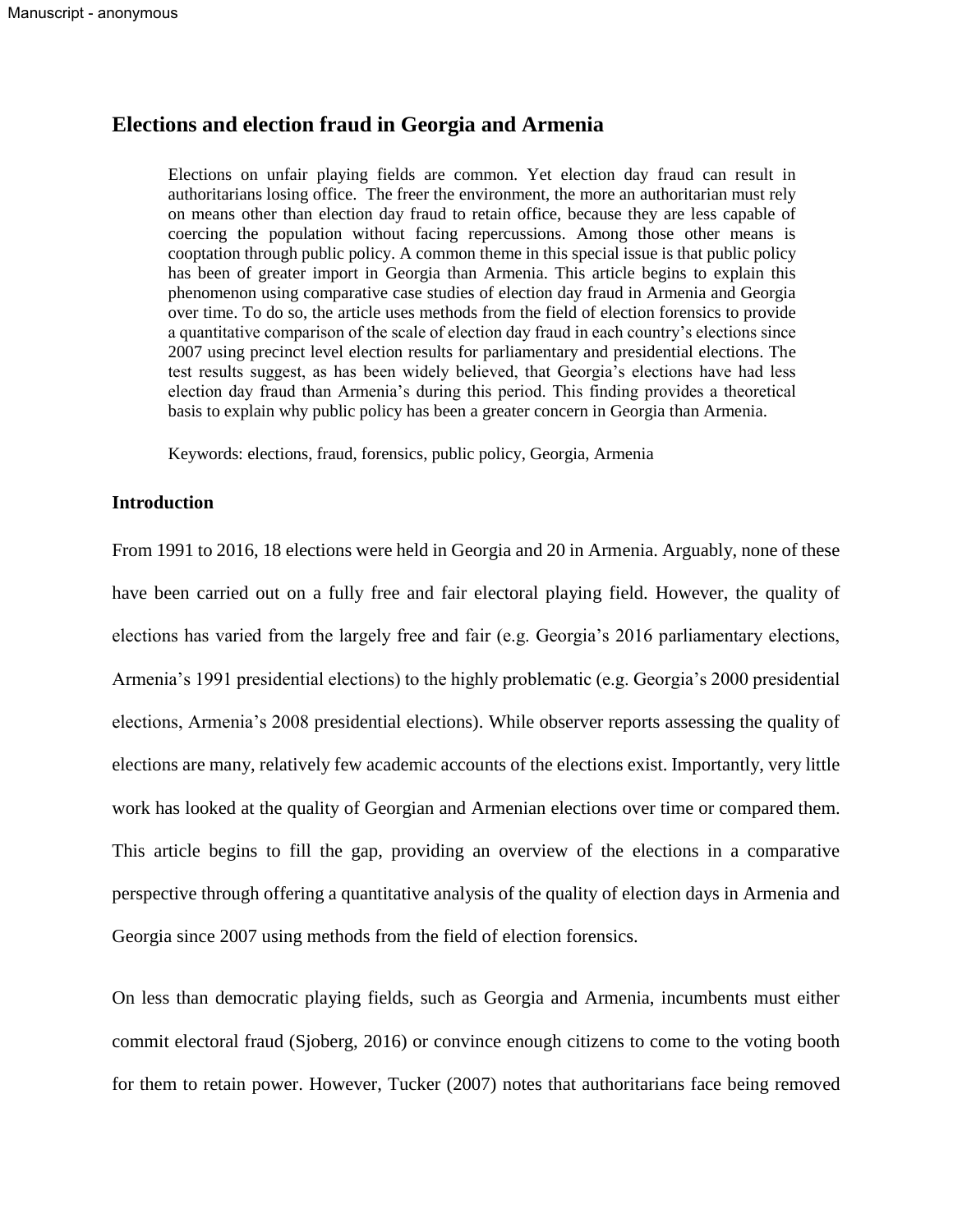from office if fraud is so large that it brings people to the streets, as occurred in Georgia in 2003. If authoritarians want to remain in office, but the risk of being unseated through street protests is high, they should temper fraud with actual delivery on policy in order to maintain their office. Indeed, at the heart of the argument in this special issue is that policy and governmental performance matter even in less than fully democratic settings. As Gilbreath and Turmanidze (2017) argue, the state's capacity to implement policy affects the incumbent's chances of remaining in office. As Babunashvili (2017) argues, the public engages in retrospective voting in Georgia, meaning that they evaluate the performance of government and base their vote choice on it. Yet, the articles in this special issue also show (Shubladze and Khundadze, 2017; Gilbreath and Turmanidze, 2017) that policy has been less of a focal point in Armenia than in Georgia. To explain this last observation, the article tests and compares the relative levels of electoral fraud in Georgia and Armenia over time. To do so, the article reports the results of electoral forensics tests in elections in Armenia and Georgia between 2007 and 2016. The quantitative analysis of the elections suggest something which most observers of the region would likely agree with – while neither Armenia nor Georgia have exceptionally clean elections, Georgian elections generally have less election day fraud than Armenian ones. Although this is unlikely to surprise many scholars of the region, it is an important reality to establish, because it provides an explanation for why delivery on policy has been less important in Armenia than Georgia. Rather than engage in the business of providing good government in order to retain office, the analysis suggests that in Armenia the government could simply use enough electoral fraud to retain its incumbency.

## **Elections on uneven playing fields and election fraud**

Free and fair elections are often considered the cornerstone of democracy. Yet in many countries, including those in the South Caucasus, elections are less than perfect, being characterized by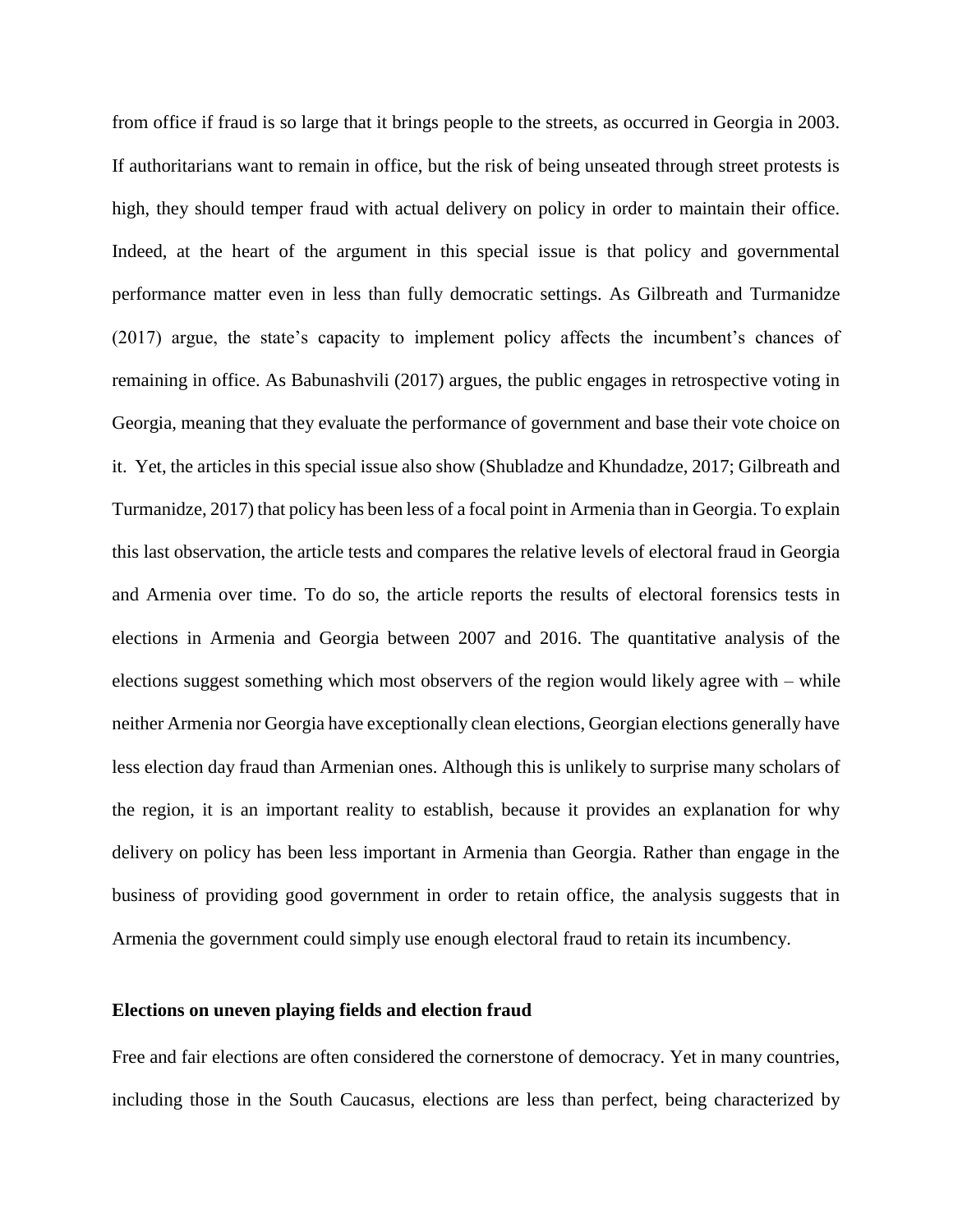uneven playing fields and sometimes election day fraud. Even though election day fraud is common, other strategies are available to authoritarians such as manipulating electoral institutions as well as actually convincing voters to vote for them.

Much of the literature on uneven playing fields stems from the literature on comparative authoritarianism. Most prominently, Levitsky and Way (2010) have argued that a new regime type – competitive authoritarianism – emerged following the cold war. In such regimes, competitive elections are held on uneven electoral playing fields that favour the incumbent. Incumbents also sometimes use violence, intimidation, and direct changes of the vote through a variety of means, but they also use the resources they have access to through being in government to co-opt supporters through the distribution of resources (Gandhi and Lust-Okar, 2009). Incumbents also shape the formal rules of the game to their advantage to contribute to their retention of office (Gandhi and Lust-Okar, 2009; McElwain, 2008). Importantly, both Armenia and Georgia have been characterized as electoral authoritarian (Schedler, 2013) or competitive authoritarian regimes (Levitsky and Way, 2010), with elections taking place on uneven playing fields, characterized by the above tactics. These categorizations coincide with Freedom House ratings over time that label Georgia and Armenia as partly free (Freedom House, 2017a, Freedom House, 2017b).

While just what constitutes election fraud is less than settled (Alvarez, Hall, and Hyde, 2008), some actions like voter intimidation, ballot box stuffing, and outright falsification of election results are agreed upon as fraudulent activities. Hence, at least in part, rather than from a unified framework, election fraud is often explored from a wide range of substantive and theoretical perspectives. For instance, a number of studies look at the results of revealing fraud and postelectoral protests (e.g. Tucker, 2007), the effects of election observation on decreasing fraud (e.g. Sjoberg, 2012), types of election fraud (e.g. Hyde and O'Mahony, 2010), and specific case studies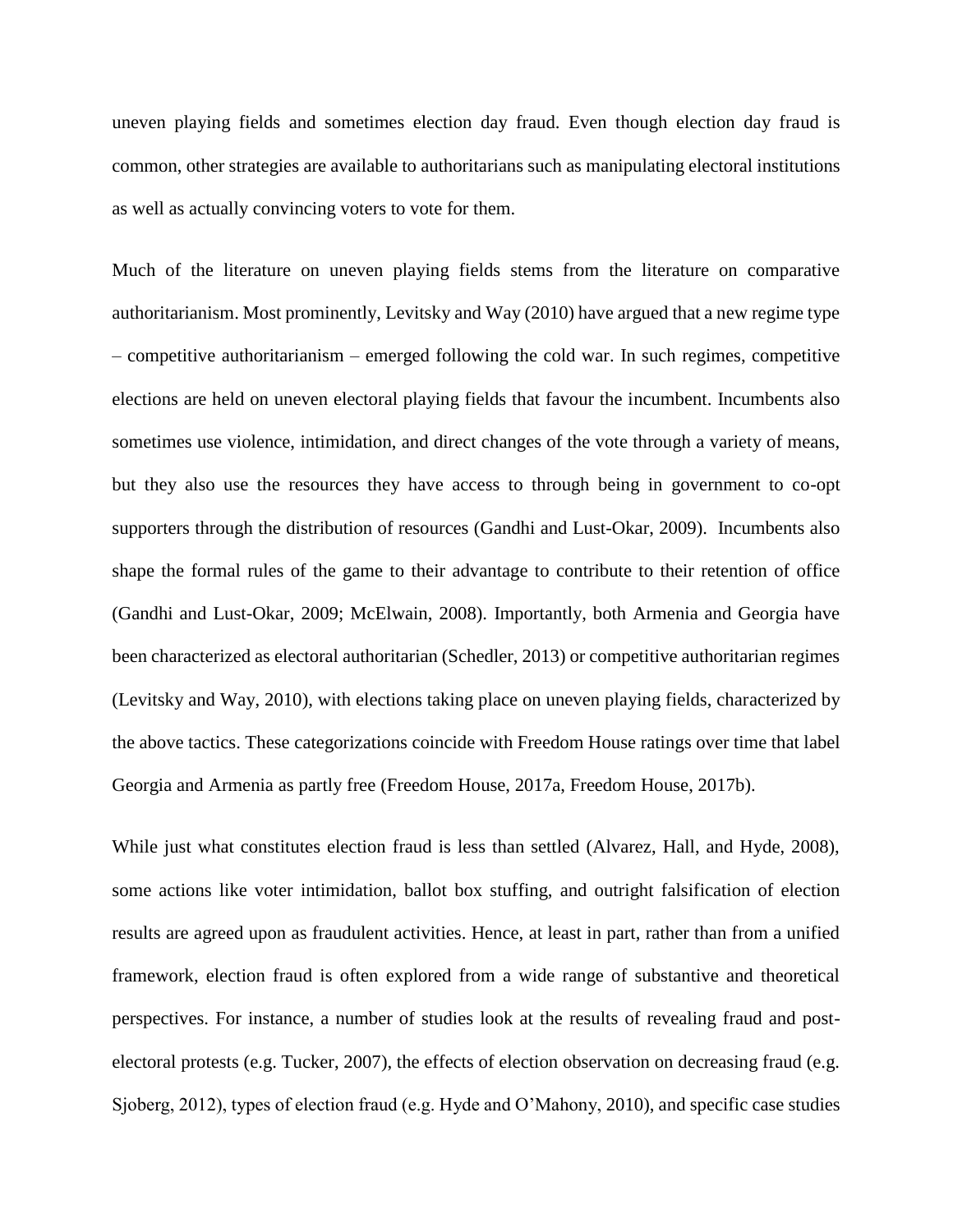of electoral fraud (e.g. Alston and Gallo, 2009). In this article, however, we are concerned with the relative levels of election day fraud as well as the relationship between election fraud and governance. As Sjoberg (2016) writes, "Autocrats face a dilemma." They can use electoral fraud to retain office, however, they also may face post-electoral protests which can unseat them. This leads Sjoberg (2016) to suggest that authoritarians will engage in 'smart fraud' i.e. only engaging in enough fraud to win, but not enough to draw people to the streets. However, authoritarians have another strategy available to them. They can combine relatively low levels of fraud with policy delivery in order to co-opt citizens into actually voting for them. This strategy would be evidenced by relatively low levels of fraud and a high level of importance placed on public policy. While governments in general are likely to attempt to avoid street protests, ones which have seen previous incumbents lose power through street protest are more likely to avoid fraud than incumbents who have not seen politicians in their country or neighborhood lose power through street protests. Notably, Georgia and Armenia broadly follow these two patterns. As Gilbreath and Turmanidze (2017) argue delivery on public policy in Armenia receives relatively little attention, while in Georgia policy is a prominent part of the country's politics. At the same time, the Rose Revolutionary government knew that protests could unseat them, just as they unseated the previous incumbent through protests. In contrast, in Armenia the government put down large scale protests following the 2008 presidential elections, ultimately retaining office. As Novikova (2017) highlights, despite extensive problems in Armenia and a failure to respond to them, the incumbent has been able to retain office. Below, we show that following theoretical expectations Armenian elections have exhibited greater levels of fraud than Georgian, suggesting that indeed, the strategies described above are likely at play in Georgia and Armenia. Importantly, this article deals with the years between 1991 and 2016, and street protests have become more prevalent in Armenia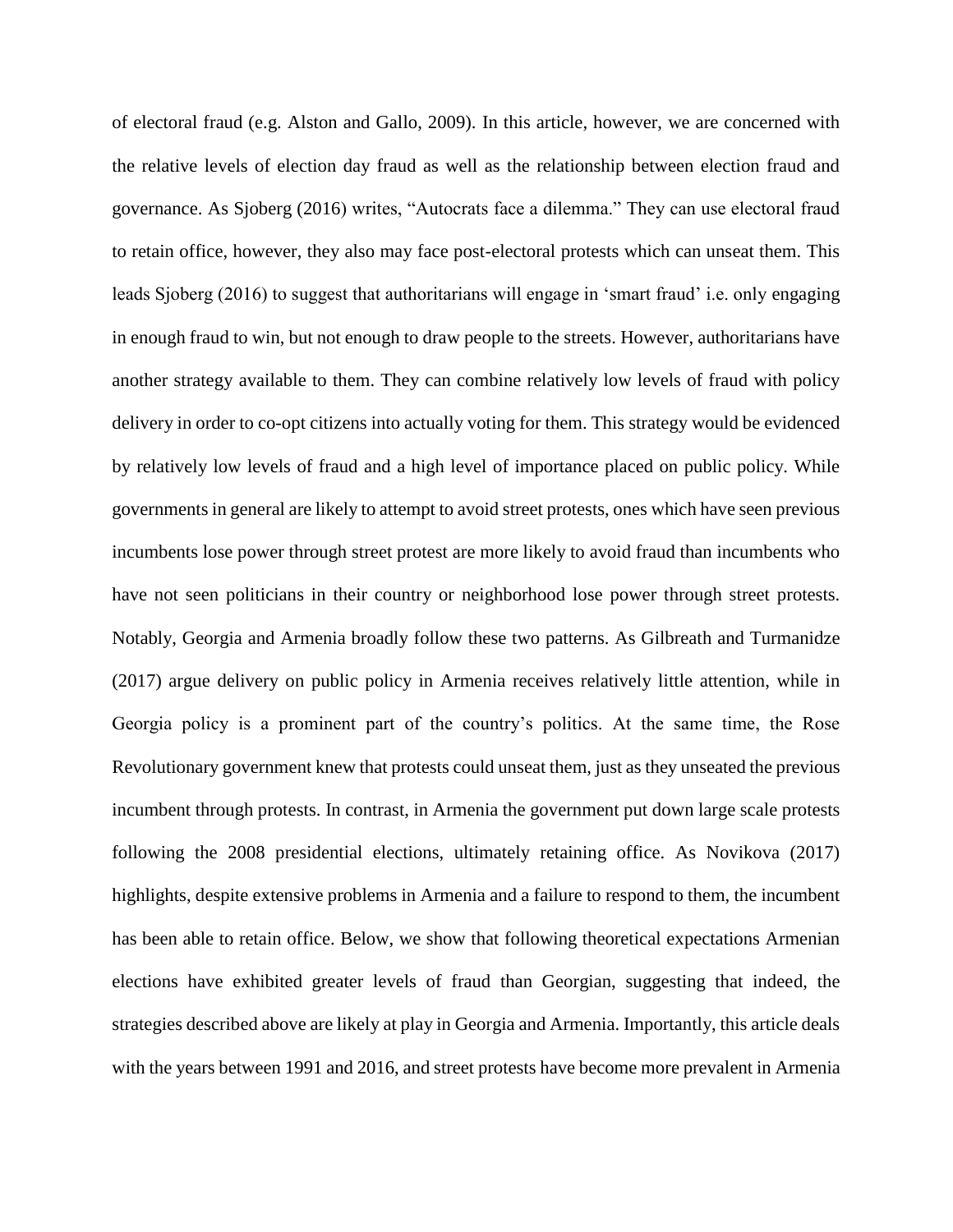in recent years **(**Ishkanian, 2015; Paturyan and Gevorgyan, 2016**)**. Given the recent intensity of civic activism, the Armenian incumbents' strategy may begin to shift towards public service provision, though of course, this is yet to be seen.

#### **Elections in Georgia and Armenia**

Although little comparative work has been done on Georgian and Armenian elections, they are ideal candidates for comparative study since, the political and social landscapes in Armenia and Georgia started from similar slates at independence, although they diverged over time. Both experienced conflicts over territory at the outset of independence, and faced economic collapse and slow recovery in the 1990s (De Waal, 2010). Neither Georgia nor Armenia has significant natural resource wealth, and both have high levels of outmigration. Both countries, have also had relatively high levels of political instability (Powell and Tucker, 2014). Moreover, elections in both Armenia and Georgia have been and remain less than perfect. These attributes, together with a shared history among other numerous similarities make them ideal candidates for comparison. This section first provides an overview of the existing literature on elections in Georgia and Armenia, and then shows that Georgia and Armenia are no exception in regard to manipulation of electoral institutions in order to gain an advantage on the electoral playing field, through providing an overview of major electoral system changes over time.

In general, Georgian politics and elections have been more thoroughly examined than Armenian. In Georgia, much literature has focused on the Rose Revolution and the related 2003 parliamentary and 2004 presidential and parliamentary elections (e.g. Karumidze and Wertsch, 2005; Magaloni, 2010). Several high quality political histories that touch on various elections in Georgia (e.g. Wheatley 2005; Jones 2012), and the quality of Georgian democracy (Mitchell, 2009) are also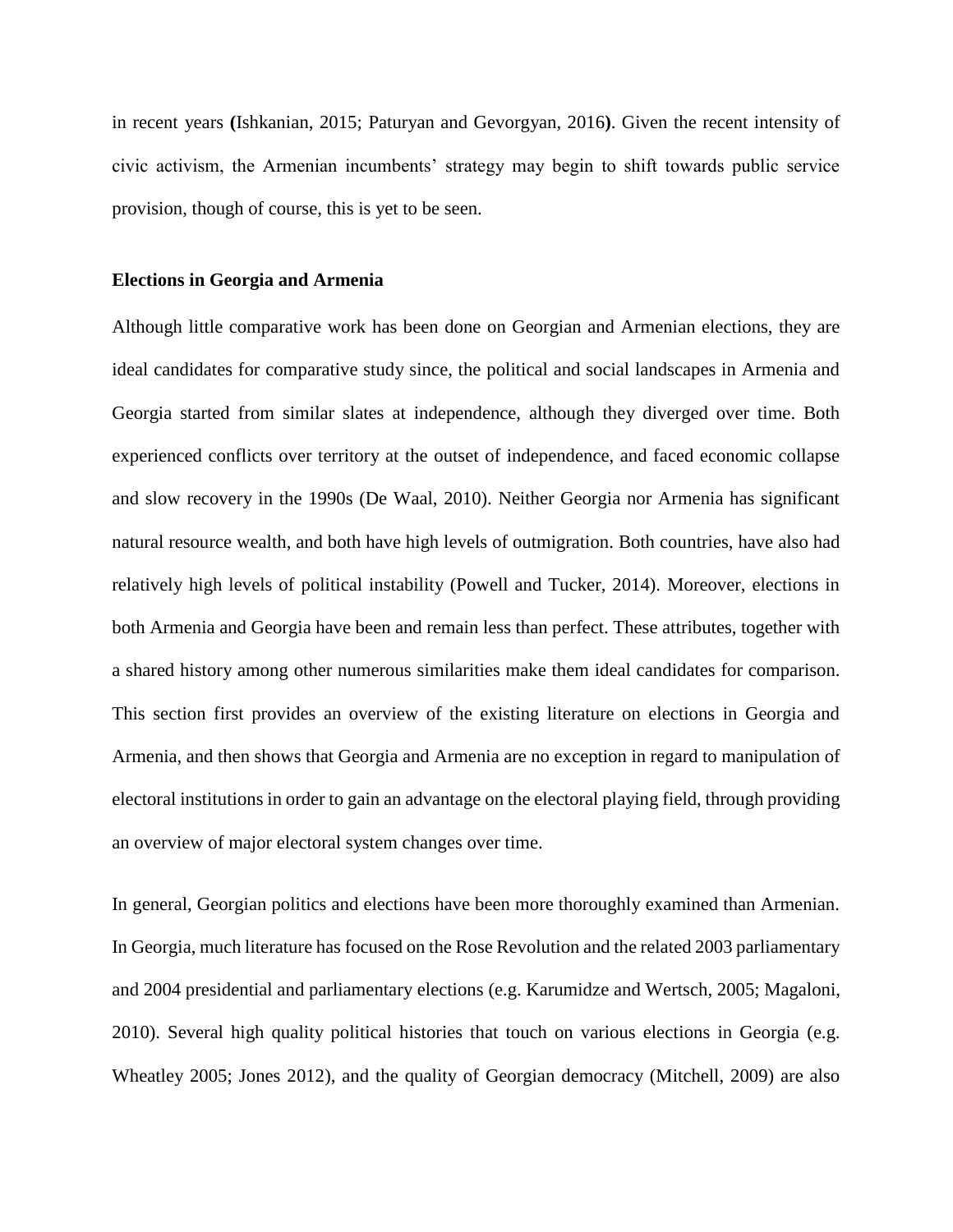available. Besides these, Jones (2000) writes on the lack of interest groups in early Georgian democracy, and George (2014) has explored minority electoral behaviour, including a district level analysis of electoral fraud over time. Van Peski (2013) covers the 2012 elections and provides extensive background on Saakashvili's tenure in office. Schofield et al. (2012) looks at the importance of party leaders in the 2008 elections. In addition to these more theoretically oriented articles, most national elections are covered by academic electoral notes. Allison, Kukhianidze, and Matsaberidze (1993) provide an overview of the 1992 elections, and Allison (1996) describes the 1995 elections. Jones (2005) discusses the 2004 presidential and parliamentary elections. Mueller (2014) provides an overview of the 2012 parliamentary elections and Fumagalli (2014) describes the 2013 presidential elections.

Significantly, less work has been done on the Armenian political landscape, let alone Armenian elections specifically. To the best of our knowledge, no political history of Armenia exists which covers independent Armenian political history in depth. Instead, work on Armenian politics has focused on nationalism and democracy (e.g. Rutland, 1994), the Nagorno Karabakh conflict (e.g. De Waal, 2003), the repercussions and memory of the Armenian Genocide (e.g. De Waal, 2015), the recent "civic initiatives" (e.g. Ishkanian, 2015), and the politics of human rights and the development (or lack thereof) of political culture (Payaslian, 2011). When it comes to elections in particular, the literature is relatively sparse, with only one set of academic electoral notes that focus on the 2007 Armenian Parliamentary elections (Ruiz-Rufino, 2008). Sjoberg (2016) carries out election forensics tests on the 2012 and 2013 Armenian elections making use of the randomization of local election commission chairs and secretaries, finding that the elections exhibit 'smart fraud'. In a recent contribution that deals with but is not focused on elections, Novikova (2017) discusses "(in)stability" in the aftermath of the 2016 four day war and in the context of recent developments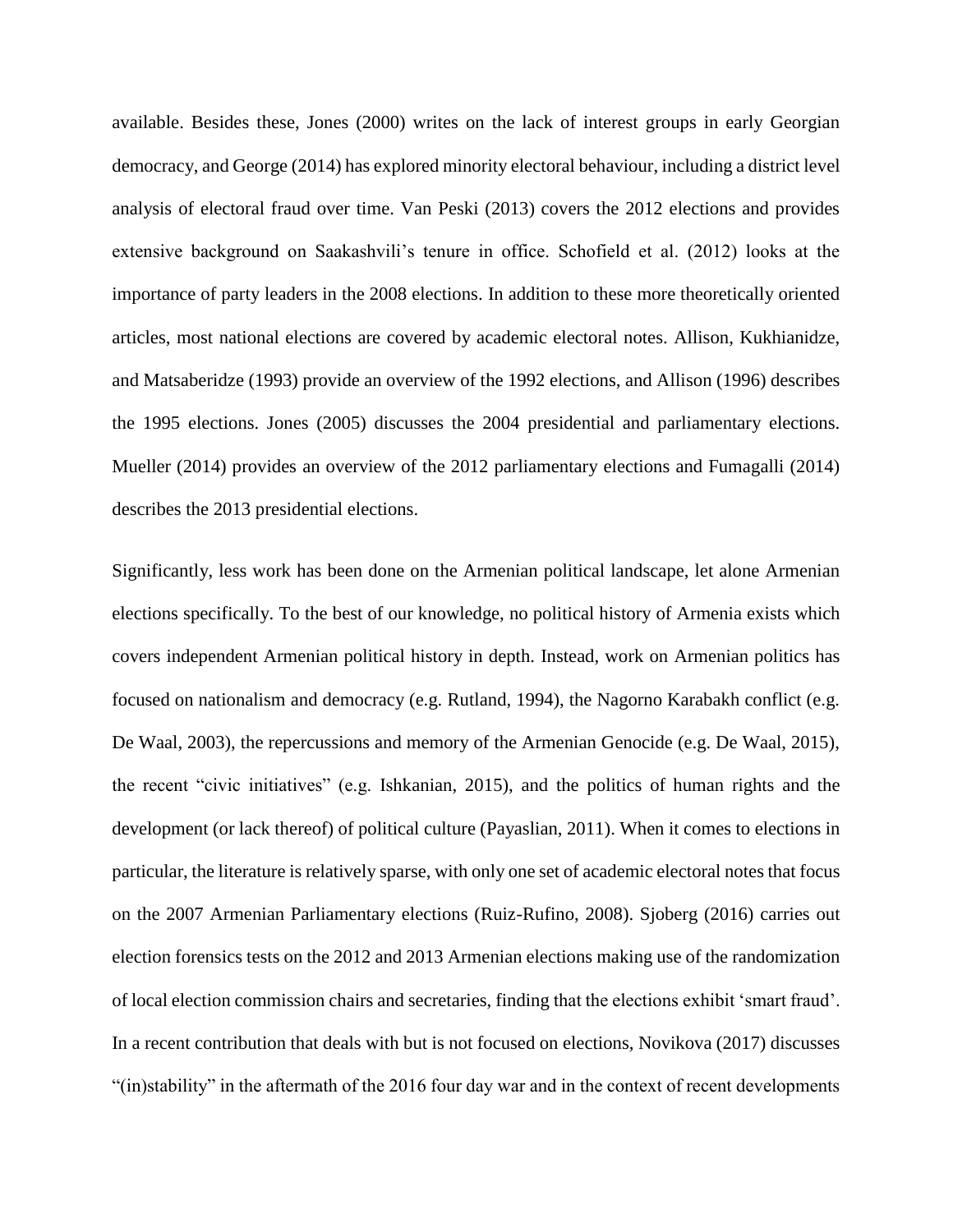in Armenia, including the 2015 constitutional referendum. The grey literature too is relatively sparse in terms of elections, with Policy Forum Armenia (2012) looking at election fraud. Potentially the most extensive coverage of the political history of Armenia is a working paper which discusses political developments in the country between 1990 and 2000 in depth (Astourian, 2000).

#### *Political landscapes: from independence to 2007*

Before discussing the electoral institutions of Armenia and Georgia in greater depth, this section provides a brief historical overview of the Georgian and Armenian political landscapes from independence to 2007. The section serves as an introduction to the subsequent section which describes how electoral institutions have changed over time, wherein we argue that incumbents have used electoral institutions to retain office. The section is bounded by 2007, in order to avoid the repetition of discussion of the political landscapes in each country that accompany the analysis of the election forensics statistics. Although a relatively minor contribution to the literature in and of itself rather than the primary goal of the article, the section serves to set the stage for the comparative analysis of election fraud in each country over time.

## *Georgia*

Coming to power in 1990 through elections to the Supreme Soviet, Zviad Gamsakhurdia secured his position in the subsequent 1991 presidential elections following Georgian independence. His tenure in power, however, was short-lived, being removed from office at the start of 1992 through coup d'état. Once the warlords who removed him realized they needed assistance in governance, Eduard Shevardnadze was invited back to Georgia from Moscow, and became the head of state following the 1992 elections (Jones, 2012). Given the low electoral threshold and encompassing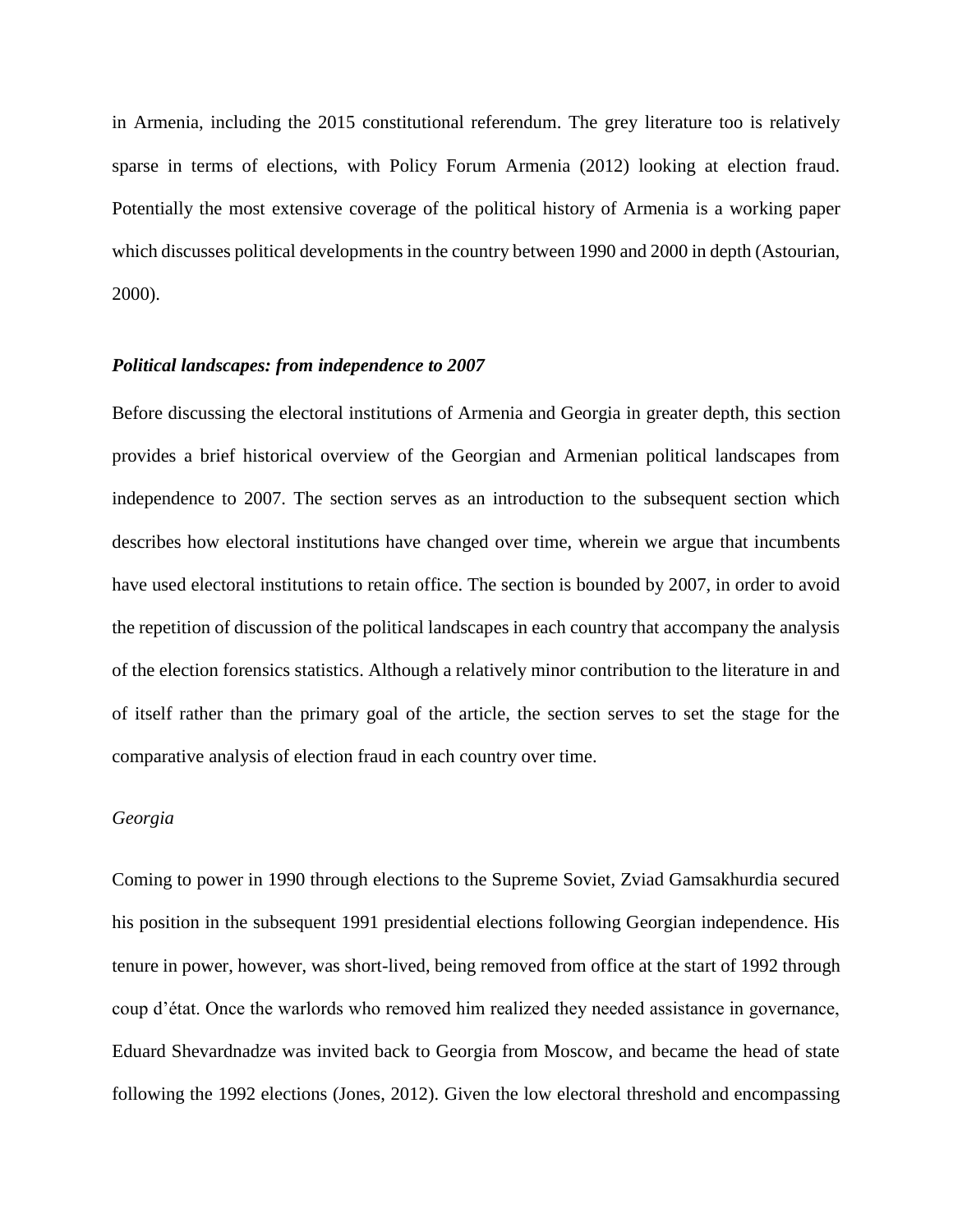electoral system more generally in 1992, the legislature included 24 parties. The increase of the threshold in 1995 led to a sharp decrease in the number of parties making it into parliament. In the presidential race, which took place at the same time as parliamentary elections, only the former Soviet Georgian leader Jumber Patiashvili, who was considered responsible for the April 9, 1989 tragedy (Suny, 1994), presented any semblance of serious opposition, and Shevardnadze was elected president. In 1998, the country held its first local elections since the ones which took place for *sakrebulo,* the Georgian equivalent of a town or city council, in 1991 at the same time as the vote for independence. Shevardnadze's Citizens Union of Georgia took slightly under a majority of the seats, while at least 12 parties took seats in local councils. With the increase in electoral threshold, parliament saw a slight decline in the number of parties in 1999 parliamentary elections, and Shevardnadze's Citizens Union of Georgia retained control over parliament. In 2000, the country held presidential elections, which saw Shevardnadze re-elected, but with significant election day irregularities. Jumber Patiashvili again was Shevardnadze's main competition, and Shevardnadze again won by a large margin.

In 2002 the second set of local elections since independence took place. These elections marked the beginning of the end for the Shevardnadze, and in many respects foreshadowed the 2003 parliamentary electoral fraud and subsequent revolution. Following infighting over which group within the party would retain control of the party formally, after having effectively dissolved, the Citizen's Union of Georgia failed to gain seats. Notably, in Tbilisi, Shalva Natelashvili's Labor Party won the elections, though through horse trading, Mikheil Saakashvili was able to take the head of the *sakrebulo.* 

Following the fraudulent 2003 elections, and the fraud being publicly contested after the release of exit polls and parallel vote tabulations, the Rose Revolution removed Shevardnadze from, and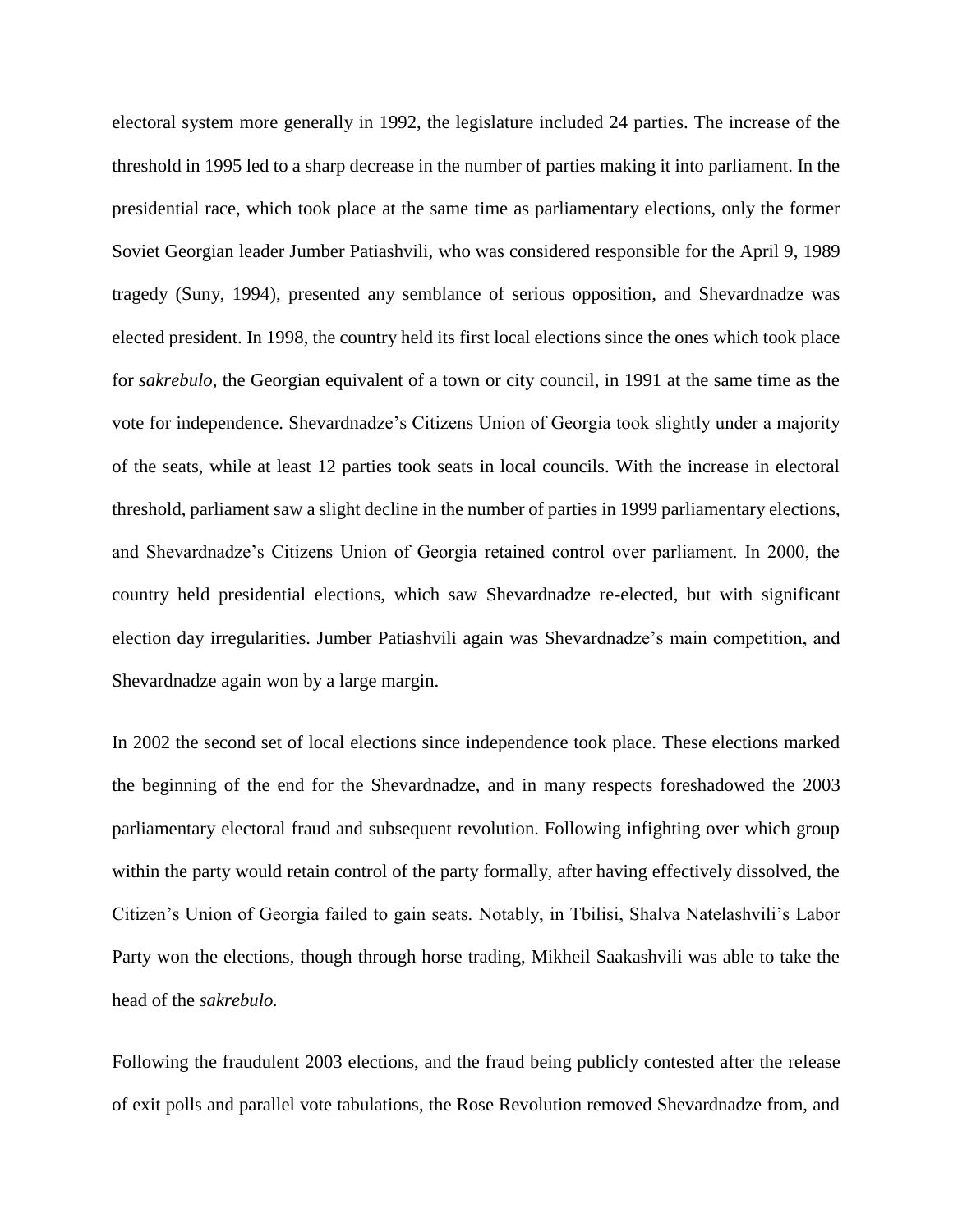swept Mikheil Saakashvili into office. Immediately following the revolution, in January 2004, presidential elections were held, resulting in a landslide victory for Mikheil Saakashvili. Following the Rose Revolution, the party list component of the 2003 elections was nullified, and repeat elections were held in March 2004. They resulted in a resounding victory for the United National Movement. The 2006 local elections saw a near UNM sweep of local government, with almost 90% of seats.

#### *Armenia*

In contrast to Georgia's four incumbents, in Armenia there have only been two groupings to hold power – the Armenian National Movement and the Republican Party of Armenia. In Armenia, the 1991 presidential election was the first to be held in independent Armenia, with Levon Ter-Petrosyan winning the elections. The turnout was considerably higher than the previous Supreme Council election and the public enthusiasm to participate was high (CSCE, 1992). These elections, however, were the last ones held in Armenia to be characterized by major international observers as free and fair.

Although the Armenian Revolutionary Federation (ARF), a key opposition force, was banned in 1995, many opposition leaders consolidated around Vazgen Manukyan, who the ARF endorsed, to form an opposition block which presented a reasonable challenge to Ter-Petrosyan and the Armenian National Movement. In the 1996 presidential elections Ter-Petrosyan won in the first round of elections with a slight majority. The other three contenders in the elections accused Ter-Petrosyan of ballot box stuffing and vote-counting fraud. Violence broke out in mass demonstrations. Despite demonstrations, the results were not amended.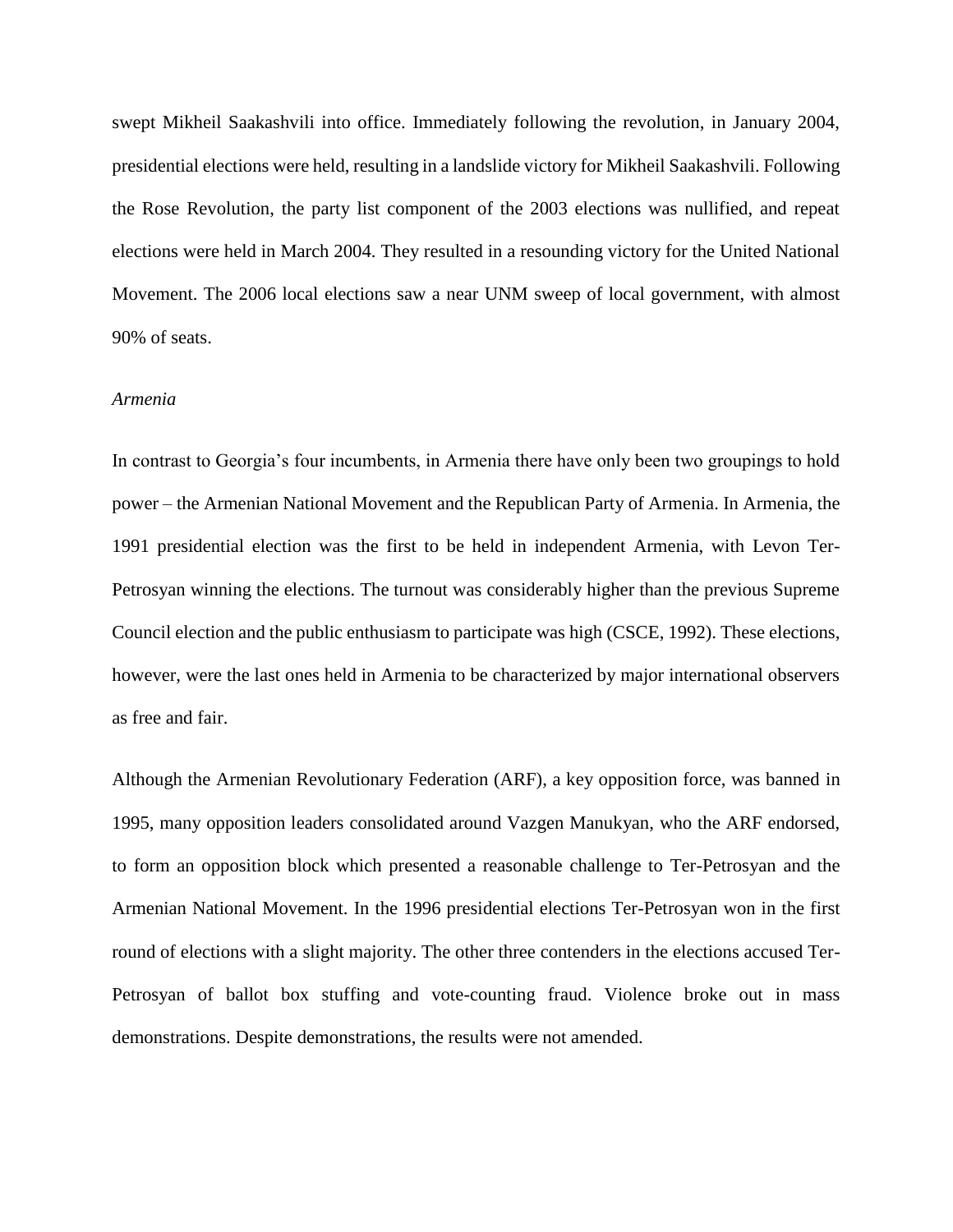In 1998, a snap presidential election was called amidst the resignation of Ter-Petrosyan in response to perceived weakness in negotiations with Azerbaijan over the Nagorno-Karabakh conflict. A clear red line was established in Armenian politics. The ARF returned to the political arena and strongly supported Robert Kocharyan for the elections. Karen Demirchyan lost elections to Kocharyan. Importantly, he did not dispute the results publicly. In 1999, a two party coalition emerged with the Republican Party led by Vazgen Sargsyan and the People's Party led by Karen Demirchyan becoming the Unity bloc. The latter was the winner of 1999 elections. However that year was significant not because of elections, but because of the October 27 attack on the National Assembly, when the leaders of Unity bloc, the Prime Minister, the Speaker of Parliament and six other parliamentarians were killed.

Robert Kocharyan won the 2003 presidential election, with his main opponent being Stepan Demirchyan, with two thirds of the vote according to the official results. However, both the opposition and international observers accused the incumbent of significant electoral fraud. As with the presidential elections, the parliamentary elections saw the Republicans retain power. In 2007, after Prime Minister Andranik Margaryan, the leader of the Republican Party, passed away, Kocharyan appointed Serzh Sargsyan, his future successor, as the new prime minister.

#### *Electoral systems and their manipulation*

The electoral systems in both Georgia and Armenia are mixed with proportional and first-past-thepost components. Both currently have a 5% electoral threshold, and have moved towards parliamentary government from (semi) presidential government in recent years. Besides these commonalities, the institutions in each country are rather different, except on one key characteristic. As Gandhi and Lust-Okar (2009), among others (e.g. Boix, 1999; McElwain, 2008),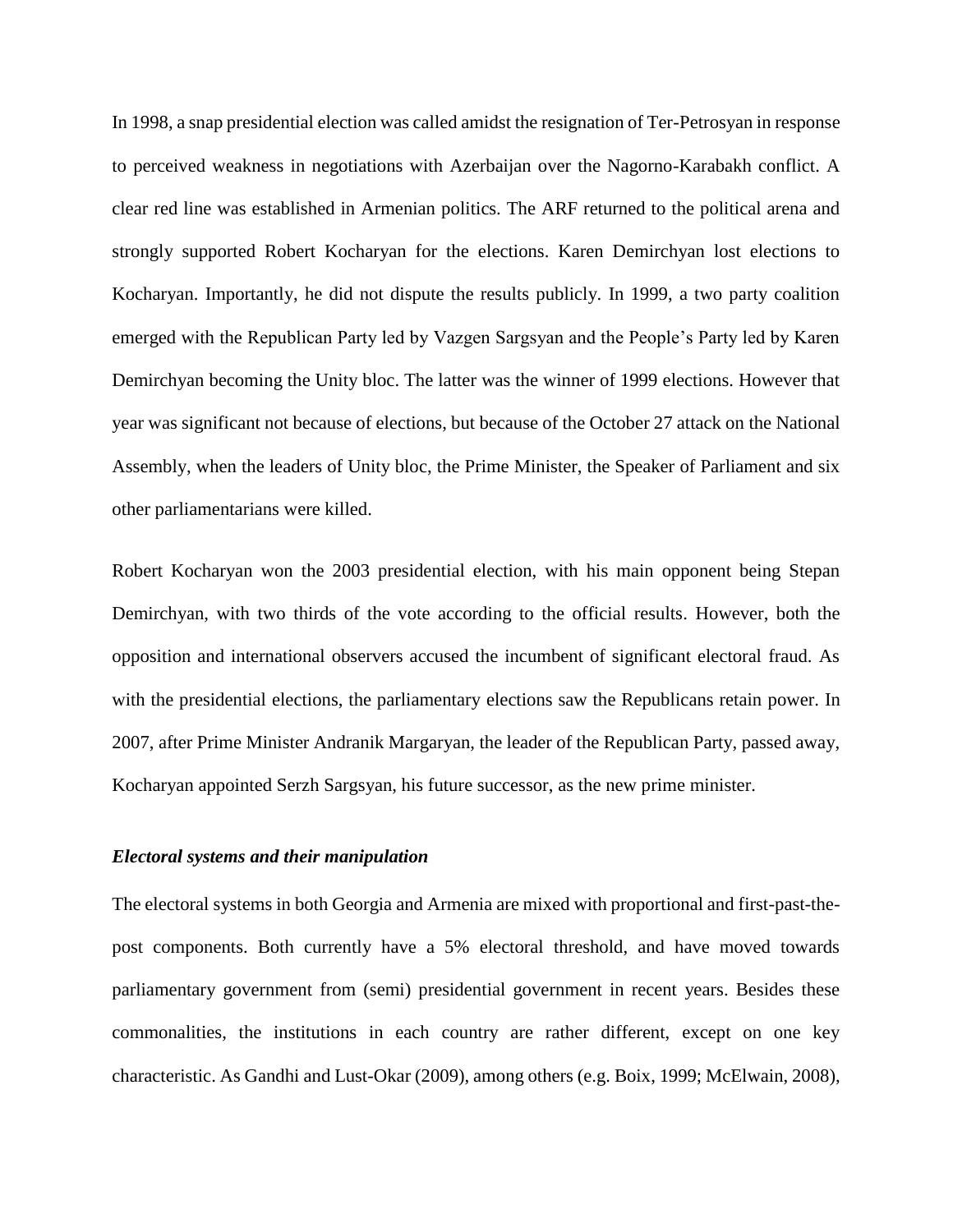have noted authoritarians often change electoral institutions to favour themselves. Georgian and Armenian incumbents are no exception in this regard.

Perhaps the most significant electoral system change in terms of political consequences in Georgia has been of the electoral threshold. In independent Georgia, the first parliamentary elections were carried out under a compensatory list system in 1992 (Allison, Kukhianidze, and Matsaberidze, 1993). Through setting the electoral threshold at 2% and including a compensatory list, the system aimed at including every party with the exception of supporters of Zviad Gamsakhurdia (ibid). It succeeded in doing so, with 24 parties gaining seats in parliament. In 1995 the elections were carried out under a mixed proportional and first-past-the-post system with a 5% electoral threshold. The increased threshold and lack of electoral blocks led to relatively few parties making it into parliament. In the 1999 parliamentary elections, the mixed electoral system was maintained, yet the electoral threshold was increased to 7% at the behest of an opposition party and with the support of the ruling party. This too decreased the number of parties which could pass the electoral threshold.In 2008, following opposition protests and international pressure, the 7% threshold was reduced to 5%, where it stands at present, although amendments to the constitution may change this.

In what many observers view as an attempt to consolidate rule, the currently ruling Georgian Dream party has proposed constitutional amendments which affect the electoral code, including a ban on electoral blocks and a wasted vote distribution rule. As Gilbreath and Sichinava (2017) highlight, the proposed ban on electoral coalitions seems like a clear instance of attempting to prevent the emergence of a viable opposition on the Georgian political landscape. In addition, the Georgian Dream has proposed moving to fully proportional system from the current mixed system. While opposition political parties and civil society organizations have long argued for such a shift,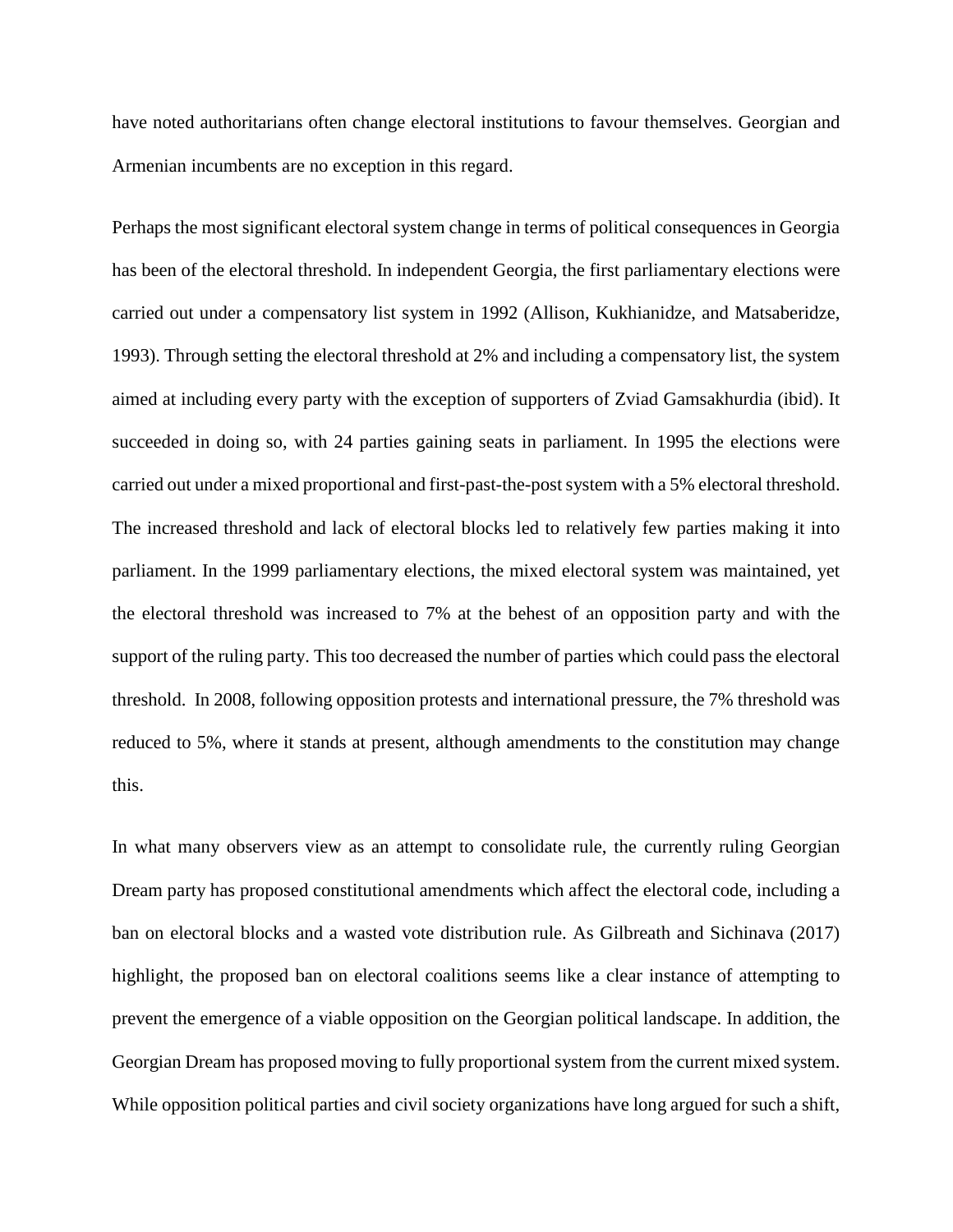other changes attached to the system are considered to be aimed at the consolidation of Georgian Dream rule. For instance, in the original proposal for changes, votes which did not go to winning parties would have been distributed to the winner of elections. An input-output model run on past elections suggested this would likely advantage the incumbent (Gilbreath and Sichinava, 2017). In response to local and international criticism, the government has since lowered the electoral threshold attached to the proposal and made a number of other amendments. Nonetheless, the amendments to the electoral system are likely to give advantage to the incumbent Georgian Dream party, particularly when compared with a proportional system without the peculiarities attached to the system. Importantly, the amendments have passed two of three readings in Georgian Parliament at the time of writing, however, their final form has yet to emerge in part due to the controversy surrounding them.

Besides the electoral threshold, the government has made numerous changes to the electoral code in the run up to elections. Notably, the composition of the Central Election Commission has been a frequent subject of controversy (Broers and Broxup, 2004), with arguments over changing its structure, as well as frequent changes to its actual structure, recurring before most elections. Besides CEC composition, the clearest issue has been districting. While in 2012, roughly 3000 voters in Kazbegi elected one majoritarian, so too did approximately 150,000 in Kutaisi, making a Kazbegian's vote weight roughly 30 times that of a Kutaisians. This issue was addressed in 2016, when redistricting occurred for the first time since independence. The redistricting resulted in a largely equal distribution of voters between electoral districts, although some signs of gerrymandering were present (CRRC, 2016).

In Armenia, the electoral system has experienced significant changes, but has never undergone a complete restructuring as occurred in Georgia between the 1992 and 1995 elections and as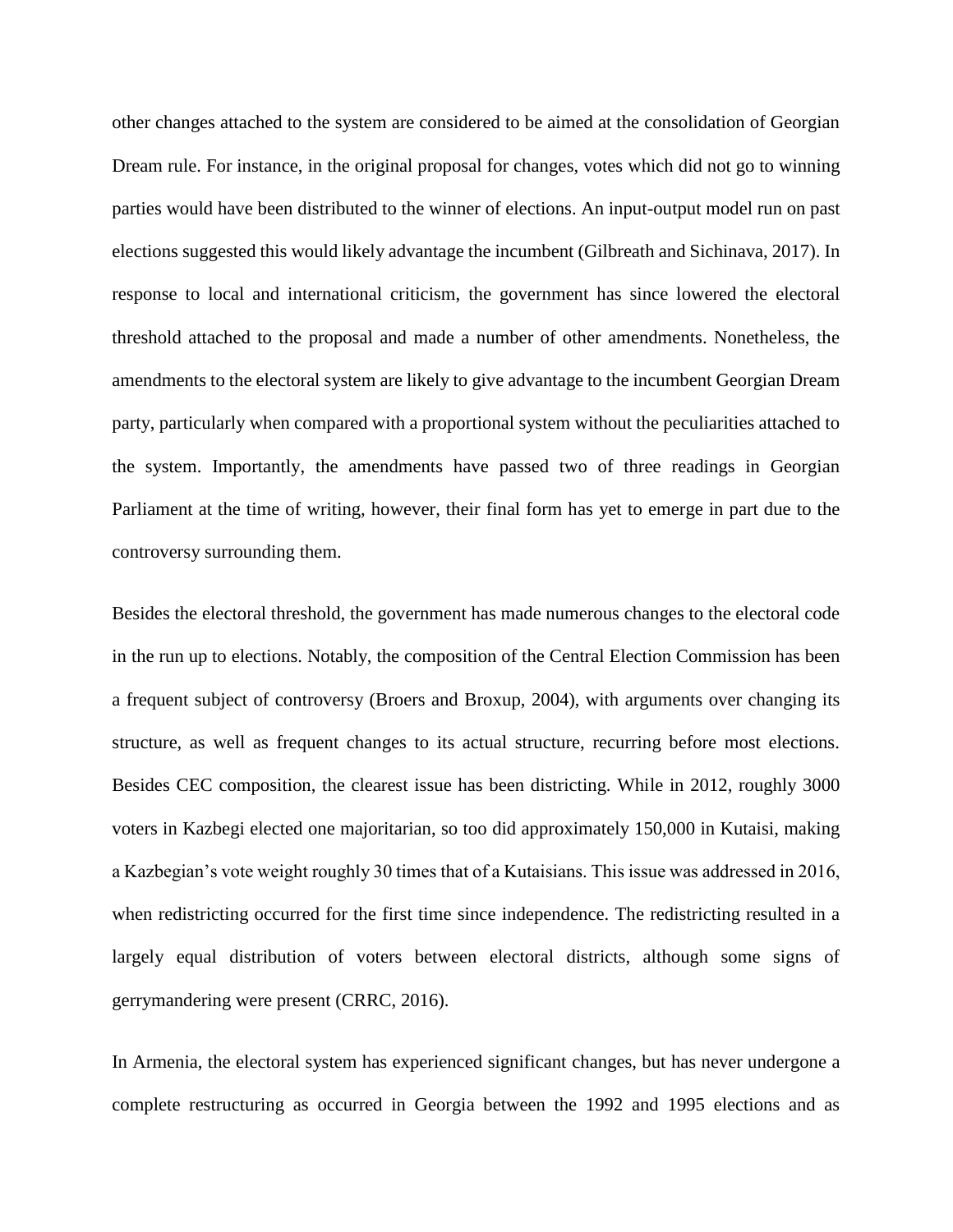Georgia's system again appears to be undergoing today. Nonetheless, since 1995 four parliamentary elections have taken place in Armenia, each under different rules to distribute and allocate seats as a consequence of strategic calculations of the political actors. After the first 1990 'festive' elections, the electoral processes emerged as less free and fair. In the 'discursive history' of the unfairness of Armenian elections, 1995 signified the beginning of the institutionalization of unfair electoral rules (Abrahamyan and Shagoyan, 2012). Potentially the most significant change in electoral system structure was the introduction of random assignment of local election commission chairs and secretaries, which followed the violence which resulted from the 2008 elections and protests of the official results (Sjoberg, 2016). Besides this change, one of the more salient institutional changes has been the size and composition of parliament. While in the 1995 parliamentary elections, the parliament consisted of 190 seats, with 150 elected through single member mandate districts and 40 through party list, in the run up to the 1999 parliamentary elections, the system shifted to having 56 single member mandates and 75 party list seats, reducing the relative share of seats elected by single member mandate and the overall number of seats in parliament. By 2007, the number of single member mandates was further reduced to 41 and the number of party list seats increased to 90. The number of seats further reduced from 131 to 101 in 2015 following Armenia's referendum on constitutional amendments that to its political system (Broers, 2015).

Although not formally an aspect of the electoral system, it is notable that both countries have moved towards parliamentary government in recent years, and in each case the motivation appears, at least in part, to be the consolidation of political rule rather than increased democratization. In Georgia, Shevardnadze's government was presidential, however, following the Rose Revolution, a number of constitutional amendments formally moved government towards a semi-presidential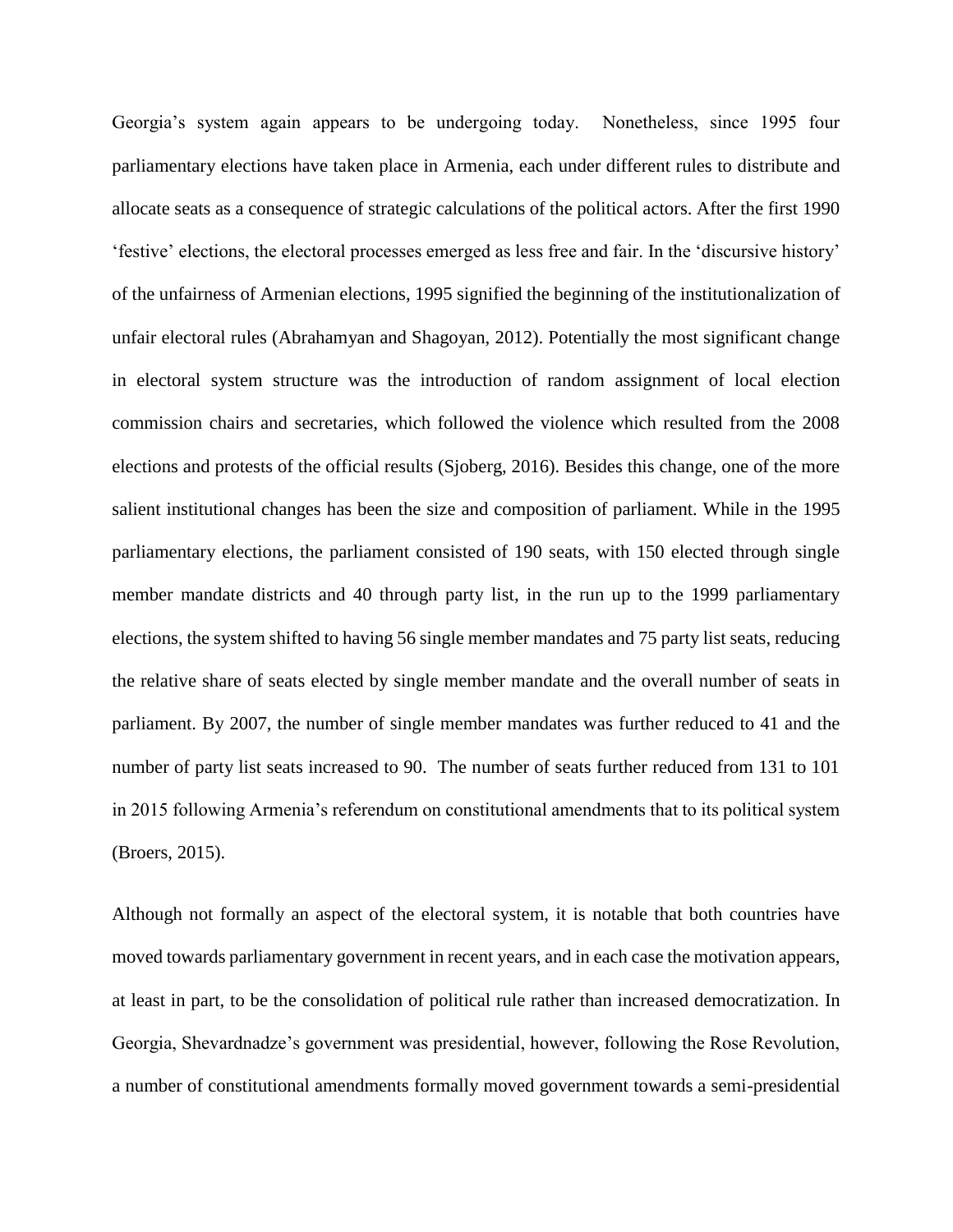model (Gabedava, 2006). Although formally semi-presidential, this model concentrated presidential powers, leading some to consider it a super-presidential system (ibid). In 2010, Georgia passed amendments to the constitution that would move the country to a strong Prime Minister, weak President, semi-presidentialism. The amendments only took effect after the term of then president Mikheil Saakashvili's term ended in 2013, which concerned many that the amendments' passing would lead to Saakashvili attempting to remain in office, though the UNM ultimately lost the 2012 elections. In Armenia, the change from a presidential system to a parliamentary system resulted from the 2015 constitutional referendum. Following the referendum, the country officially switched from a semi-presidential to a parliamentary political system. One declared goal of the referendum was the replacement of personality-based political culture and the consolidation of platform-based politics. While too soon to know the full effects of the change, the shift has generally been greeted with criticism. As Novikova (2017) highlights, while elites argued that the amendments would work towards the formal democratization of the country, few in the Armenian public thought they would help. Generally, the referendum was viewed as fraudulent with reports of vote buying, carousel voting, and voter intimidation (Grigoryan, 2015). One year after the changes, the discourse remained controversial, with discussion focused on whether president Sargsyan would become the prime minister after the end of his presidential mandate in 2018. Indeed, as Broers (2015) argues, the changes appear to have been more about avoiding a succession crisis in 2018, than moving towards a more sustainable democratic system.

While the specific changes to the electoral system in each country are different, the goal of many changes in both countries has been the incumbent trying to give themselves an electoral advantage. In Georgia changes to the electoral threshold and more recently to the electoral system have been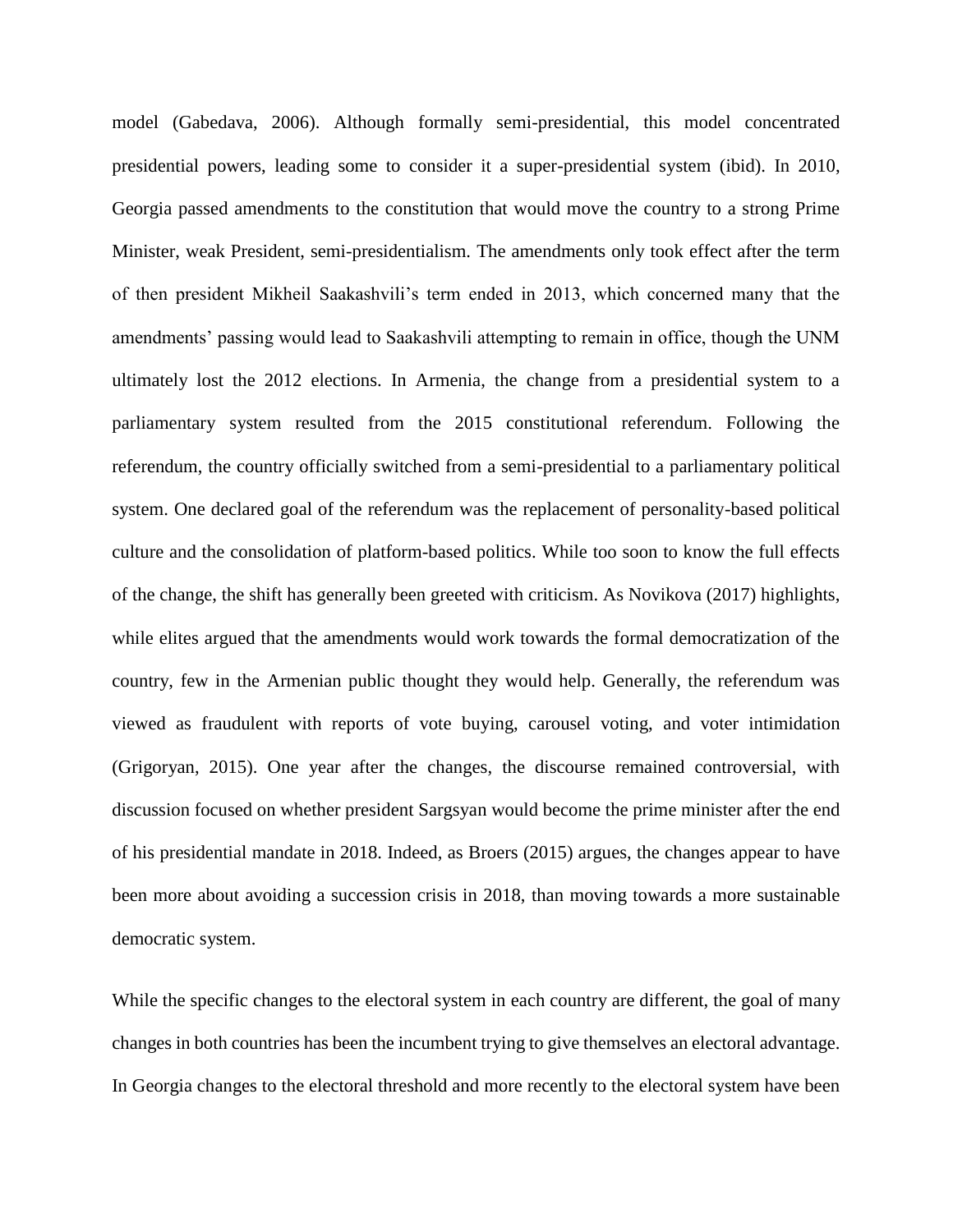aimed at increasing the incumbent's electoral advantage, thus obviating the need to commit electoral fraud and potentially face large scale protest. In Armenia, the incumbent too has consistently changed electoral and governing institutions with the aim of maintaining its own power.

#### **Measuring election fraud: Theory, data, and methods**

The main questions this article seeks to address are how the quality of election days compare in Georgia and Armenia and what this suggests for governance in each country. To do so, six election forensics tests were applied to parliamentary and presidential elections between the years 2007 and 2016. By comparing the number of tests with significant deviations from expected results in each country over time, the article provides an indicator of the relative quality of elections in each country. Before discussing the results of the tests, this section provides an overview of measures of electoral fraud, the field of election forensics, the data used for analysis, and the six tests utilized to compare the quality of elections.

While instances of election fraud are widely studied, just how imperfect elections are is difficult to measure. In Pottie's (n.d) applied review of different measures, five different forms of assessment, including public opinion polls, democracy assessments, election management assessments, election observation, and specialized missions are discussed. While each category has advantages, they also have disadvantages particularly as measures of quality of elections. Public opinion polls can accurately gauge how the public feels an election went, and expert assessments of democracy and election management can show how experts view the quality of elections. Looking at survey data from the region, Caucasus Barometer 2009 data suggests that Azerbaijanis were almost three times more likely to think that the most recent elections were fair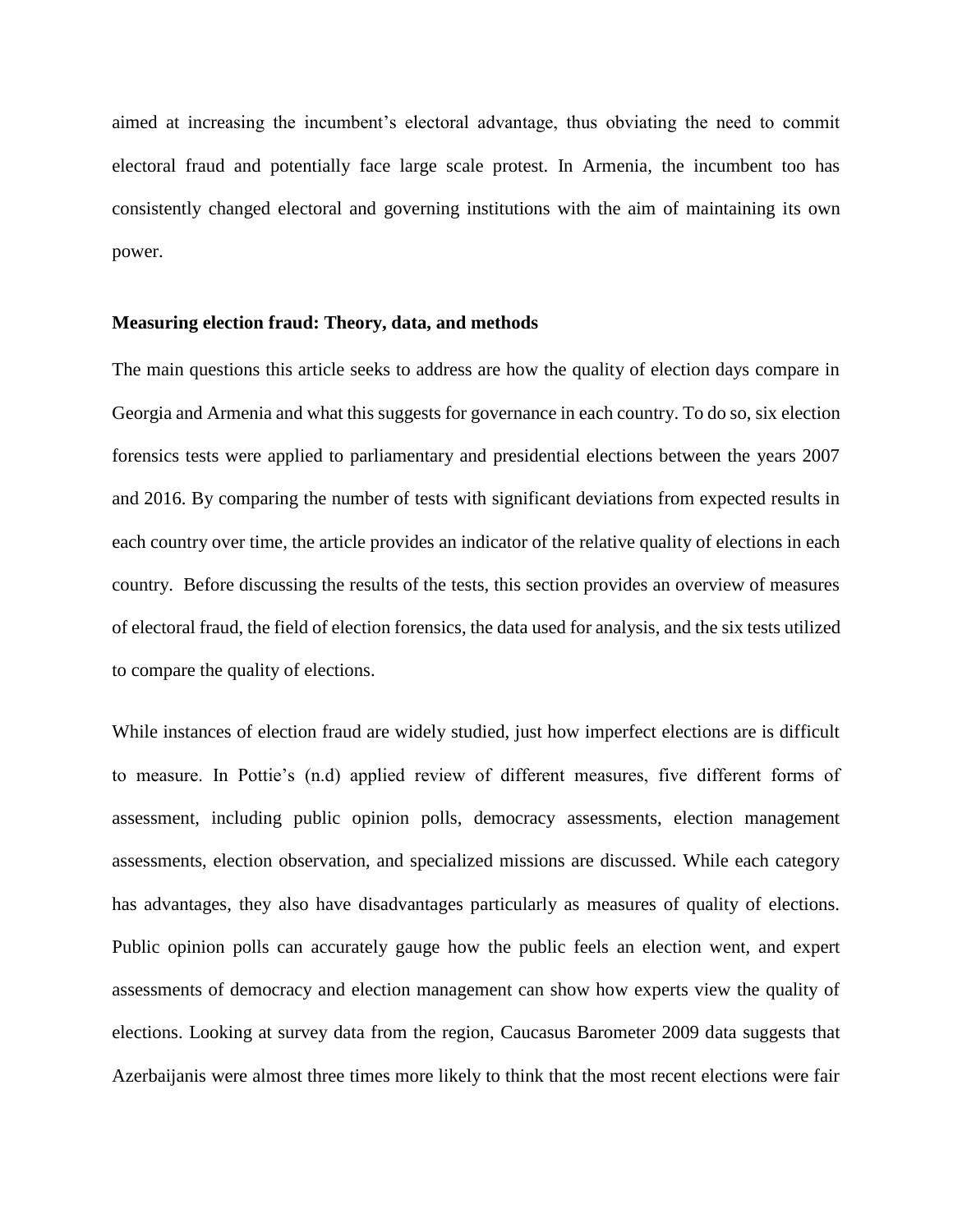in their country compared with Armenians and Georgians (CRRC, 2009). However, issues such as frame of reference bias – comparing quality based on one's own experience and knowledge – make comparison difficult and can lead to awkward conclusions like North Korea and Cuba having higher levels of electoral integrity than North Carolina (Gelman, 2017). Notably, with specialized missions, rather than being about measuring the quality of elections, they are in fact more about provision of technical assistance. Finally, election observation is as much about the deterrence of fraud as it is about the judgment of the quality of elections. Importantly, election monitoring reports are often heavily context dependent, and actively situated within the political and historical context of a country (Pottie, n.d.). All of this is to say that while the above activities have value, they are also problematic for measuring the quality of elections, and are particularly so for comparing the quality of elections between countries.

While election quality is difficult to measure, in recent years, the field of election forensics has emerged with a variety of methods for testing for election day fraud (Alvarez, Hall, and Hyde, 2008). The main idea behind the field is that when people manipulate election results, the results will no longer follow patterns that are generally expected from numbers generated from a natural process, such as voting (Montgomery et al., 2015). Hence, the field tests for the presence of expected patterns in election returns; the absence of expected statistical patterns may suggest that election fraud of one variety or another took place (Montgomery et al., 2015). Test results, as with all statistics, are nonetheless probabilistic. Moreover, recent research suggests that strategic voting can lead to statistically significant test results (Mebane and Klaver, 2015). While a lively debate exists in the literature about the use of a variety of different tests (see, Shikano and Mack, 2009; Deckert, Myagkov, and Ordeshook, 2011; Mebane, 2011), election forensics continues to develop as a field. Importantly, election forensics results are also comparable between elections in one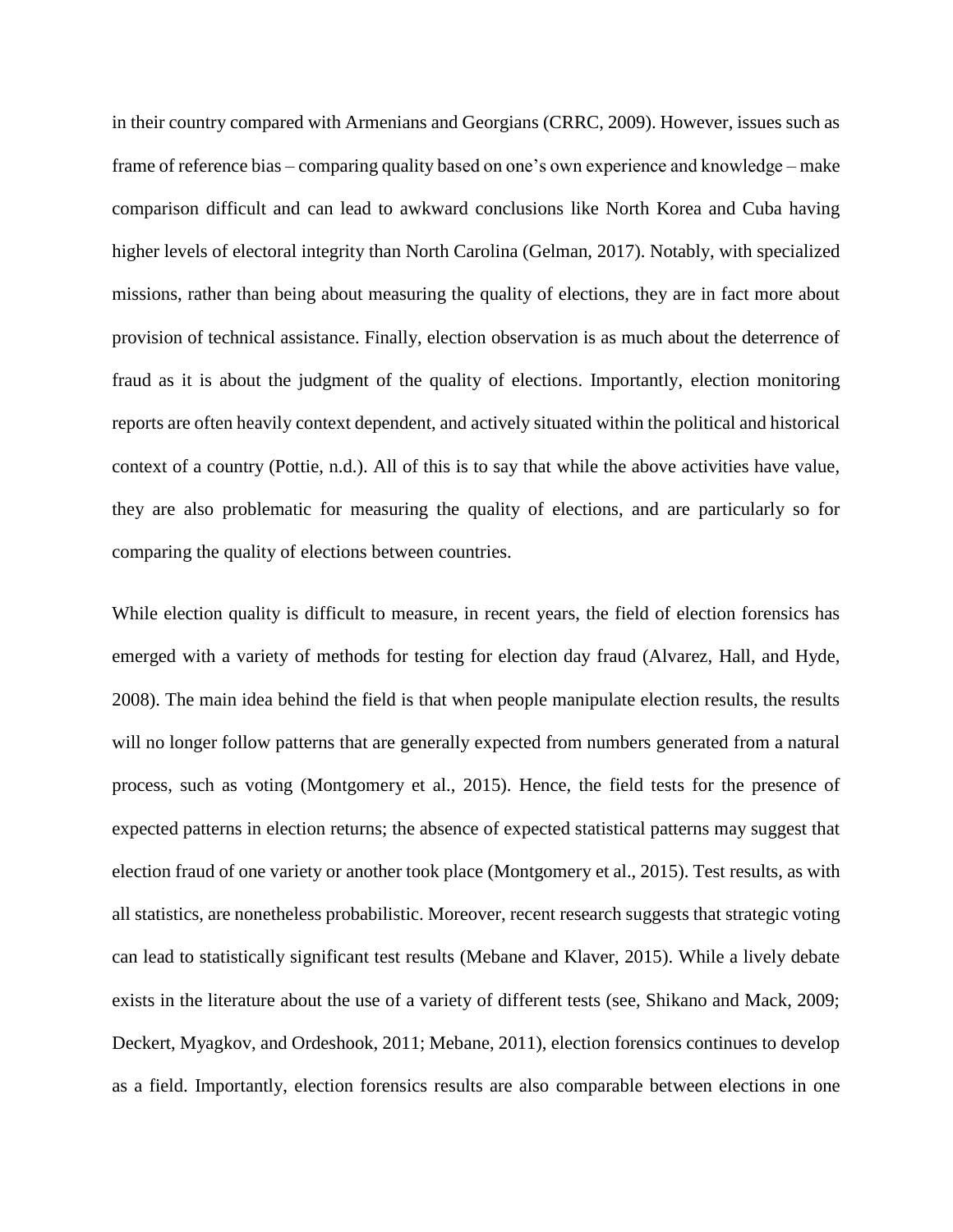country (Mebane and Kalinin, 2009). Although there is no literature, to the best of the authors' knowledge, which has compared election forensics tests between countries for the purpose of determining relative quality, this is a logical extension of current forms of analysis, which potentially will enable a new path towards the comparative study of election quality. Notably, the field's methods lend themselves to the quantification and comparison of election day quality between countries through the use of multiple tests, and comparing the number of statistical anomalies found in each election and country. While election forensics enable a comparison between and within countries, it is important to note that the tests provide indications of whether election day fraud took place and do not describe the quality of the pre-electoral environment, which is clearly an important aspect of elections. Hence, the election forensics test results should be interpreted with this in mind.

Election forensics tests generally use election precinct level data. To obtain this data, we requested information from the Central Elections Commissions of Armenia and Georgia. While the datasets contain a number of variables such as invalid ballots and vote counts for each party, we use precinct level turnout in the proportional component of the elections to carry out tests. Proportional elections were selected for ease of presentation in principal, as first-past-the-post elections should be analyzed separately for each seat. Elections from 2007 to 2016 are used, because the electoral commissions only had paper copies of precinct level election protocols for prior elections.

The article reports the results of six election forensics tests including the test of the distribution of second digits to a Benford-like law, the skew and kurtosis of the distribution of turnout, the average of final digits, the 0-5 mean of last digit test, and a dip test. A brief description of each test and its interpretation is provided below; however, for readers less interested in the technical details of the methods, the results below should be understandable without a thorough reading of this section.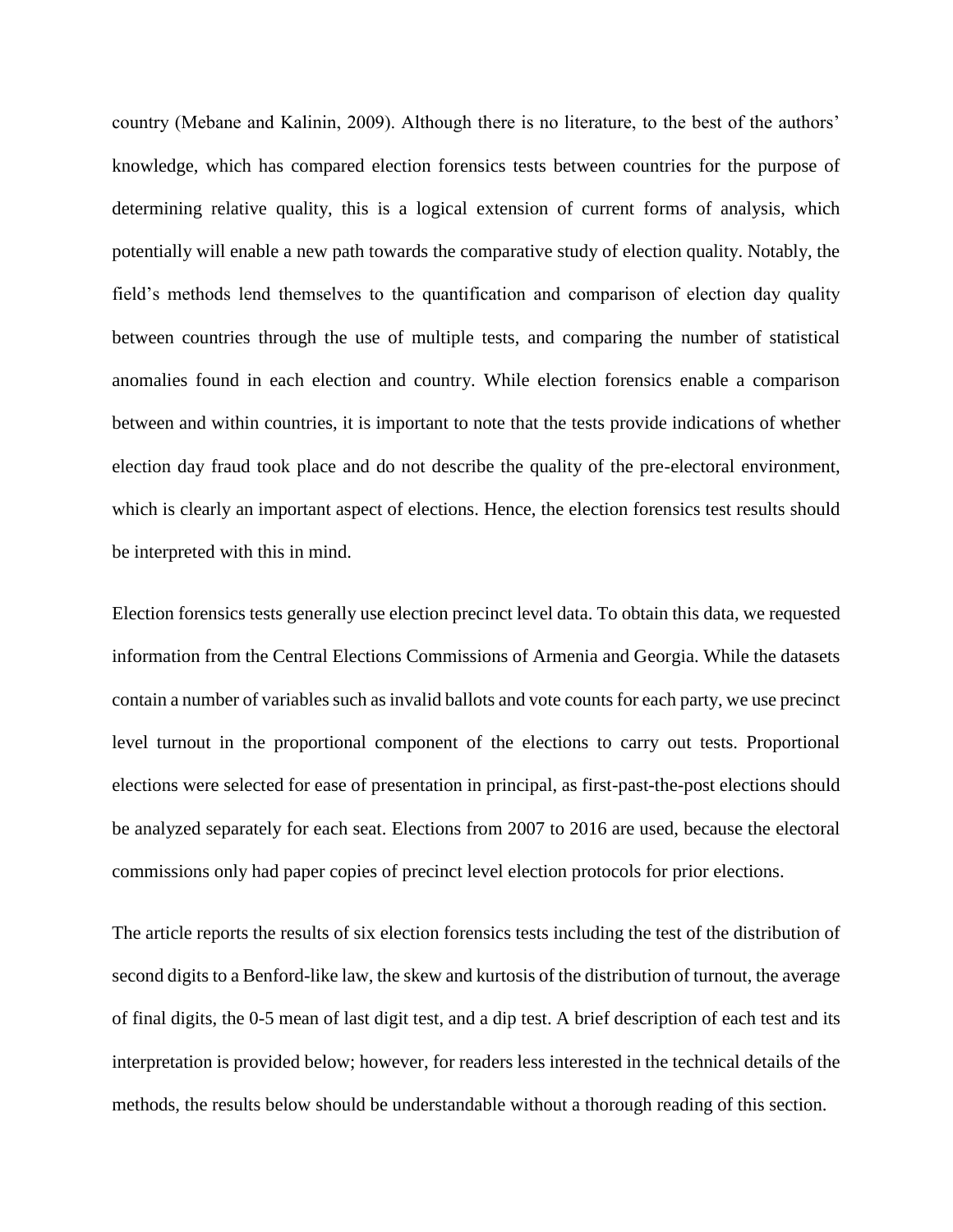#### *Benford-like law test*

The first test is a test of a Benford-like law. Benford found that the first digit in a number generated from a natural process is more likely to be one than two, two than three, and so on (Benford, 1938). This distribution is widely used in forensic accounting to detect when numbers reported on forms appear to be fraudulent, because when humans change numbers, this distribution often does not appear (Suh, Headrick, and Minaburo, 2011). Political scientists have, recognizing that the first digit in a number is inappropriate for testing of election results (Mebane, 2010), used the implications of Benford's law for the second digit in a number to test election results reported at the precinct level (Mebane, 2011). Given this distribution of numbers, the average of all the second digits in a series of numbers should be 4.1873 (Suh, Headrick, and Minaburo, 2011; Mebane and Hickman, 2015). However, this test must be interpreted with caution, as Mebane and Hickman (2015) highlight the test does not consistently pick up election fraud. To carry out this test, the second digit of turnout was extracted from every precinct which had 100 or more votes cast. This criteria was used, because the second digit in a two digit number should follow a different distribution as would a single digit number. The resulting list of numbers was averaged and compared to the expected average.

## *Skew of the distribution of turnout*

The second test used of the skew of the distribution of turnout. Skew is a measure of the symmetry of a distribution (Everitt and Skrondal, 2010). For voter turnout, the expectation is that the distribution is more or less symmetrical, having a close to zero skew, indicating that while there is extremely high turnout in some election precincts and extremely low turnout in others, these outcomes are going to be relatively rare compared to the average or median level of turnout. This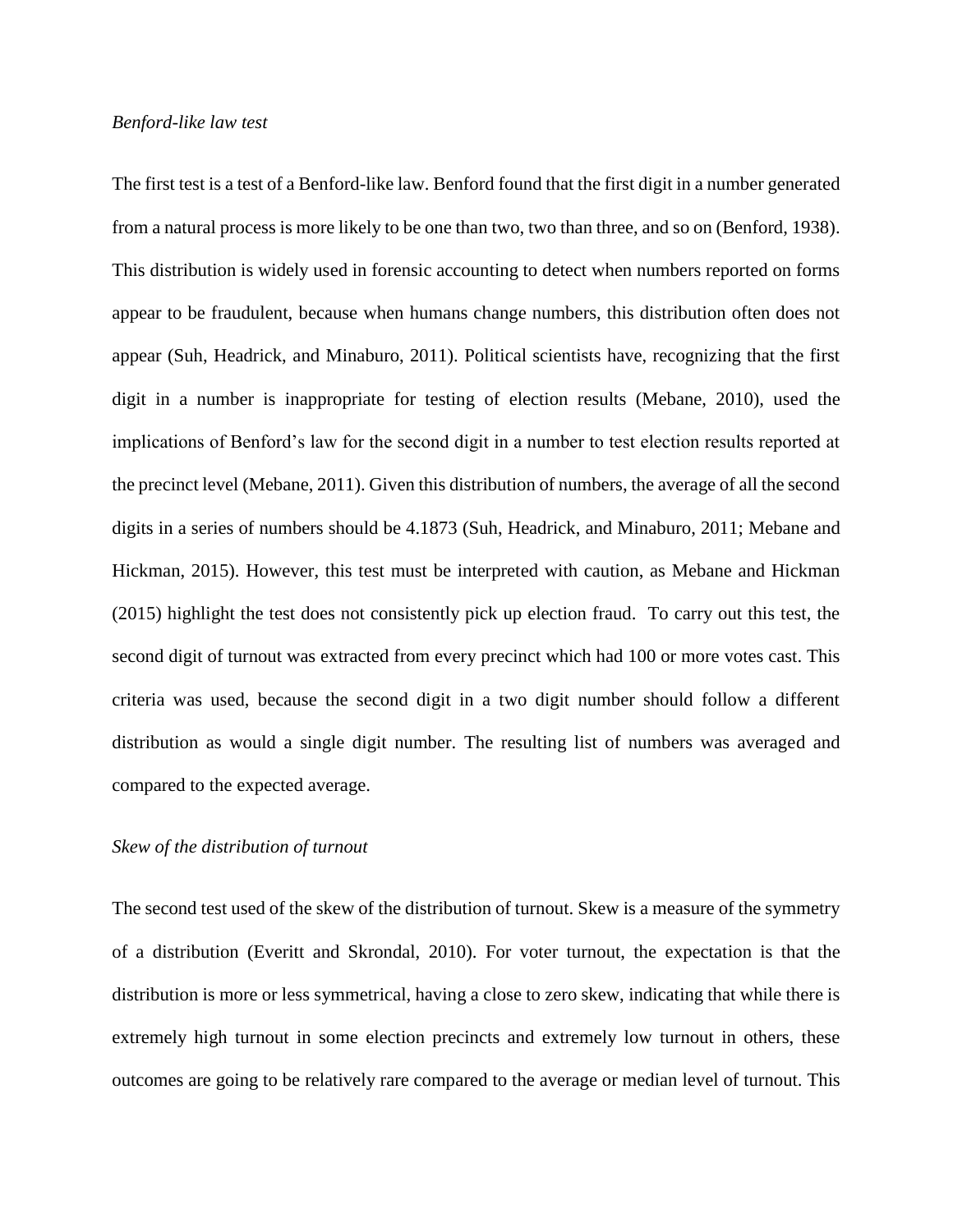statistic could be statistically different from zero in cases where turnout is fraudulently inflated or deflated in a fair number of districts.

## *Kurtosis of the distribution of turnout*

The third test used below looks at the kurtosis of the distribution of turnout. Kurtosis can be thought of as a measure of how sharp or dull the peak of a distribution is (Everitt and Skrondal, 2010). For voter turnout, the distribution is expected to have a kurtosis of 3 (Hickman and Mebane, 2015). If the kurtosis is significantly higher than 3, it suggests that there are more low and high turnout electoral precincts than expected, while if the kurtosis is significantly lower than 3, it suggests that there are fewer low and high turnout electoral precincts than expected.

## *Dip test for unimodality*

The fourth test used in the article is Hartigan's dip test. This test also looks at the distribution of voter turnout, and tests whether it is unimodal or not (Hartigan and Hartigan, 1985). A unimodal distribution is one which has a single mode. A statistically significant test result is produced by the dip test when the distribution of voter turnout is either multimodal or nonmodal. A multimodal distribution has multiple modes, whereas a non-modal distribution does not have a mode. Both of these patterns suggest suspicious election returns. To understand the intuition, an example is useful. Imagine an election in which there are 100 election precincts. Voter turnout in the election is non-modal, with 1% of voters voting in one election precinct, 2% in one election precinct, 3% in another, 4% in another, and so on with every election precinct having a different level of turnout and with every percentage point between 1 and 100 represented. Clearly such a distribution is unlikely to occur by chance alone, or to put it in plainer terms, the turnout is just a bit too perfect to have happened without a human hand involved. Now, imagine an election under the same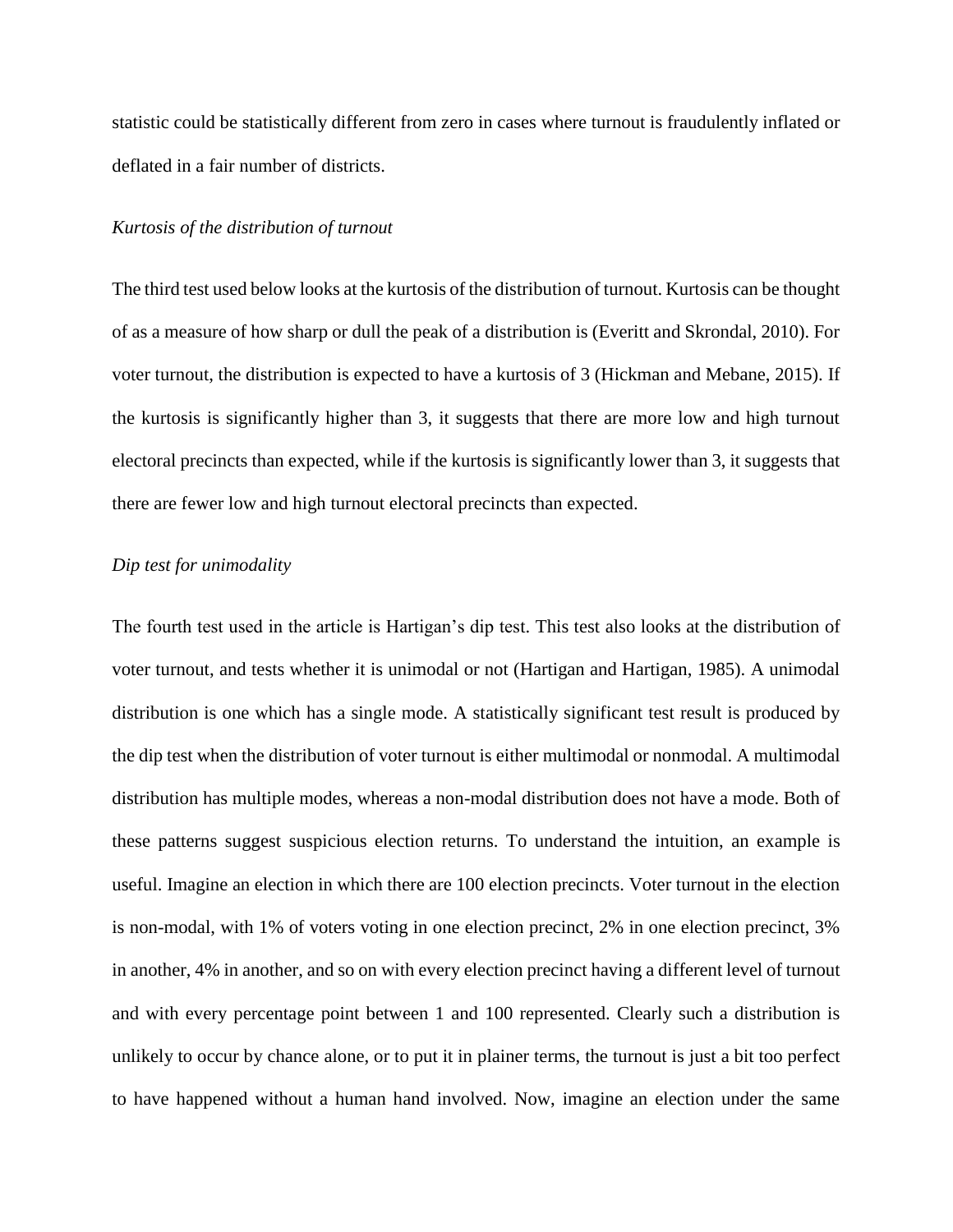conditions, except that there is a multimodal distribution of voter turnout. In 50 precincts there was 2% voter turnout and in 50 precincts there was 95% turnout. This is a multimodal distribution, which suggests that voter turnout was potentially inflated, forced, or otherwise fraudulent in 50% of precincts and deflated, suppressed, or otherwise fraudulent in 50% of precincts. Notably, if an election boycott occurred in some precincts and not others this pattern could also be produced as could a number of other election behaviours. Again, this distribution can be thought of as being a bit too perfect to have happened without some external force causing it. To be clear, the above are idealized examples used to illustrate the intuition behind the test, and in reality the dip-test will result in a significant result in the absence of such extreme patterns.

#### *Test of the distribution of the last digit in voter turnout*

The fifth test is of the last digit of voter turnout. The last digit in a number is expected to be distributed equally between numbers zero through nine i.e. each number should be the last digit 10% of the time if it has not been modified. The last digit test of voter turnout tests whether this is the case by taking the last digit of turnout in each electoral precinct, averaging them, and then comparing them to the theoretically expected value of 4.5 (the average of every number zero through nine). If the average of the last digits differs significantly from this value, it suggests that some form of fraud may be present, given that the final digit should follow the previously noted pattern if not tampered with.

#### *0-5 last digit count test*

The sixth test is also a last digit test, however, instead of averaging all numbers, the 0-5 last digit count tests the share of 0s and 5s in the last digit of election returns. The thinking behind this test is that party agents are likely to round up the number of votes they distribute to a party to 450, 500,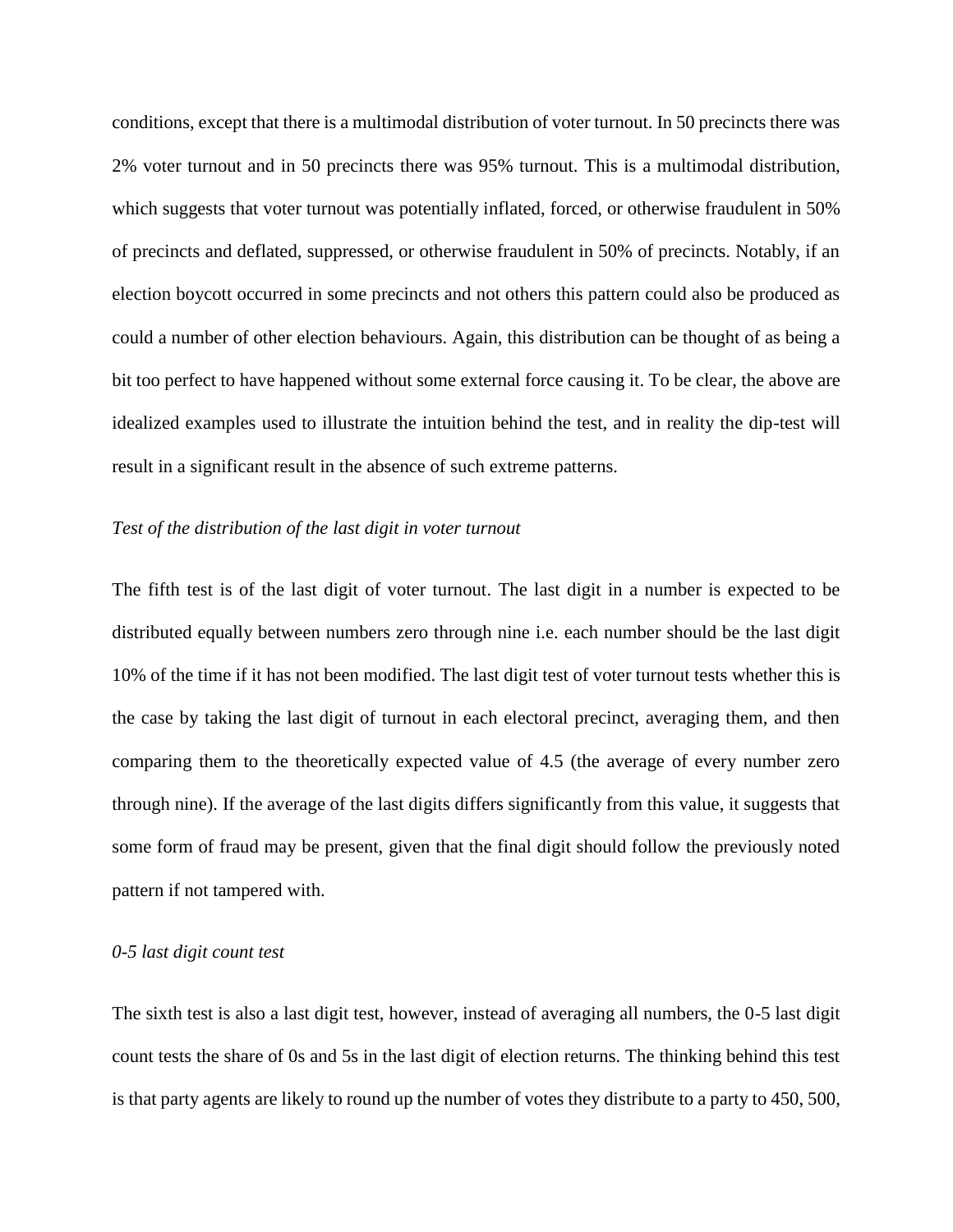or 50 rather than 364 or 67 in order to signal that they have in fact carried out the fraud they were expected to by party leadership (Kalin and Mebane, 2011). Based on a random distribution, zeros and fives should make up 20% of the last digits. Deviations from this distribution may suggest election day fraud.

### *Bootstrapping for significance testing*

With all of the above tests besides the dip test, even though there is a theoretically expected value, reality is messy, and the expected values should emerge as the number of observations approaches infinity. Thus, there is a need to know how far the observed value can fall from the theoretically expected value by chance rather than electoral malfeasance. In order to understand whether the observed value is different from the theoretically expected value or whether an observed difference is due to chance variation, bootstrapping is used to generate 95% confidence intervals. Bootstrapping is a statistical resampling procedure that produces an upper and lower estimate of how far a statistic could have fallen by chance alone.<sup>1</sup> When the theoretically expected value for a given test falls outside the upper and lower estimate, it suggests that electoral malfeasance may have taken place.

### **Results and Discussion**

 $\overline{\phantom{a}}$ 

The election results in Armenia and Georgia both exhibit a number of statistical anomalies, suggesting that election day fraud may have occurred in each parliamentary and presidential election between 2007 and 2016 in Georgia and Armenia. While the election forensics tests suggest that there were irregularities in every election, the number of tests in each country differs on

<sup>1</sup> For readers interested in a more in depth description of bootstrapping, see Efron and Tibshirani, 1994.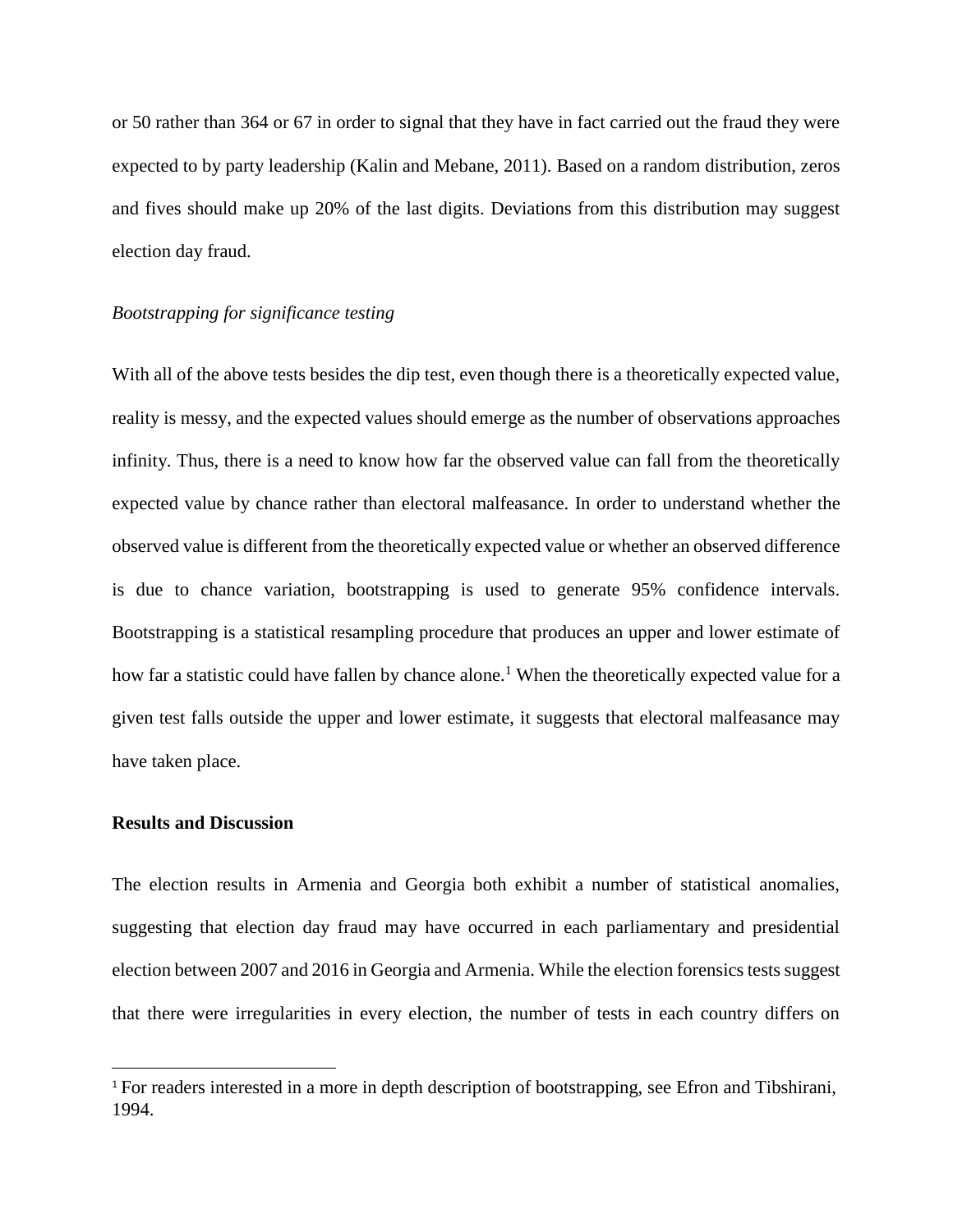average. In Georgia, an average of 2.6 tests were were significantly different from expected values per election compared to Armenia's 3.75, suggesting a higher level of election day fraud in Armenia over time. In Georgia, two tests were statistically significant in every election besides the 2008 presidential elections and 2016 parliamentary elections, in which four and three tests show significant deviations. In contrast, in Armenia in three of four elections, four tests were significant, and in one three tests were. Notably, in the 2013 Armenian presidential elections, the dip test was nearly significant by conventional standards ( $p=0.057$ , rather than  $p<0.05$ ), and a similar 'close call' in the 2012 Armenian parliamentary elections led to three rather than four tests with statistically significant results. Results are presented for each country in Table 1 and Table 2 below. The election which results refer to is given in the far left column. The values presented in the row of the election are the results of the above six statistical tests. The numbers in parentheses in each cell of the table are the 95% confidence intervals for each test. Confidence intervals that do not contain the theoretically expected value are highlighted in grey, indicating that fraud may have occurred. In order to further unpack these results, each election is discussed below.

## [Table 1 here]

## *Georgia: 2008 presidential elections*

The 2008 Georgian presidential elections resulted in Mikheil Saakashvili retaining office with 53% of the vote, albeit with accusations of election fraud surrounding the results. The elections came about as a result of a crackdown on street protests in November 2007. Hence, we would expect relatively low levels of fraud, because the government could feasibly lose office through street protests sparked by an excess of fraud. This pattern holds, with only two suspect test results, suggesting little election day fraud compared with either Armenian elections or other Georgian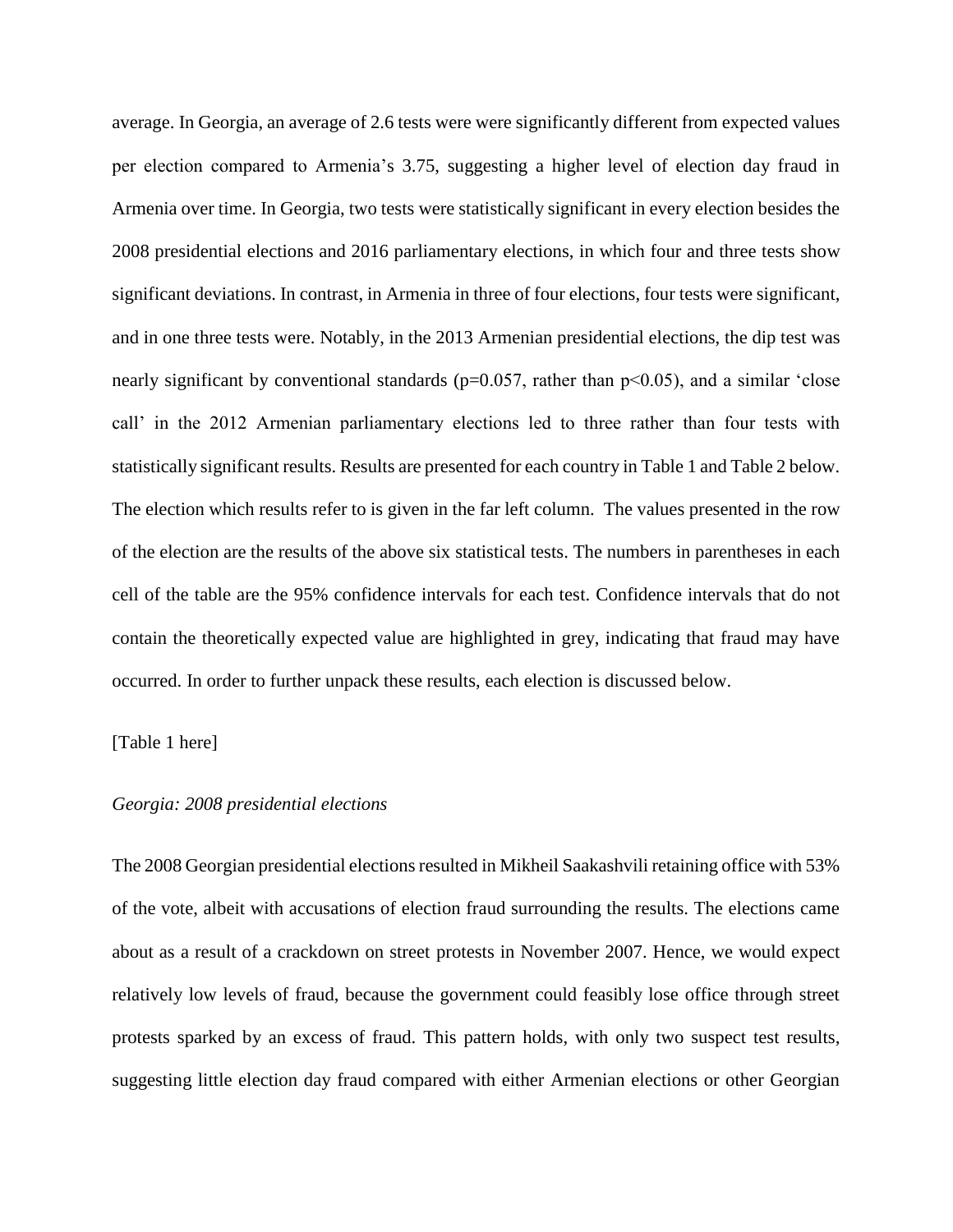elections. Notably, a CRRC (2015) analysis showed that the government slowed fines and increased social spending dramatically in the lead up to the elections, evidencing an attempt to obviate the need for election day fraud. However, one test result is notable - the zero-five mean test. This test is thought to be found positive due to signaling, i.e. when a party's agent suggests to the party that they have committed fraud through some signal. The United National Movement's ballot number (the number next to the party name on the ballot) was 5. Plausibly, agents may have been signaling that they carried out fraud to the party through making sure that a 5 appeared as the last digit in turnout. Whether one accepts this argument or not, there is no particular reason for why a greater number of 0s or 5s should appear in any case.

#### *Georgia: 2008 parliamentary elections*

The 2008 parliamentary elections resulted in the United National Movement retaining a majority in parliament. In contrast to the 2008 presidential elections, the parliamentary elections of the same year show higher levels of election day fraud, with four statistically anomalous results. This may be somewhat surprising to observers of the region, since these elections were considered broadly less fraudulent than the 2008 presidential elections. However, given the relatively weaker level of opposition contestation of the elections, the relatively smaller stakes of the election, as well as the smaller amount of attention paid to the elections internationally and domestically, the authorities plausibly could have thought they had more room to commit fraud. Given that street protests were more distant than in the previous elections, the government also likely felt they had less to fear in terms of backlash.

#### *Georgia: 2012 parliamentary elections*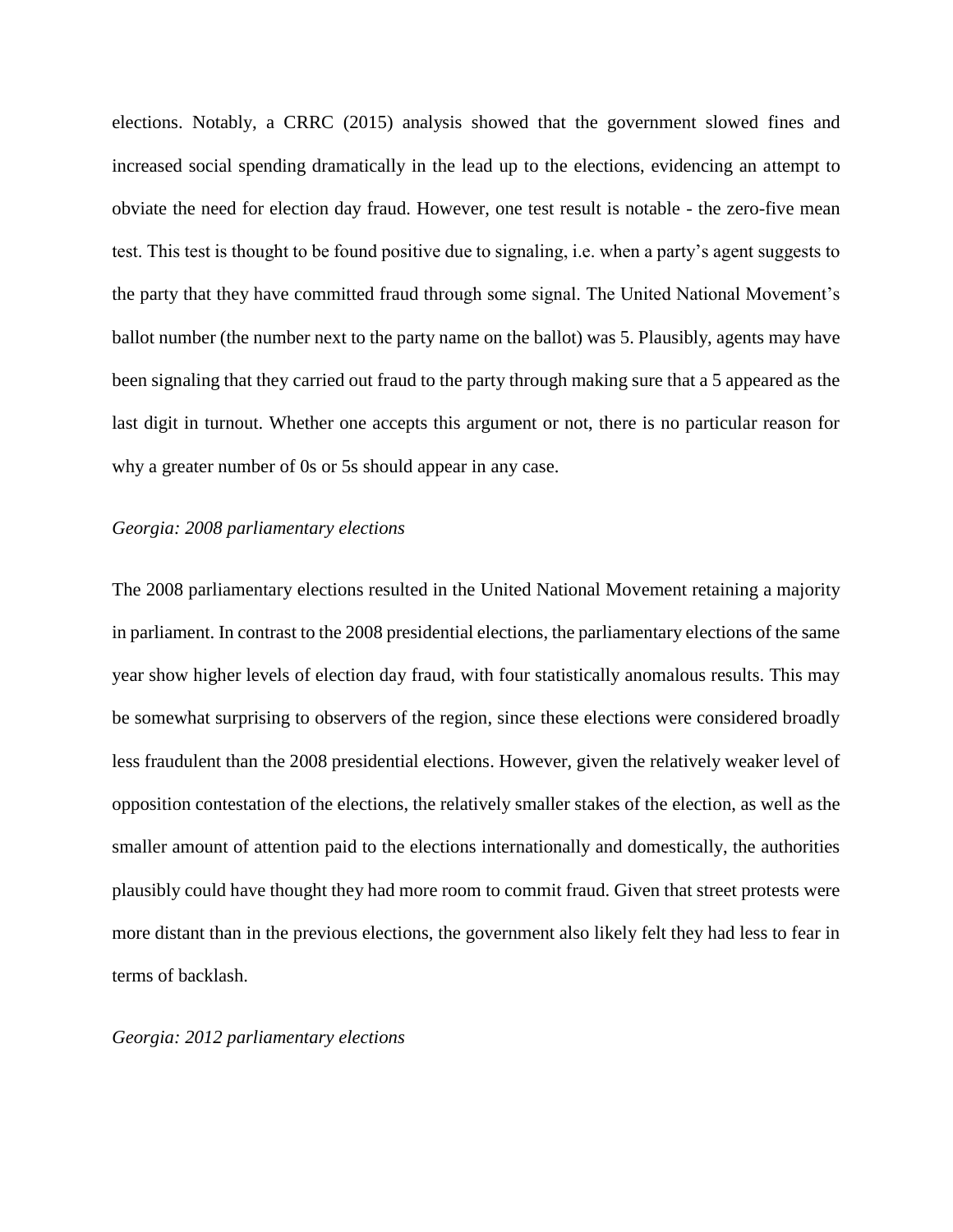The 2012 parliamentary elections marked the first electoral handover of power in Georgian history, with the Georgian Dream Coalition unseating the United National Movement. The elections had equally low levels of fraud as the 2008 presidential elections, with only two statistically anomalous results, both related to the distribution of turnout overall. The relatively low levels of election day fraud were likely the result of the highly tense situation surrounding the elections, the intense international scrutiny of the election environment, and the street protests which had erupted as a result of a prison torture scandal weeks prior to the elections. These factors combined likely led to the relatively low levels of fraud.

#### *Georgia: 2013 presidential elections*

The 2013 presidential elections resulted in the United National Movement losing the presidency, with Georgian Dream candidate Giorgi Margvelashvili winning against the UNM's David Bakradze and Nino Burjanadze. The elections show only two statistical anomalies, suggesting a relatively low level of election fraud. This is an unsurprising result, given that in the lead up to the elections, the Georgian Dream Coalition had a strong lead in the polls, and the economic volatility surrounding the currency devaluation which started in November 2014 had not yet begun. Hence, the Georgian Dream had little incentive to risk election fraud.

## *Georgia: 2016 parliamentary elections*

The 2016 parliamentary elections were the first parliamentary elections since Georgian Dream took office. The Georgian Dream won a constitutional majority in the elections, with the United National Movement finishing second, and the Patriot's Alliance of Georgia, a newly emerged nationalist party, also passing the 5% electoral threshold. The elections were generally considered to be free and fair, and the pre-electoral environment was calm relative to previous elections.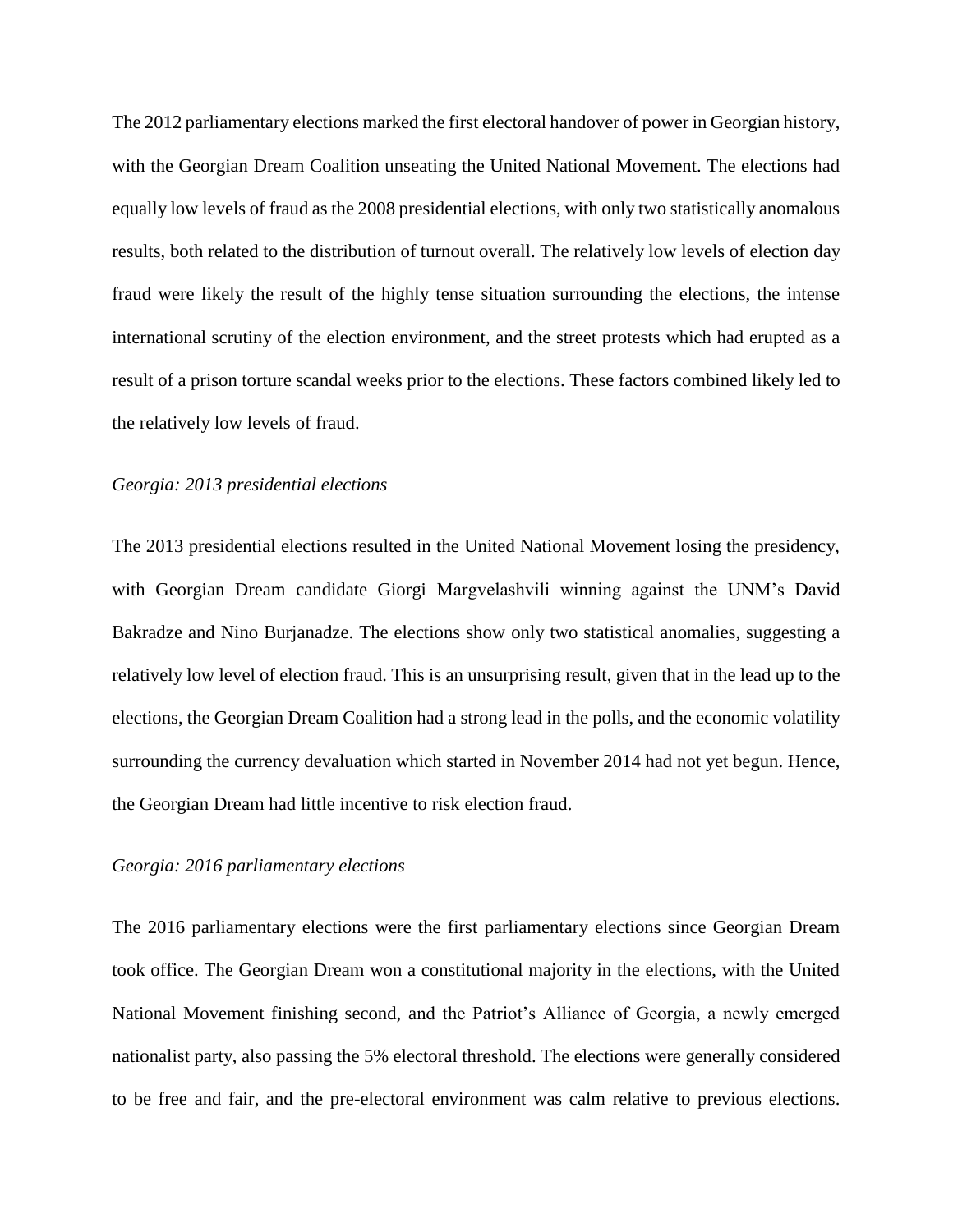However, election day fraud was higher than in the 2013 presidential elections, with three statistical anomalies found in the tests conducted. This matches up with the general reports on the ground, which suggested some election fraud, although nothing to the extent of some earlier elections.

#### [Table 2 here]

## *Armenia: 2007 parliamentary elections*

The 2007 parliamentary elections resulted in the Republican party of Armenia winning a plurality of seats. Although judged to be an improvement by election monitors, the elections were contested as fraudulent, as had nearly every election in independent Armenia since 1995. A total of four tests had significant results, matching the highest level of election fraud in Georgia.

#### *Armenia: 2008 presidential elections*

In the 2008 presidential elections, the CEC declared Prime Minister Sargsyan the winner of the election with some 52.8% of all votes cast on February 24, after heated competition with the first president of Armenia, Levon Ter-Petrossian. Reports of fraud were widespread (e.g. Grigoryan, 2008; It's Your Choice, 2008). And, in protests following the CEC's announcement of results, ten citizens were killed and the outgoing government coalition parties suggested a new Electoral Code in order to improve the electoral process in Armenia (Sjoberg, 2016). The reports of fraud match up with the election forensics results, with four significant tests. Notably, the same tests were significant as in the previous election, potentially suggesting a comparable fraud strategy.

#### *Armenia: 2012 parliamentary elections*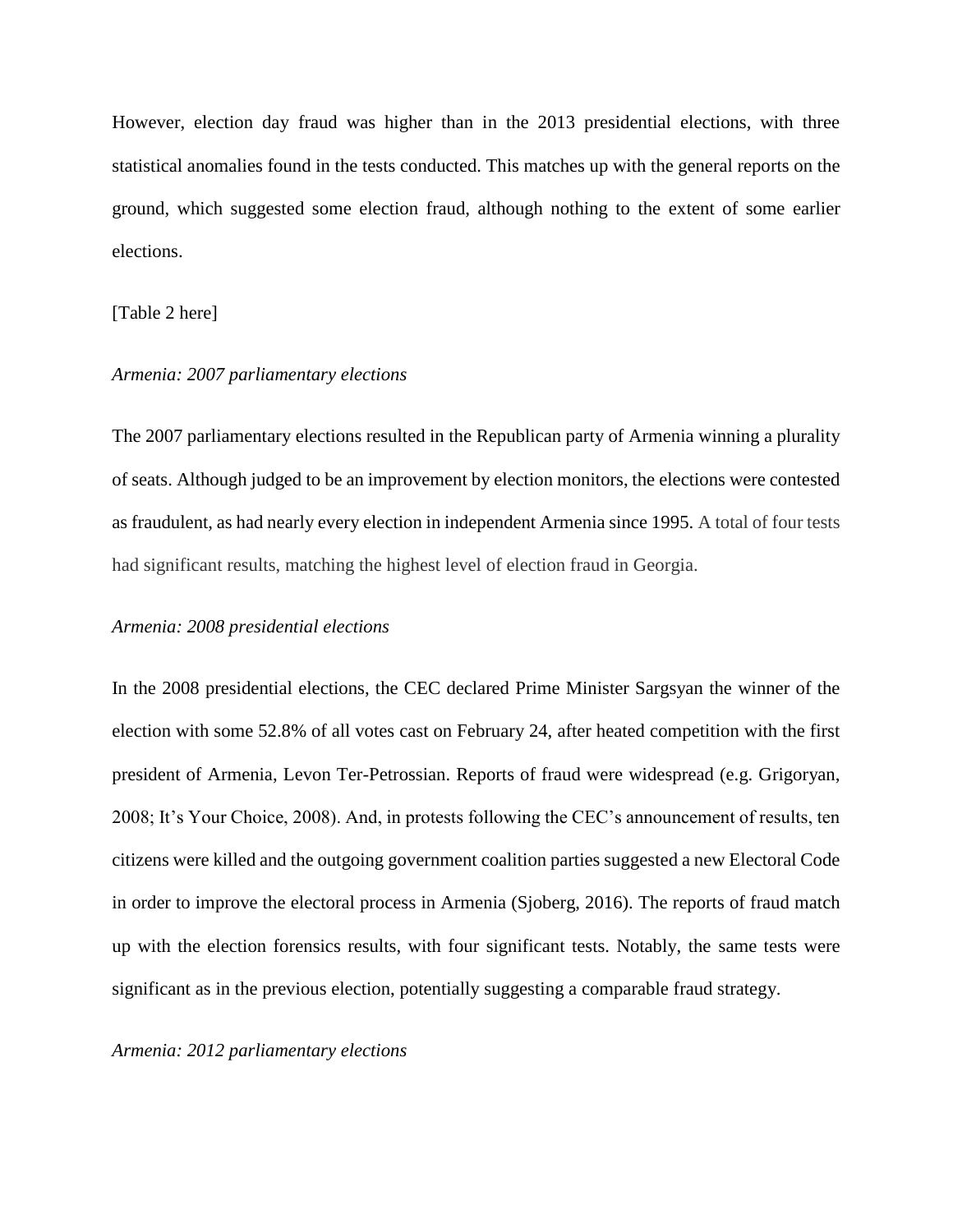The 2012 parliamentary elections were the first national elections conducted under the new Electoral Code adopted in May 2011, and the first national elections since the events following the 2008 post-election protests. Again, the the Republican Party won the most seats. While the 2012 elections were generally considered suspect, the forensics tests show a lower number of statistical anomalies compared with other years. The lower number of test results in 2012 may reflect the authorities' changing strategies of election fraud in the 2012 elections, which included fewer strategies aimed at directly altering election results (Danielyan and Jenderejian, 2012) and "Smart fraud" (Sjoberg, 2016). Given that the memory of street protests following fraud in the 2008 elections, the confluence of evidence suggests that the authorities adjusted their strategies, committing less fraud than in 2007 and 2008.

#### *Armenia: 2013 presidential elections*

Sargsyan officially won with 58.64% of the vote in the first round, and the majority of the election observation missions stated that this presidential elections were well administered and conducted in a manner that could be characterized as peaceful and an improvement over the May 2012 elections for the National Assembly. However, the quantitative analysis shows that the relative level of fraud for this elections was higher than in the 2012 elections, with four election forensics tests showing statistical anomalies. Notably, this confirms the results of Sjoberg (2016), who found fraud based on whether the chair of the precinct election commission was from the ruling party or not in the 2013 elections, while finding no traces of fraud in the 2012 parliamentary results on the same indicator**.** 

Overall, the test results are similar to what would be expected based on observer reports. While Georgian elections do exhibit problems, they are fewer than in Armenia. Notably, test results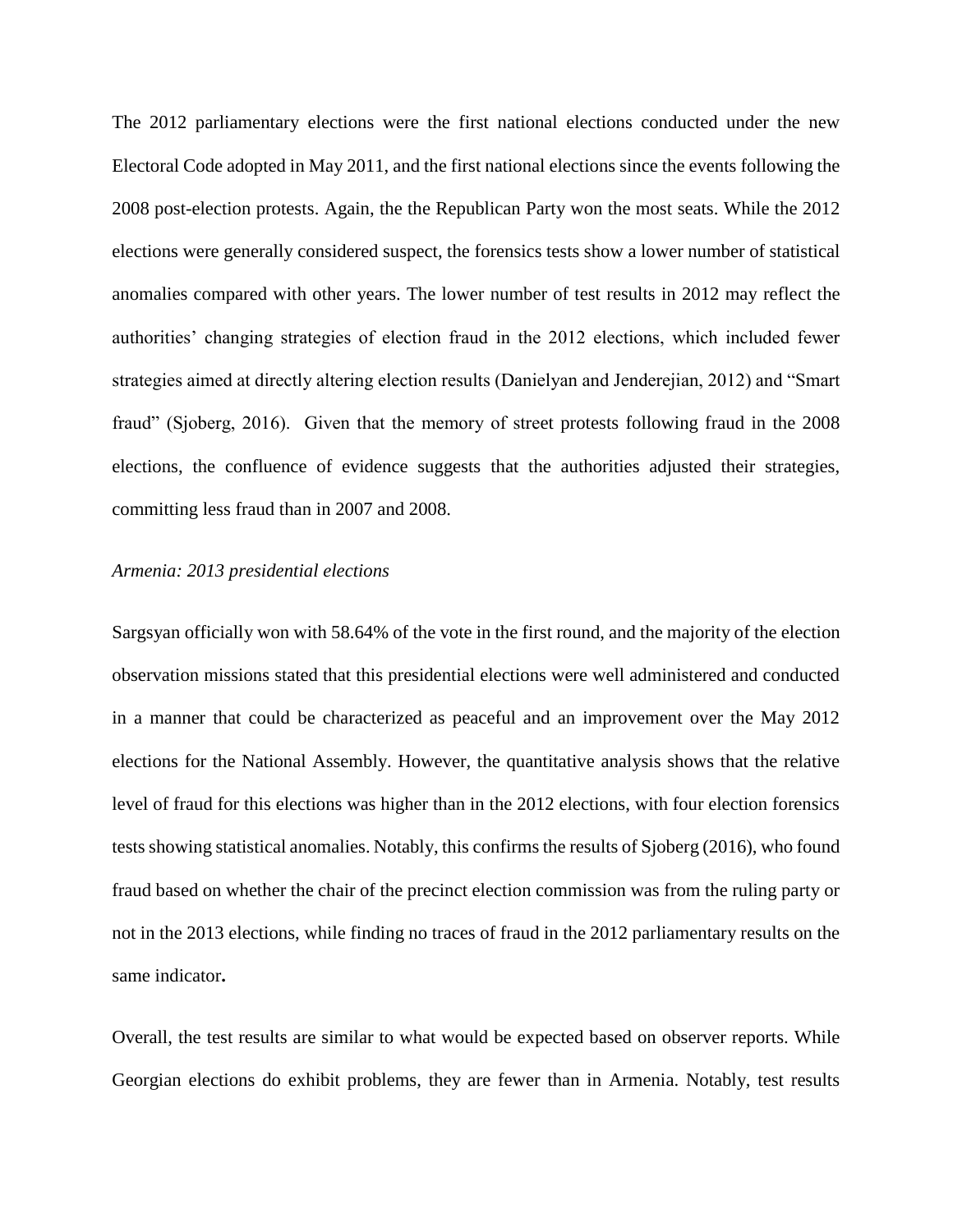which may at first not square with expert opinion are explained by the theoretical argument set out above – when fraud is risky, authoritarians will attempt to sway elections in their favour using other means or through using a limited amount of fraud.

#### **Conclusion**

This article has provided a brief overview of elections in Georgia and Armenia since independence and presented the results of electoral forensics tests. While elections in both countries are less than perfect, Georgia's appear to be less problematic than Armenia's elections as has been broadly believed. What does the above analysis of electoral fraud in Armenia and Georgia suggest, besides confirming what has broadly been thought?

First, this provides a theoretical basis for why delivery on public policy is less important in Armenia than Georgia. As the theory presented in the first section of this article suggests, rulers can use fraud or convince voters to actually vote for them in order to retain office. However, fraud carries with it the risk of being unseated through street protests. To date, street protests have been more successful in Georgia than Armenia. Hence, in Georgia, the government had to deliver on policy in order to avoid losing office given the higher risk associated with fraud. In Armenia by contrast, the weaker emphasis on policy delivery can be explained in part, by the fact that instead of delivering on policy, the government can substitute fraud for performance to keep themselves in office. Notably, whether this will remain the case given the recent civic movements in Armenia remains to be seen.

Second, the above pattern suggests that politicians may engage in something analogous to voters engaged in retrospective voting. When reflecting on the past and present, they consider the risk of fraud. While both Armenia and Georgia suffered from electoral fraud in the early years of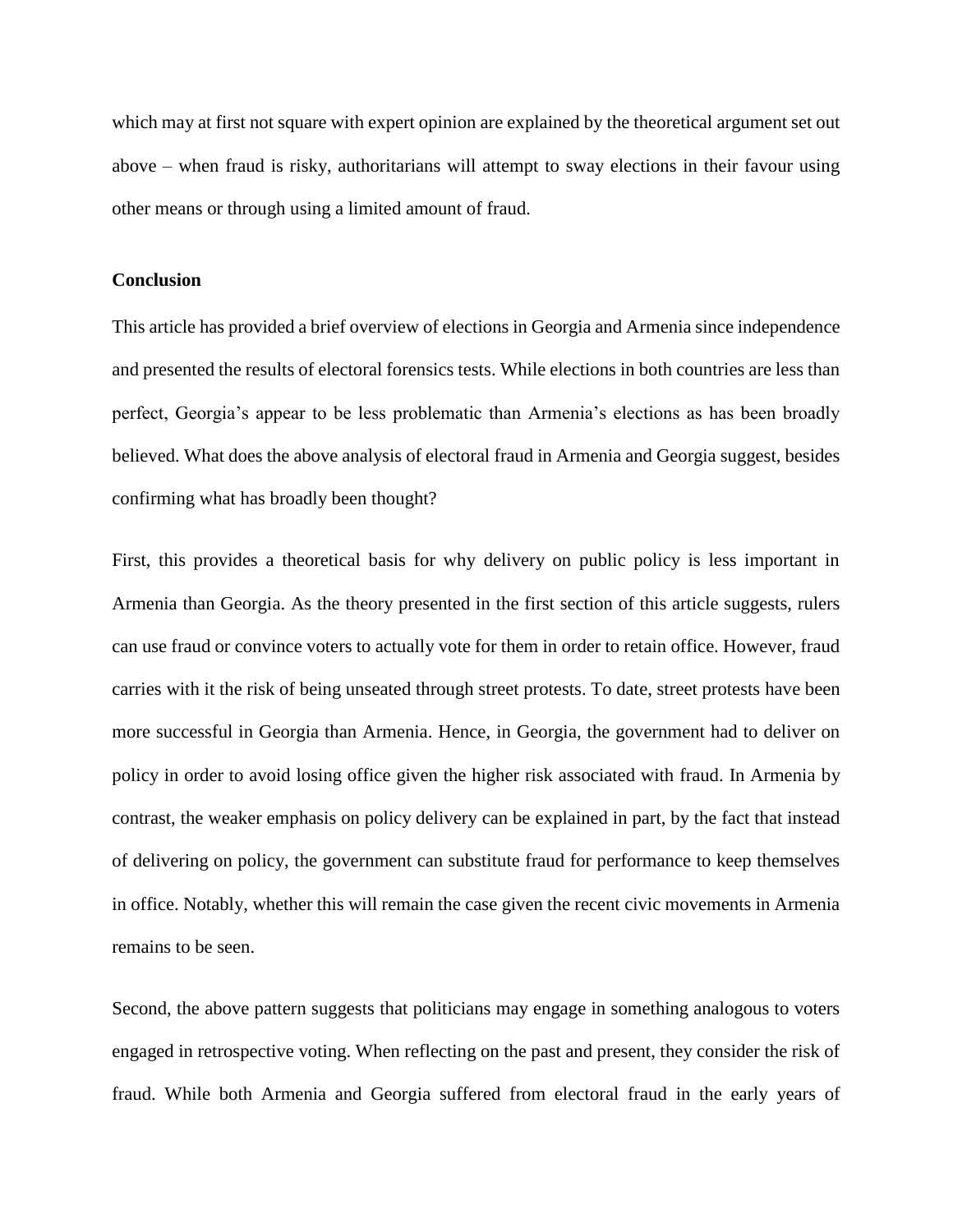independence, Georgia has experienced less fraud on election day since at least 2007. A likely cause of the lower levels of fraud is the knowledge that just as the UNM came to power on waves of popular unrest over electoral malfeasance, they could be removed in the same manner given the right circumstances. Equally in Armenia, while incumbents surely realize that past performance does not guarantee future outcomes, it is suggestive. That is to say that the ruling coalition has likely been more willing to continue to engage in electoral fraud, because they have been able to in the past without being removed from office. Whether this trend continues in Armenia is of course an open matter. Given the increased levels of civic activism in recent years noted above, authorities there may think twice about whether or not and how much fraud to commit. If this leads Armenian authorities to put a greater emphasis on the delivery of public policy, this surely would be a positive outcome.

The above two conclusions, while supported by the data in these two cases, suggest the need for future research. First, it is unclear whether this pattern may hold in other less than fully democratic regimes. Furthermore, the suggestion that past experience with peacefully overthrowing a government may lead politicians to be weary of faking elections at home deserves further exploration. Finally, further research should consider exploring the levels of election day fraud in hybrid and authoritarian regimes using a large-n dataset in relation to policy responsiveness.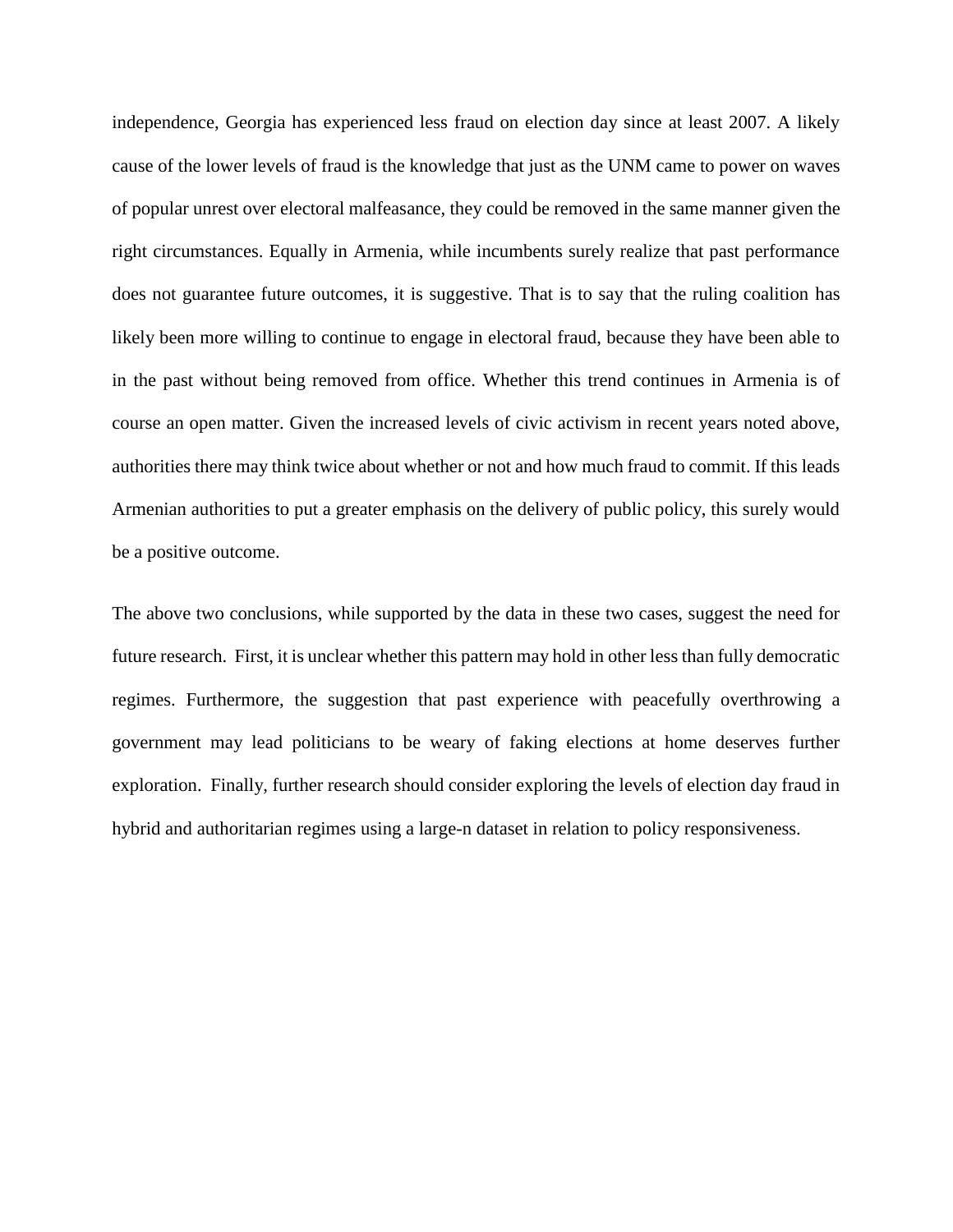## **Bibliography**

- Abrahamian, L., and G., Shagoyan. 2012. "From Carnival Civil Society Toward a Real Civil Society: Democracy Trends in Post-Soviet Armenia." *Anthropology & Archeology of Eurasia* 50 (3): 11-50. doi: 10.2753/AAE1061-1959500301.
- Allison, L., A. Kukhianidze, and M. Matsaberidze. 1993. "The Georgian election of 1992." *Electoral Studies* 12 (2): 174-179. doi:10.1016/0261-3794(93)90017-E.
- Allison, L. 1996. "The Georgian Elections of November 1995." *Electoral studies* 15 (2): 275-280. doi:10.1016/0261-3794(96)89120-7.
- Alston, L. J., and A. A. Gallo. 2009. "Electoral Fraud, the Rise of Peron and Demise of Checks and Balances in Argentina." Explorations in Economic History 47 (2): doi: 10.3386/w15209.
- Alvarez, R. M., T. E. Hall, and S. D. Hyde. 2008. *Election Fraud: Detecting and Deterring Electoral Manipulation.* Harrisonburg: Brookings Institution Press.
- Astourian, S. H. 2000. *From Ter-Petrosian to Kocharian: Leadership Change in Armenia.*  Berkeley: Berkeley Program in Soviet and Post-Soviet Studies.
- Babunashvili, G. 2017. "Retrospective Voting in Georgia: Does the Past Matter?" *Caucasus Survey* 5 (3).
- Benford, F. 1938. "The law of anomalous numbers." *Proceedings of the American Philosophical Society 78 (4)*: 551-572.
- Boix, C. 1999. "Setting the rules of the game: the choice of electoral systems in advanced democracies." *American Political Science Review* 93 (3): 609-624.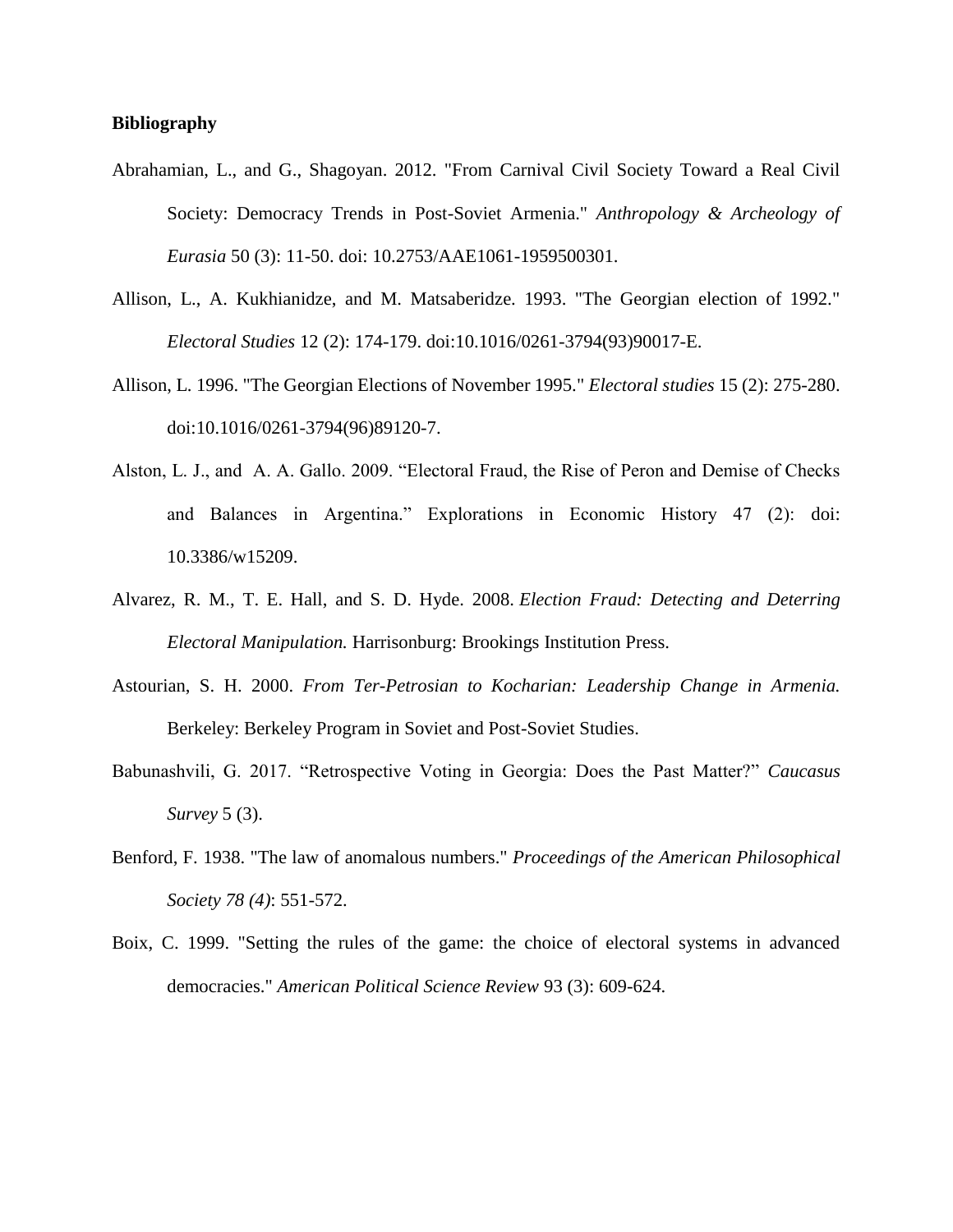- Broers, L. 2015. "Armenia's Referendum Engineers Continuity Under a Veil of Change." *Chatham House.* https://www.chathamhouse.org/expert/comment/armenia-s-referendumengineers-continuity-under-veil-change
- Broers, L., and J. Broxup. 2004. "Crisis and Renewal in Georgian Politics: The 2003 Parliamentary Elections and 2004 Presidential Elections." https://eurasia2020.files.wordpress.com/2012/04/crisis-and-renewal-in-georgian-politicsfinal.pdf.
- CRRC. 2009. "Caucasus Barometer". Retrieved from <http://www.crrccenters.org/caucasusbarometer/> [Accessed 21 Sep. 2016].
- CRRC. 2015. "*How to buy votes when you can't buy votes."* http://crrccaucasus.blogspot.com/2015/01/an-autocrats-dilemma-how-to-buy-votes.html.
- CRRC. 2016. Making Votes Count: *Pre-analysis Report on Electoral Statistics*. Tbilisi: CRRC. http://crrc.ge/uploads/tinymce/documents/DEFDA\_Report\_CRRC%20ENG.pdf
- CSCE. 1992. *Presidential elections and independence referendums in the Baltic States, the Soviet Union and successor states: A compendium of reports 1991-1992.* Washington, D. C.: Commission on Security and Cooperation in Europe.
- Danielyan, H., and A. Jenderejian. 2012. *Armenia's 2012 Parliamentary Election*, Yerevan: The Foreign Policy Center.
- Deckert, J., M. Myagkov, and P. C. Ordeshook. 2011. "Benford's Law and the detection of election fraud." *Political Analysis* 19 (3): 245-268. doi: https://doi.org/10.1093/pan/mpr014
- De Waal, T. 2003. *Black garden: Armenia and Azerbaijan through peace and war.* New York: New York University Press.
- De Waal, T. 2010. *The Caucasus: an introduction.* Oxford: Oxford University Press.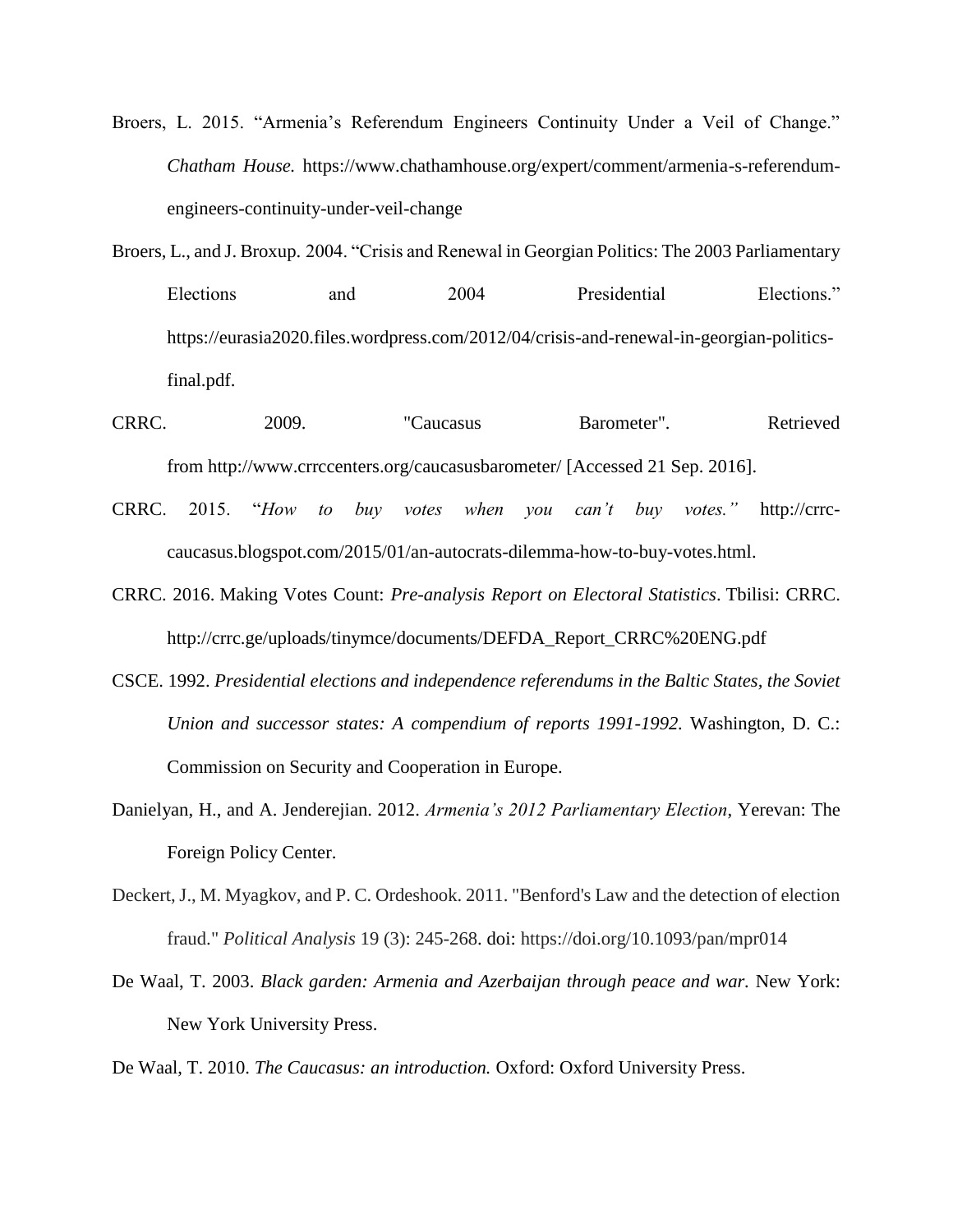- De Waal, T. 2015. *Great catastrophe: Armenians and Turks in the shadow of genocide.* Oxford: Oxford University Press.
- Efron, B., and R.J. Tibshirani, 1994. An Introduction to the Bootstrap. Boca Raton: CRC Press.
- Evirett B. S., and A. Skrondal. 2010. *The Cambridge Dictionary of Statistics: Fourth Edition*. New York: Cambridge University Press.
- Freedom House. 2017a. *Freedom in the World: Armenia*. Accessed September 7, 2017. https://freedomhouse.org/report/freedom-world/2017/armenia.
- Freedom House. 2017b. *Freedom in the World: Georgia*. Accessed September 7, 2017. https://freedomhouse.org/report/freedom-world/2017/georgia.
- Fumagalli, M. 2014. "The 2013 Presidential Election in the Republic of Georgia". *Electoral Studies* 35: 395–397. doi:10.1016/j.electstud.2014.04.015.
- Gabedava, M. 2006. "Division of authority in Georgia". *Transparency International Georgia.*  http://www.transparency.ge/sites/default/files/Division%20of%20Authority%20in%20Ge orgia.pdf
- Gandhi, J., and E. Lust-Okar. 2009. "Elections Under Authoritarianism." *Annual Review of Political Science* 12 (1): 403-22. doi:10.1146/annurev.polisci.11.060106.095434.
- Gelman, A. 2017. "About that claim in the Monkey Cage that North Korea had "moderate" electoral integrity . . ." *Statistical Modeling, Causal Inference, and Social Science*. Accessed March 15, 2017. http://andrewgelman.com/2017/01/03/about-that-claim-thatnorth-korea-had-moderate-electoral-integrity/.
- George, J. A. 2014. Can hybrid regimes foster constituencies? Ethnic minorities in Georgian elections, 1992–2012. *Electoral Studies* 35: 328–345. doi:10.1016/j.electstud.2014.02.007.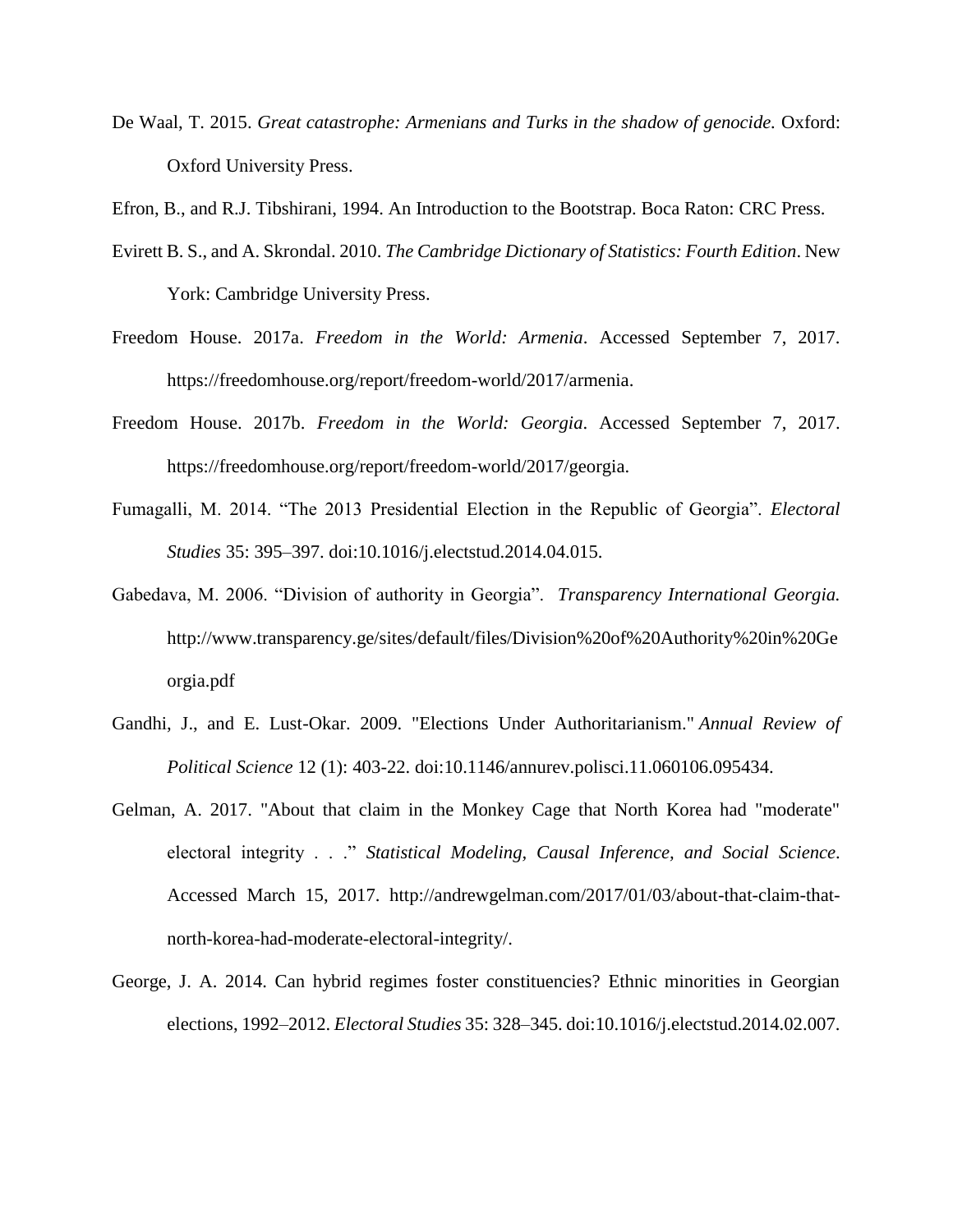- Gilbreath, D. and D. Sichinava. 2017. "Georgia: Proposed Reform Could Tilt Electoral Field Toward Incumbents". *Eurasianet.* http://www.eurasianet.org/node/83171.
- Gilbreath, D., and K. Turmanidze. 2017. "The Self-Defeating Game: How State Capacity and Policy Choice Affect Political Survival." *Caucasus Survey* 5 (3).
- Grigoryan, M. 2008. *"*Arrests of Ter-Petrosian Supporters Continue.*" Eurasianet.* [Accessed](http://www.eurasianet.org/armenia08/news/022508.shtml)  [September 21, 2016. http://www.eurasianet.org/armenia08/news/022508.shtml.](http://www.eurasianet.org/armenia08/news/022508.shtml)
- Hartigan, J. A. and P. M., Hartigan. 1985. "The Diptest of Unimodality". *The Annals of Statistics* 13 (1): 70-84.
- Hyde, S. D., and A. O'Mahony. "International Scrutiny and Pre-Electoral Fiscal Manipulation in Developing Countries." *The Journal of Politics* 72 (3): 690-704. doi:10.1017/s0022381610000101.
- Ishkanian, A. 2015. "Self-Determined Citizens? New Forms of Civic Activism and Citizenship in Armenia". *Europe-Asia Studies* 67 (8): 1203-1227.
- It's Your Choice. 2008. *Final Report - Observation Mission of the 2008 Presidential Elections in Armenia*. Accessed September 21, 2016. [http://www.iyc.am/eng/index-5.html.](http://www.iyc.am/eng/index-5.html)
- Jones, S. 2000. "Democracy from Below? Interest Groups in Georgian Society." *Slavic Review* 59 (1): 42-73. doi:10.2307/2696904.
- Jones, S. 2005. "Presidential and parliamentary elections in Georgia, 2004." *Electoral Studies* 24 (2): 303–311. doi:10.1016/j.electstud.2004.10.005.

Jones, S. 2012. *Georgia: a political history since independence.* London: I.B. Tauris.

Kalinin, K. and W. R. Mebane, Jr. 2011. "Understanding Electoral Frauds through Evolution of Russian Federalism: from 'Bargaining Loyalty' to 'Signaling Loyalty'." Paper presented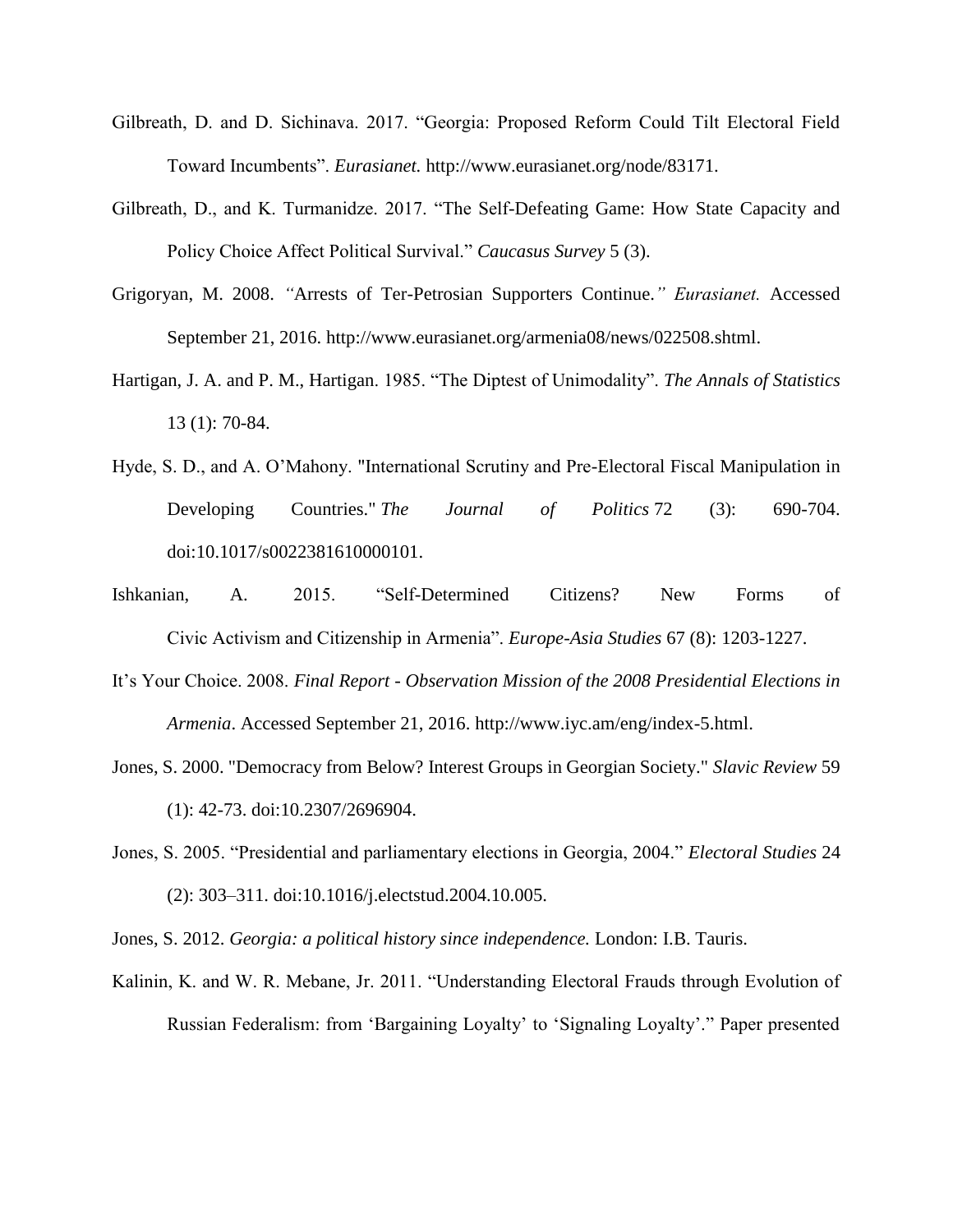at the 2011 Annual Meeting of the Midwest Political Science Association, Chicago, IL, March 31–April 2.

- Karumidze Z. and J. V. Wertsch. 2005. *Enough!: the Rose Revolution in the Republic of Georgia, 2003*. New York: Nova Science Publishers.
- Levitsky, S. and L. A. Way. 2010. *Competitive Authoritarianism: Hybrid Regimes after the Cold War*. Cambridge: Cambridge University Press.
- Magaloni, B. 2010. "The Game of Electoral Fraud and the Ousting of Authoritarian Rule." *American Journal of Political Science* 54 (3): 751-65. doi:10.1111/j.1540- 5907.2010.00458.x.
- McElwain, K. M. 2008. "Manipulating Electoral Rules to Manufacture Single-Party Dominance." *American Journal of Political Science* 52 (1): 32-47. doi:10.1111/j.1540- 5907.2007.00297.x.
- Mebane, W. R. 2010. *Fraud in the 2009 presidential election in Iran?* Chance 23 (1): 6-15. doi:10.1007/s00144-010-0003-4.
- Mebane, W. R. 2011. *Comment on Benford's Law and the Detection of Election Fraud*. Political Analysis19 (3): 269-72. doi:10.1093/pan/mpr024.
- Mebane, W. and A. Hicken. 2015. *A Guide to Election Forensics. A Guide to Election Forensics*. http://www-personal.umich.edu/~wmebane/USAID15/guide.pdf.
- Mebane, W. and J. Klaver. 2015. "Election Forensics: Strategies versus Election Frauds in Germany" Prepared for presentation at the 2015 Annual Conference of the European Political Science Association, Vienna, Austria, June 25--27.
- Mebane, W. and K., Kalinin. 2009. "Comparative Election Fraud Detection." APSA 2009 Toronto Meeting Paper. [http://sci-hub.cc/https://ssrn.com/abstract=1450078.](http://sci-hub.cc/https:/ssrn.com/abstract=1450078)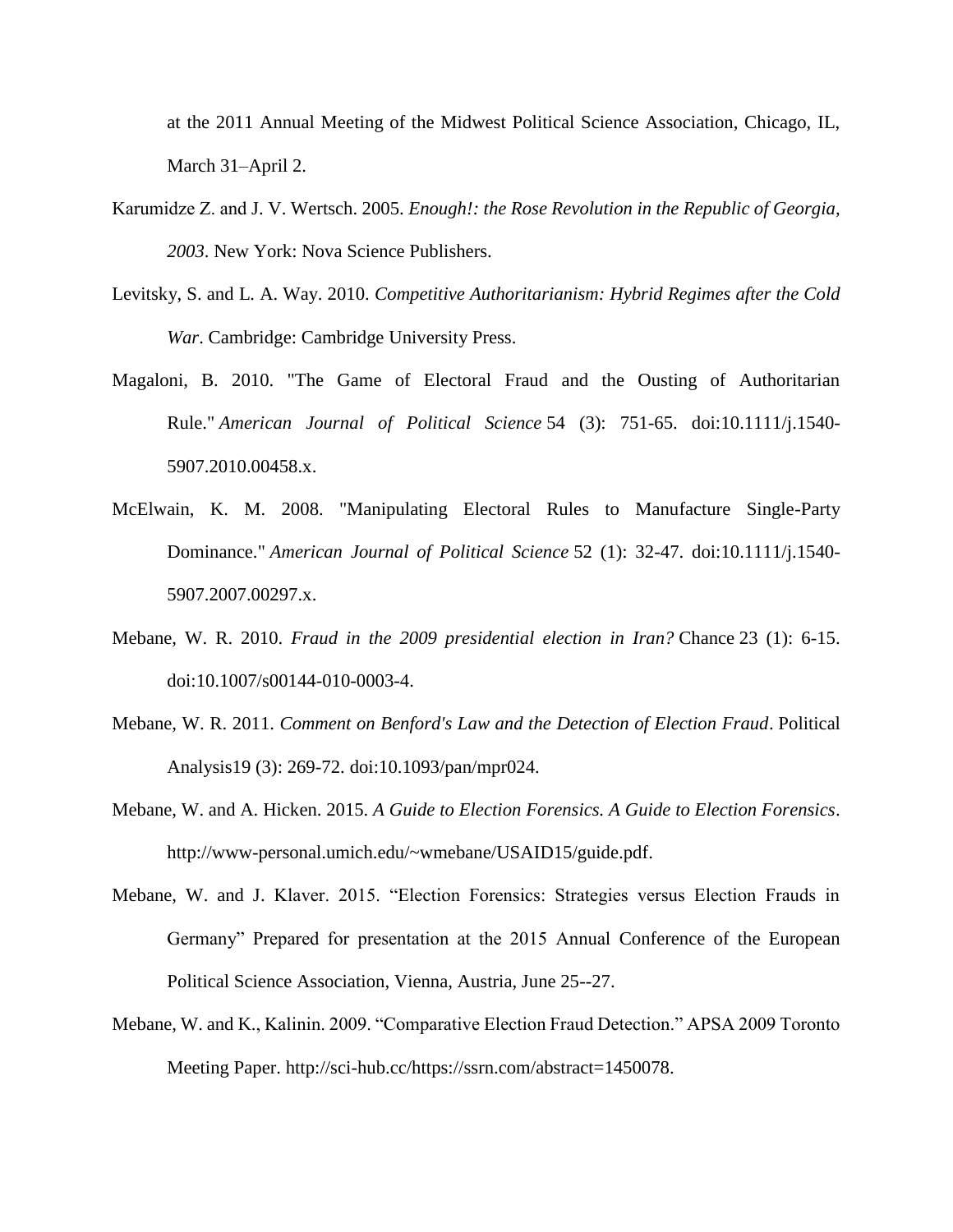- Mitchell, L. A. 2009. *Uncertain democracy: U.S. foreign policy and Georgia's Rose Revolution*. University of Pennsylvania Press: Philadelphia[.](http://www.bibme.org/items/67091232/edit)
- Montgomery, J., S. Olivella, J. Potter and B. Crisp. 2015. "An Informed Forensics Approach to Detecting Vote Irregularities". *Political Analysis* 23 (4): 488-505. doi:10.1093/pan/mpv023.
- Mueller, S. 2014. "The parliamentary and executive elections in the Republic of Georgia, 2012." *Electoral Studies* 34: 342–346. doi:10.1016/j.electstud.2013.08.011.
- Novikova, G. 2017. "Armenia: Some Features of Internal (In)Stability." *Caucasus Survey* 5 (2): 177–194.
- Paturyan. J. and Gevorgyan, V. 2016. "Civic Activism as a Novel Component of Armenian Civil Society". Accessed 22 August 2017. http://tcpa.aua.am/files/2016/08/Civic-Activism-as-a-Novel-Component-of-Armenian-Civil-Society.pdf.
- Payaslian, S., 2011. *The Political Economy of Human Rights in Armenia. Authoritarianism and Democracy in a Former Soviet Republic*. London and New York: I.B. Tauris.
- Peski, C. V. 2013. "Good Cop, Bad Cop". *Security and Human Rights 24*: 49–100. doi:10.1163/18750230-02401008.
- Policy Forum Armenia. 2012. *Armenia's 2012 Parliamentary Elections*. https://www.pfarmenia.org/sites/default/files/documents/files/PFA%20- %20Report%2012.12%20web.pdf
- Pottie, D. n.d. *Measuring Electoral Quality.* Accessed March 15, 2017. http://aceproject.org/aceen/focus/measuring-electoral-quality/onePage.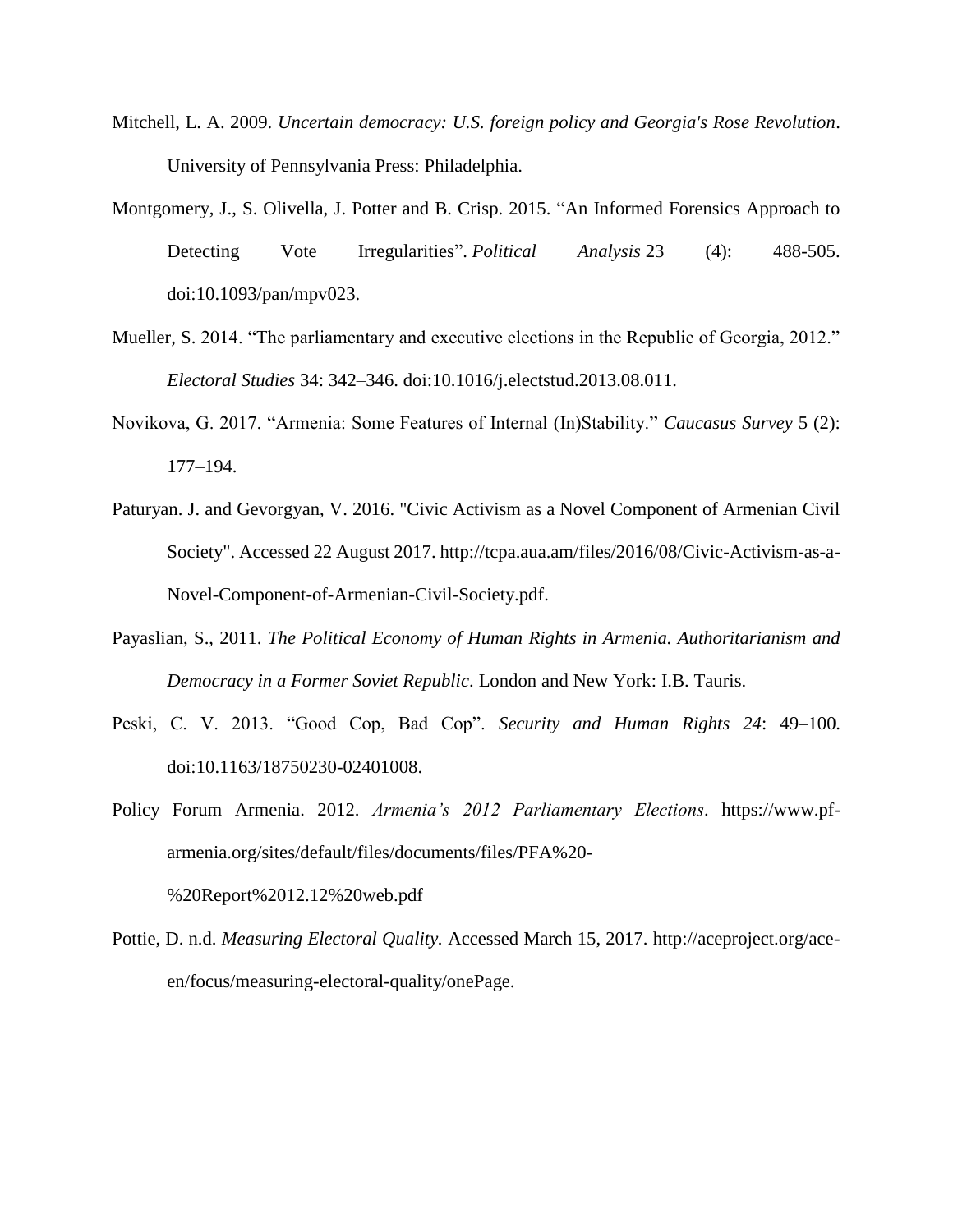- Powell, E. N. and J. A. Tucker. 2014. "Revisiting Electoral Volatility in Post-Communist Countries: New Data, New Results and New Approaches." *British Journal of Political Science* 44 *(*1): 123-47. doi:10.1017/s0007123412000531.
- Ruiz-Rufino, R. 2008. "The parliamentary election in Armenia, May 2007". *Electoral Studies* 27: 369–372. doi:10.1016/j.electstud.2007.12.005.
- Rutland, P. 1994. "Democracy and Nationalism in Armenia*". Europe-Asia Studies* 46: 839–861.
- Schedler, Andreas. 2013. *The politics of uncertainty: sustaining and subverting electoral authoritarianism*. Oxford: Oxford University Press.
- Schofield, N., M. Gallego, J. Jeon and M. Muskhelishvili. 2012. "Modelling Elections in the Caucasus." *Journal of Elections, Public Opinion and Parties* 22 (2):187–214. doi:10.1080/17457289.2012.666554.
- Shikano, S., and V. Mack. 2011. "When Does the Second-Digit Benford's Law-Test Signal an Election Fraud?" *Jahrbücher für Nationalökonomie und Statistik* 231: 5-6. doi:10.1515/jbnst-2011-5-610.
- Shubladze, R., and Ts. Khundadze. 2017. "Balancing the Three Pillars of Stability in Armenia and Georgia." *Caucasus Survey* 5 (3).
- Sjoberg, F. M. 2012. "Making Voters Count: Evidence from Field Experiments about the Efficacy of Domestic Election Observation." *SSRN Electronic Journal.* doi:10.2139/ssrn.2133592.
- Sjoberg, F. M. 2016. "Bring the Party Back in: Institutional Design for 'Smart Election Fraud'". *Electoral Studies*. doi: 10.1016/j.electstud.2016.06.015.
- Suh, I., C. Headrick, and S. Minaburo. 2011. "An Effective and Efficient Analytic Technique: A Bootstrap Regression Procedure and Benford's Law". *Journal of Forensic and Investigative Accounting* 3 (3): 26-45.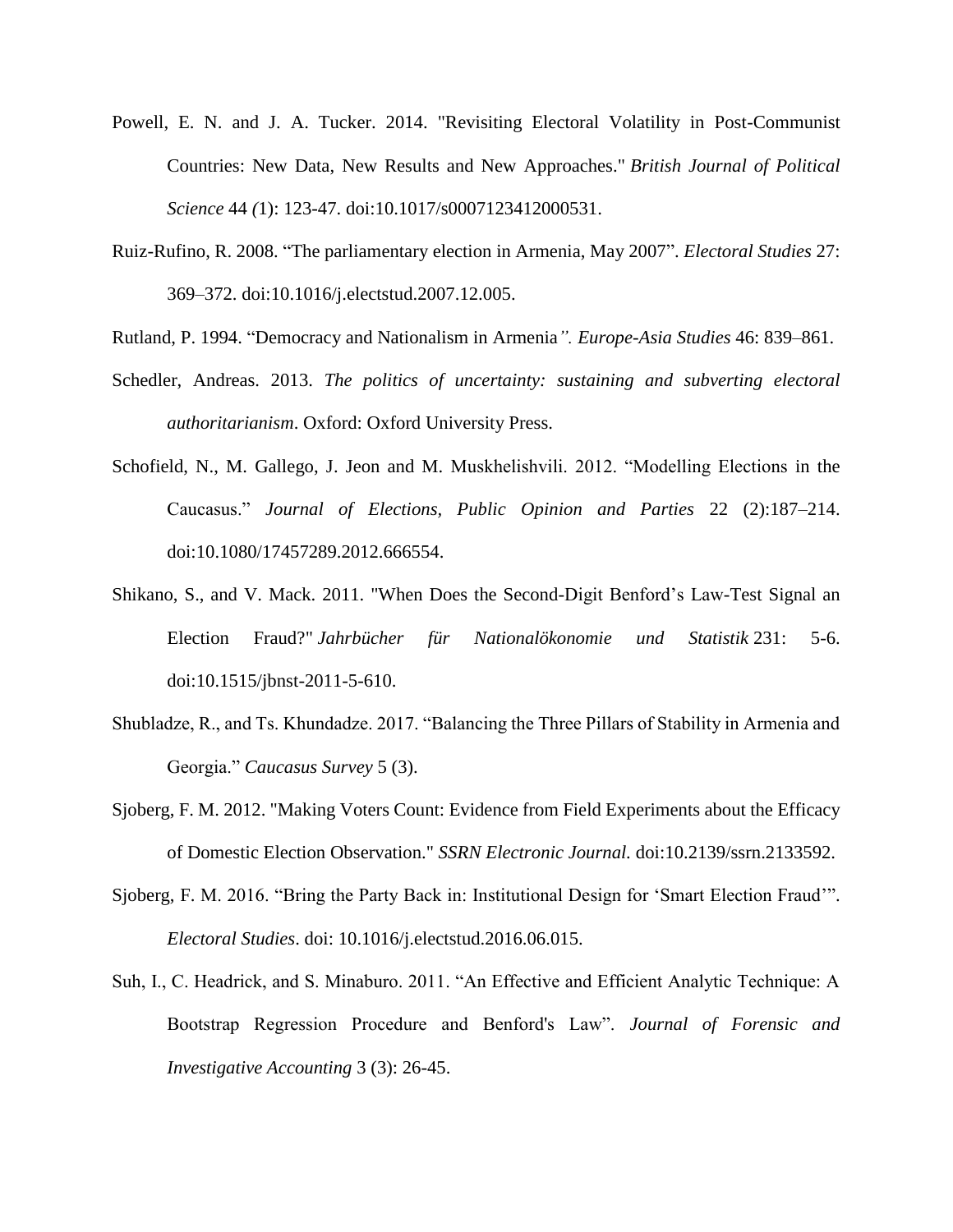Suny, R. 1994. *The Making of the Georgian Nation.* Bloomington: Indian University Press.

- Tucker, J. A. 2007. "Enough! Electoral Fraud, Collective Action Problems, and Post-Communist Colored Revolutions". *Perspectives on Politics* 5 (3): 535. doi:10.1017/s1537592707071538.
- Weinberger, K. C. 2015. *Armenia's Constitutional Reforms: Forward Movement or Momentous Fallacy?*. Regional Studies Center. Accessed March 21, 2017. [http://regional](http://regional-studies.org/images/pr/2015/september/11/RSC_Staff_Analysis_Constitutional_Reform_Weinberger.pdf)[studies.org/images/pr/2015/september/11/RSC\\_Staff\\_Analysis\\_Constitutional\\_Reform\\_](http://regional-studies.org/images/pr/2015/september/11/RSC_Staff_Analysis_Constitutional_Reform_Weinberger.pdf) [Weinberger.pdf.](http://regional-studies.org/images/pr/2015/september/11/RSC_Staff_Analysis_Constitutional_Reform_Weinberger.pdf)
- Wheatley, Jonathan. 2005. *Georgia from national awakening to Rose Revolution: delayed transition in the former Soviet Union.* Hampshire: Ashgate.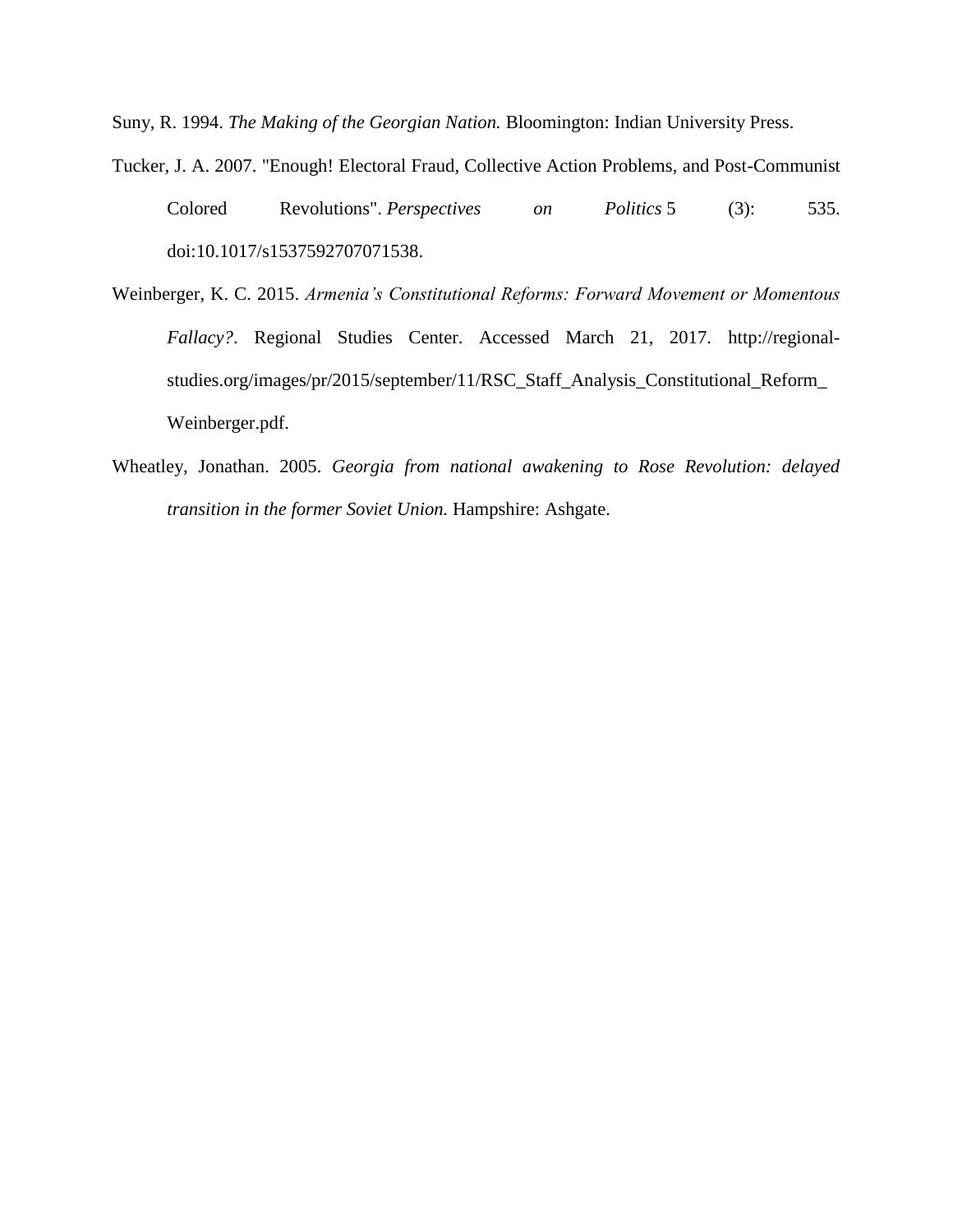Table 1: Statistical anomalies in parliamentary and presidential elections between 2008 and 2016 in Georgia

| Election                                    | Skew (Expected<br>Value = $0$ )      | Kurtosis (Expected<br>Value = $3)$   | Last Digit Mean<br>(Expected<br>Value = $4.5$ ) | <b>Zero Five Count</b><br>Mean (Expected<br>Value = $0.2$ ) | Mean of second<br>digit (Expected<br>Value = $4.18730$ ) | Unimodalit<br>y test<br>(Expected<br>Value $=$<br>p > 0.05 | $#$ of<br>positive<br>tests |
|---------------------------------------------|--------------------------------------|--------------------------------------|-------------------------------------------------|-------------------------------------------------------------|----------------------------------------------------------|------------------------------------------------------------|-----------------------------|
| Georgian<br>Presidential 2008               | 1.192487<br>(0.781, 1.625)           | 5.126035<br>(1.629, 8.899)           | 4.429493<br>(4.330, 4.528)                      | 0.2156682<br>(0.2016, 0.2298)                               | 4.226114<br>(4.128, 4.324)                               | p=0.9597                                                   | $\mathfrak{D}$              |
| Georgian<br>Parliamentary<br>2008           | $-0.3653213$<br>$(-0.4123, -0.3186)$ | $-0.7778435$<br>$(-0.8535, -0.7037)$ | 4.458297<br>(4.362, 4.554)                      | 0.1958733<br>(0.1826, 0.2091)                               | 3.546353<br>(3.447, 3.646)                               | p=0.007939                                                 | 4                           |
| Georgian<br>Parliamentary<br>2012           | 0.4422475<br>(0.2295, 0.6662)        | 1.595441<br>(0.613, 2.634)           | 4.455815<br>(4.361, 4.550)                      | 0.2058153<br>(0.1924, 0.2192)                               | 4.281357<br>(4.184, 4.379)                               | $p = 0.9927$                                               | $\mathfrak{D}$              |
| Georgian<br>Presidential 2013               | 0.09371976<br>$(-0.1490, 0.3448)$    | 0.3954574<br>$(-1.3026, 2.1679)$     | 4.496137<br>(4.405, 4.588)                      | 0.1903974<br>(0.1777, 0.2031)                               | 3.541115<br>(3.449, 3.631)                               | $p = 0.9837$                                               | $\mathfrak{D}$              |
| Georgian 2016<br>Parliamentary<br>Elections | $-0.176$<br>$(-0.2452, -0.1072)$     | $-0.725$<br>$(-0.8282, -0.6220)$     | 4.4967<br>( 4.346, 4.597 )                      | 0.2091<br>(0.1914, 0.2268)                                  | 4.4717<br>(4.346, 4.598)                                 | $p=0.9568$                                                 | 3                           |

Table 2: Statistical anomalies in parliamentary and presidential elections between 2007 and 2013 in Armenia

| Election | Skew (Expected)<br>$Value = 0$ | Kurtosis (Expected)<br>Value = $3)$ | Last Digit Mean<br>(Expected Value)<br>$= 4.5$ | <b>Zero Five Count</b><br>Mean (Expected)<br>Value = $0.2$ ) | Mean of second<br>digit (Expected<br>$Value =$<br>4.18730) | Unimodality<br>test (Expected)<br>$Value =$<br>p > 0.05 | # of<br>positive<br>tests |
|----------|--------------------------------|-------------------------------------|------------------------------------------------|--------------------------------------------------------------|------------------------------------------------------------|---------------------------------------------------------|---------------------------|
|----------|--------------------------------|-------------------------------------|------------------------------------------------|--------------------------------------------------------------|------------------------------------------------------------|---------------------------------------------------------|---------------------------|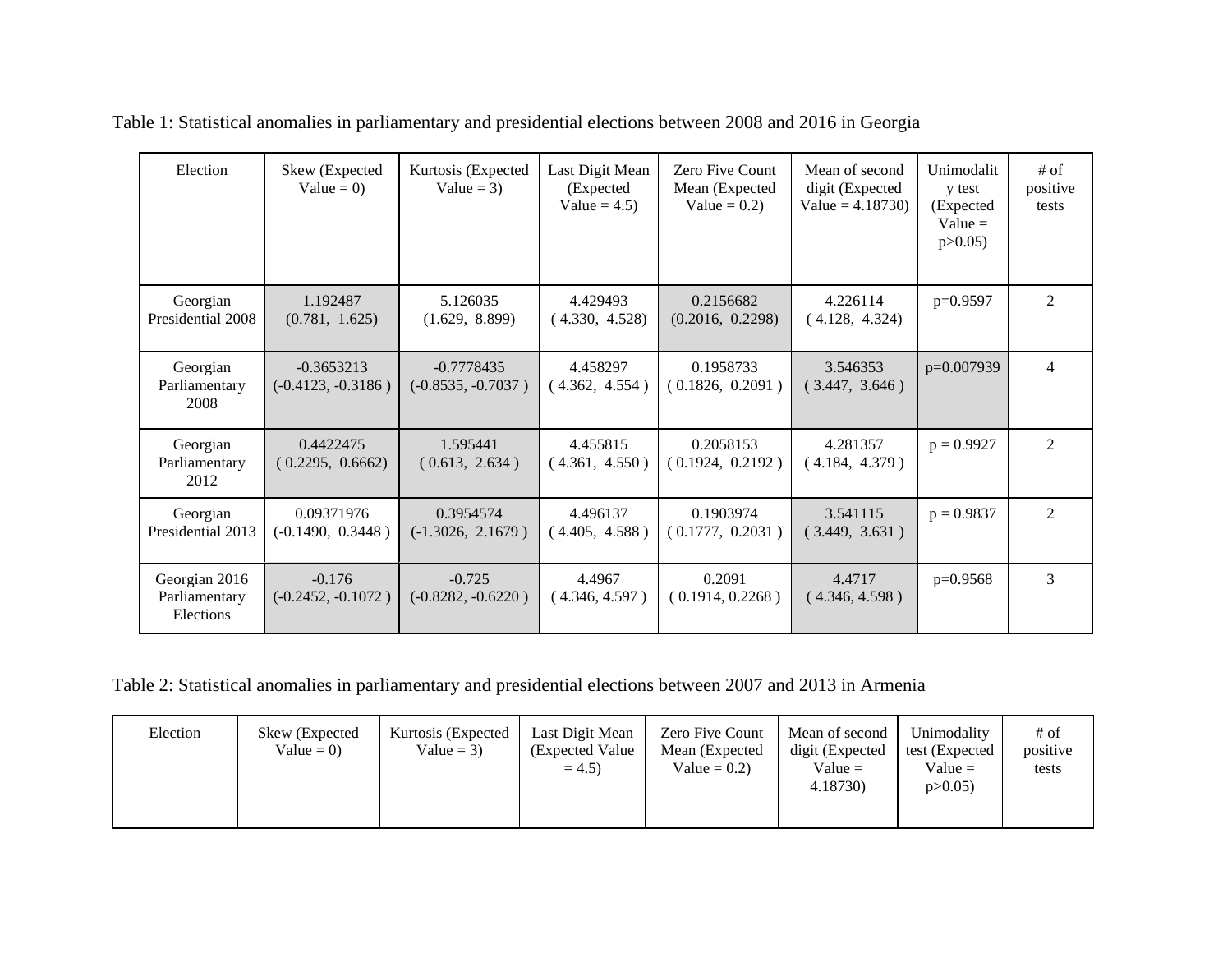| Armenian<br>Parliamentary<br>2007 | $-0.2053929$<br>$(-0.2960, -0.1122)$ | $-0.4551161$<br>$(-0.6213, -0.2879)$ | 4.501098<br>(4.369, 4.633) | 0.201427<br>(0.1831, 0.2197)  | 3.755763<br>(3.618, 3.893) | $p=0.03232$     | 4 |
|-----------------------------------|--------------------------------------|--------------------------------------|----------------------------|-------------------------------|----------------------------|-----------------|---|
| Armenian<br>Presidential<br>2008  | $-0.3283973$<br>$(-0.4043, -0.2513)$ | $-0.7702365$<br>$(-0.8869, -0.6543)$ | 4.392447<br>(4.259, 4.528) | 0.1975917<br>(0.1791, 0.2161) | 3.245211<br>(3.122, 3.368) | $p = 0.0004753$ |   |
| Armenian<br>Parliamentary<br>2012 | $-0.4784841$<br>$(-0.5506, -0.4068)$ | $-0.7164606$<br>$(-0.8430, -0.5930)$ | 4.493925<br>(4.365, 4.623) | 0.2150026<br>(0.1964, 0.2335) | 3.272583<br>(3.140, 3.403) | $p=0.08472$     |   |
| Armenian<br>Presidential 2013     | $-0.2687595$<br>$(-0.3443, -0.1918)$ | $-0.5014074$<br>$(-0.6314, -0.3723)$ | 4.356316<br>(4.229, 4.482) | 0.2110526<br>(0.1927, 0.2294) | 3.583158<br>(3.450, 3.717) | $p=0.05722$     | 4 |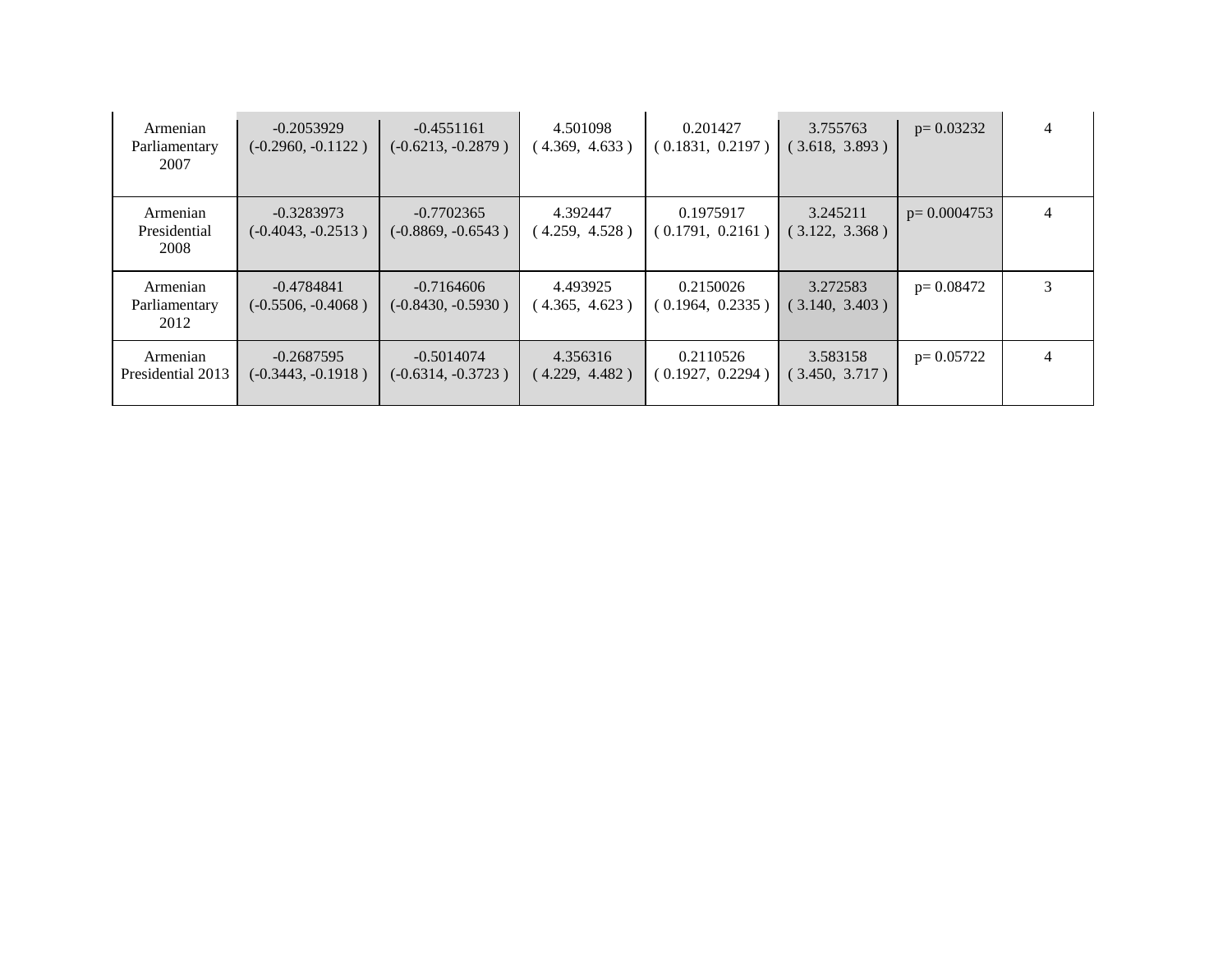| Election                                    | Skew (Expected<br>Value = $0$ )      | Kurtosis (Expected<br>Value = $3)$   | Last Digit Mean<br>(Expected<br>Value = $4.5$ ) | <b>Zero Five Count</b><br>Mean (Expected<br>Value = $0.2$ ) | Mean of second<br>digit (Expected<br>Value = $4.18730$ ) | Unimodalit<br>y test<br>(Expected<br>Value $=$<br>p > 0.05 | $#$ of<br>positive<br>tests |
|---------------------------------------------|--------------------------------------|--------------------------------------|-------------------------------------------------|-------------------------------------------------------------|----------------------------------------------------------|------------------------------------------------------------|-----------------------------|
| Georgian<br>Presidential 2008               | 1.192487<br>(0.781, 1.625)           | 5.126035<br>(1.629, 8.899)           | 4.429493<br>(4.330, 4.528)                      | 0.2156682<br>(0.2016, 0.2298)                               | 4.226114<br>(4.128, 4.324)                               | p=0.9597                                                   | $\mathcal{D}_{\mathcal{L}}$ |
| Georgian<br>Parliamentary<br>2008           | $-0.3653213$<br>$(-0.4123, -0.3186)$ | $-0.7778435$<br>$(-0.8535, -0.7037)$ | 4.458297<br>(4.362, 4.554)                      | 0.1958733<br>(0.1826, 0.2091)                               | 3.546353<br>(3.447, 3.646)                               | p=0.007939                                                 | $\overline{4}$              |
| Georgian<br>Parliamentary<br>2012           | 0.4422475<br>(0.2295, 0.6662)        | 1.595441<br>(0.613, 2.634)           | 4.455815<br>(4.361, 4.550)                      | 0.2058153<br>(0.1924, 0.2192)                               | 4.281357<br>(4.184, 4.379)                               | $p = 0.9927$                                               | $\mathfrak{D}$              |
| Georgian<br>Presidential 2013               | 0.09371976<br>$(-0.1490, 0.3448)$    | 0.3954574<br>$(-1.3026, 2.1679)$     | 4.496137<br>(4.405, 4.588)                      | 0.1903974<br>(0.1777, 0.2031)                               | 3.541115<br>(3.449, 3.631)                               | $p = 0.9837$                                               | $\mathfrak{D}$              |
| Georgian 2016<br>Parliamentary<br>Elections | $-0.176$<br>$(-0.2452, -0.1072)$     | $-0.725$<br>$(-0.8282, -0.6220)$     | 4.4967<br>(4.346, 4.597)                        | 0.2091<br>(0.1914, 0.2268)                                  | 4.4717<br>(4.346, 4.598)                                 | $p=0.9568$                                                 | 3                           |

Table 1: Statistical anomalies in parliamentary and presidential elections between 2008 and 2016 in Georgia